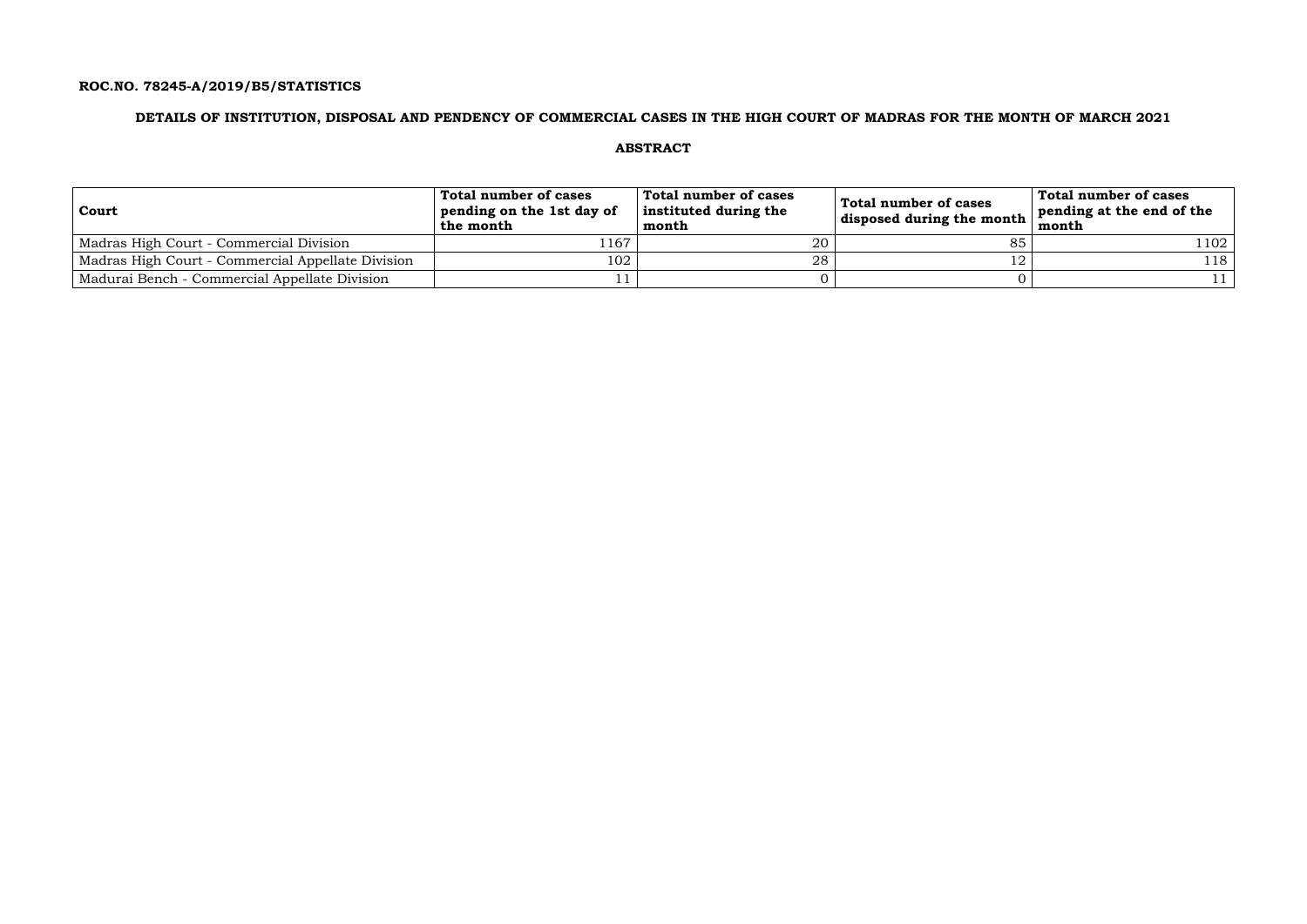# **ROC.NO. 78245-A/2019/B5/STATISTICS**

## **DETAILS OF INSTITUTION, DISPOSAL AND PENDENCY OF COMMERCIAL CASES IN THE STATE OF TAMIL NADU AND UNION TERRITORY OF PUDUCHERRY FOR THE MONTH OF MARCH 2021 ABSTRACT**

| Sr.No          | <b>District</b>         | <b>Total number of cases</b><br>pending on the 1st day of the<br>month | <b>Total number of cases</b><br>instituted during the<br>month | <b>Total number of cases</b><br>disposed during the month | <b>Total number of cases</b><br>pending at the end of<br>the month |
|----------------|-------------------------|------------------------------------------------------------------------|----------------------------------------------------------------|-----------------------------------------------------------|--------------------------------------------------------------------|
|                | Ariyalur                | $\mathbf{0}$                                                           | $\mathbf{0}$                                                   | $\overline{0}$                                            | $\overline{0}$                                                     |
| $\overline{2}$ | Chennai                 | 9                                                                      | $\overline{2}$                                                 | $\overline{a}$                                            | 9                                                                  |
| 3              | Coimbatore              | 281                                                                    | ${\bf 22}$                                                     | 3                                                         | 300                                                                |
| $\overline{4}$ | Cuddalore               | $8\,$                                                                  | $\mathbf{0}$                                                   | $\overline{0}$                                            | 8                                                                  |
| 5              | Dharmapuri              | 11                                                                     | $\overline{0}$                                                 | $\overline{0}$                                            | 11                                                                 |
| 6              | Dindigul                | 72                                                                     | $\overline{4}$                                                 | $\mathbf{0}$                                              | 76                                                                 |
| $\overline{7}$ | Erode                   | 73                                                                     | $\overline{0}$                                                 | $\boldsymbol{0}$                                          | 73                                                                 |
| 8              | Kancheepuram            | 43                                                                     | $\overline{2}$                                                 | $\overline{0}$                                            | 45                                                                 |
| 9              | Kanniya Kumari          | 41                                                                     | $\overline{2}$                                                 | $\overline{0}$                                            | 43                                                                 |
| 10             | Karur                   | 5                                                                      | $\mathbf{0}$                                                   | $\mathbf{0}$                                              | 5 <sup>1</sup>                                                     |
| 11             | Krishnagiri             | 44                                                                     | $\mathbf{0}$                                                   | $\overline{0}$                                            | 44                                                                 |
| 12             | Madurai                 | 77                                                                     | 11                                                             | $\overline{4}$                                            | 84                                                                 |
| 13             | Nagapattinam            | $\mathbf{0}$                                                           | $\mathbf{0}$                                                   | $\boldsymbol{0}$                                          | $\overline{0}$                                                     |
| 14             | Namakkal                | 54                                                                     | $\overline{5}$                                                 | $\mathbf{1}$                                              | 58                                                                 |
| 15             | Nilgiris                | 3                                                                      | $\mathbf{0}$                                                   | $\overline{0}$                                            | 3 <sup>1</sup>                                                     |
| 16             | Perambalur              | $\mathbf{0}$                                                           | $\mathbf{0}$                                                   | $\mathbf{0}$                                              | $\overline{0}$                                                     |
| 17             | Pudukottai              | 67                                                                     | 11                                                             | $\overline{0}$                                            | 78                                                                 |
| 18             | Ramanathapuram          | $\mathbf{1}$                                                           | $\mathbf{0}$                                                   | $\mathbf{0}$                                              |                                                                    |
| 19             | Salem                   | 100                                                                    | 18                                                             | 6                                                         | 112                                                                |
| 20             | Sivagangai              | $\mathbf{0}$                                                           | $\mathbf{0}$                                                   | $\mathbf{0}$                                              | $\overline{0}$                                                     |
| 21             | Thanjavur               | 63                                                                     | 6                                                              | $\overline{0}$                                            | 69                                                                 |
| 22             | Theni                   | $\sqrt{2}$                                                             | $\overline{0}$                                                 | $\overline{0}$                                            | $\overline{2}$                                                     |
| 23             | Thoothukudi             | 32                                                                     | $\overline{2}$                                                 | $\overline{0}$                                            | 34                                                                 |
| 24             | Tiruchirappalli         | 22                                                                     | $\mathcal{R}$<br>ັ                                             | $\Omega$<br>◡                                             | 25                                                                 |
| 25             | Tirunelveli             | 12                                                                     | $\overline{a}$                                                 | $\overline{0}$                                            | 14                                                                 |
| 26             | Tiruppur                | 288                                                                    | $\overline{4}$                                                 | $\overline{0}$                                            | 292                                                                |
| 27             | Tiruvallur              | 133                                                                    | $\overline{7}$                                                 | $\overline{0}$                                            | 140                                                                |
| 28             | Tiruvannamalai          | $\overline{7}$                                                         | $\mathbf{0}$                                                   | $\overline{0}$                                            | $7\overline{ }$                                                    |
| 29             | Tiruvarur               | 6                                                                      | $\overline{0}$                                                 | $\overline{0}$                                            | 6 <sup>1</sup>                                                     |
| 30             | Vellore                 | 21                                                                     |                                                                | $\overline{0}$                                            | $22\,$                                                             |
| 31             | Villupuram              | $\overline{0}$                                                         | $\mathbf{0}$                                                   | $\overline{0}$                                            | $\overline{O}$                                                     |
| 32             | Virudhunagar            | 61                                                                     | $\mathbf{0}$                                                   | $\overline{0}$                                            | 61                                                                 |
|                | <b>Tamil Nadu Total</b> | 1536                                                                   | 102                                                            | 16                                                        | 1622                                                               |
| 33             | Puducherry              | 19                                                                     | 23                                                             | $5\phantom{.}$                                            | 37                                                                 |
|                | <b>Grand Total</b>      | 1555                                                                   | 125                                                            | $\overline{21}$                                           | 1659                                                               |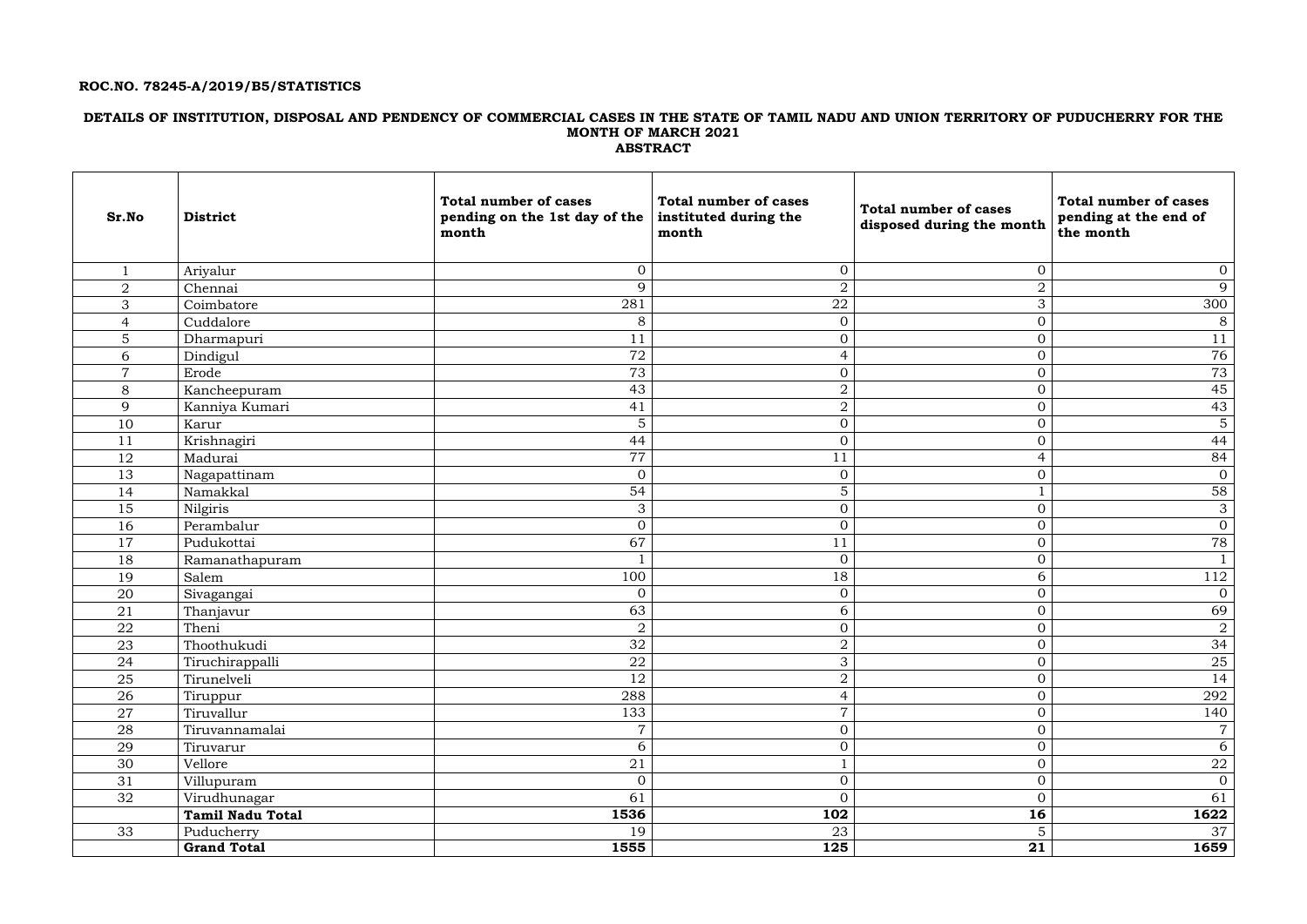#### **MARCH 2021 COMMERCIAL DIVISION OF MADRAS HIGH COURT**

|                                                                                       | Form 1                                                      |             |  |            |            |                                           |                       |                         |                      |  |  |  |
|---------------------------------------------------------------------------------------|-------------------------------------------------------------|-------------|--|------------|------------|-------------------------------------------|-----------------------|-------------------------|----------------------|--|--|--|
|                                                                                       | List of cases e-filed/e-mail during the month of March 2021 |             |  |            |            |                                           |                       |                         |                      |  |  |  |
| <b>Petitioner Name Vs. Respondent</b><br>District Case No. Name<br><b>Sr.No Court</b> |                                                             |             |  |            |            | <b>Advocate Mobile</b><br>Advocate Number | Advocate E-mail<br>Id | Date of<br>Registration | Date of e-<br>filing |  |  |  |
|                                                                                       | Madras High<br>Court                                        | Chennai NIL |  | <b>NIL</b> | <b>NIL</b> | <b>NIL</b>                                | <b>NIL</b>            | <b>NIL</b>              | NIL                  |  |  |  |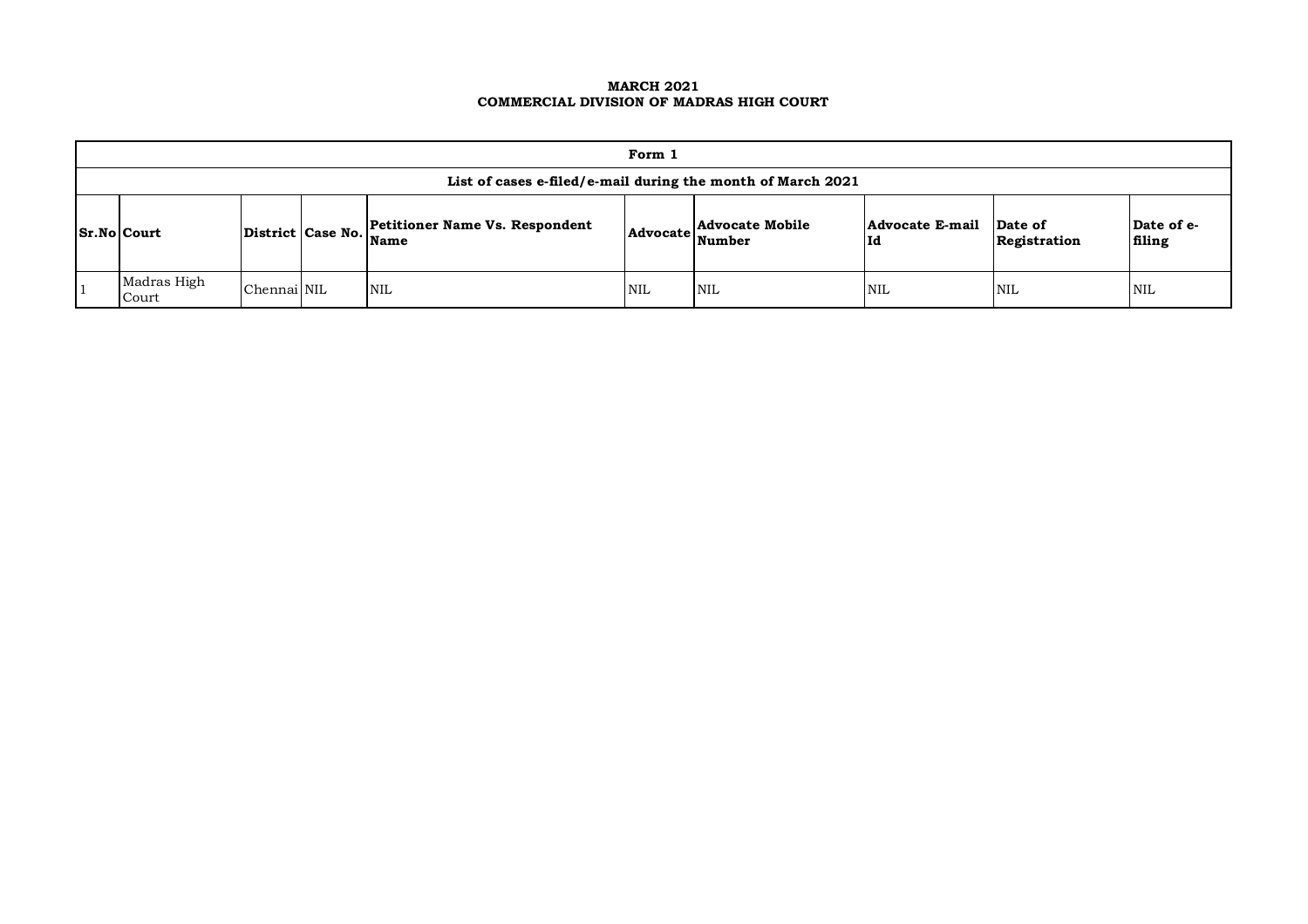|                  |                             |                 |                                   | Form 2                                                                                                                                                                 |                                                                                                |                             |                                                  |
|------------------|-----------------------------|-----------------|-----------------------------------|------------------------------------------------------------------------------------------------------------------------------------------------------------------------|------------------------------------------------------------------------------------------------|-----------------------------|--------------------------------------------------|
|                  |                             |                 |                                   | List of cases in which e-payment of Court fees was made during the month of March 2021                                                                                 |                                                                                                |                             |                                                  |
|                  | Sr.No Court                 | <b>District</b> | Case No.                          | Petitioner Name Vs. Respondent Name                                                                                                                                    | Advocate                                                                                       | Date of<br>Registrati<br>on | Date of e-<br>payment<br>of Court<br><b>Fees</b> |
| $\mathbf{1}$     | Madras<br><b>High Court</b> | Chennai         | CS<br>69/2021                     | P1-M/S.SUN TV NETWORK LTD. Vs R1-AMAZON.COM                                                                                                                            | 1.M/S.M.SNEHA 2.M.A.VIMAL MOHAN 3.V.DINESH RAJA<br>VS M/S.M.S.BHARATH K.PREMCHANDAR N.C.VISHAL |                             |                                                  |
| $\boldsymbol{2}$ | Madras<br><b>High Court</b> | Chennai         | $\mathbf{CS}$<br>73/2021          | P1-M/S.PREMIER TISSUES INDIA LTD. Vs R1-<br>M/S.DOLPHIN TISSUES                                                                                                        | 1.J.HARIHARAN 2.A.M.SINDUJA 3.MAHASREE<br>THANGARAJ                                            |                             |                                                  |
| 3                | Madras<br>High Court        | Chennai         | $\overline{\text{CS}}$<br>75/2021 | P1 -M/S MRF LTD Vs R1 -POWERMAX RUBBER<br>FACTORY R2-POWERMAX TYRE                                                                                                     | 1.M/S.MADHAN BABU VS MR.G.N.SHUGUMAR<br>T.K.RAJESH S.RAMESH                                    |                             |                                                  |
| $\overline{4}$   | Madras<br><b>High Court</b> | Chennai         | $\mathbf{CS}$<br>77/2021          | P1-CAVINKARE PVT. LIMITED - TRENDS DIVISION Vs<br>R1-P AND P ASSOCIATES R2- S.PRADEEPRAJ R3-<br>R.PRITHIVIRAJ                                                          | 1.M/S. R.SATHISH KUMAR VS M/S.T.SHANMUGAM<br>P.K.HARINATH BABU                                 |                             |                                                  |
| $\overline{5}$   | Madras<br><b>High Court</b> | Chennai         | CS<br>81/2021                     | P1-BINU CHRISTEENA VS. R1-M.A.R.JUHERNIZA R-2<br>MRS.A.J.MANARASEENA R-3 MRS.A.THAMEEMNISA<br>and 5 other Respondents                                                  | 1.M/S.K.RAJASEKARAN 2.K.P.INDIRA<br>3.R.VENKATRAMAN                                            |                             |                                                  |
| $\sqrt{6}$       | Madras<br><b>High Court</b> | Chennai         | $\mathbf{CS}$<br>82/2021          | P1-AQUA PUMP INDUSTRIES VS. R1-NIRMALA DEVI                                                                                                                            | M/S C.DAIEL                                                                                    |                             |                                                  |
| $\overline{7}$   | Madras<br><b>High Court</b> | Chennai         | $\mathbf{CS}$<br>84/2021          | P1-MADDOCK FILMS PVT LTD., VS. R1-BHARAT<br>SANCHAR NIGAM LTD., R-2 MAHANAGAR TELEPHONE<br>NIGAM LTD., And 40 other Respondents                                        | 1.ARUN C.MOHAN 2.VASUNDHARA ARUN 3.BRINDA<br>MOHAN VS M/S.A.M.VENKATAKRISHHAN T.PANDIYAN       |                             |                                                  |
| $\,8\,$          | Madras<br>High Court        | Chennai         | $\mathbf{CS}$<br>85/2021          | P1-V.V.V.ANANDHAM AND SONS VS. R1-SRI KANYAKA<br>PARAMESHWARI OIL MILLS                                                                                                | 1.M/S P.C.N.RAGHUPATHY 2.N.R.SRINATH VS<br>M/S.R.SATHISH KUMAR G.RAMJI R.GOPIKA                |                             |                                                  |
| 9                | Madras<br><b>High Court</b> | Chennai         | CS<br>89/2021                     | P1-CHAI WAALE TRADES PRIVATE LIMITED VS. R1-<br>MRS. SHRADDHA NISHANT SHELAL R-2 MR. JOBIN JOY<br>R-3 MRS. AMULU H R-4 MR.HARINATH M.G                                 | 1.M/S SURANA AND SURANA                                                                        |                             |                                                  |
| 10               | Madras<br><b>High Court</b> | Chennai         | CS<br>94/2021                     | P1-M/SENMAS ENGINEERING PRIVATE LTD P-2 M/S<br>ENMAS ANDIRTS PVT LTD., VS. R1-MR. LOKNATH<br>RATHO R-2 M/S REOTECH PROCESS EQUIPMENT (P)<br><b>LTD</b>                 | 1.M/S. ARUN 2.VASUNDHARA ARUN 3.BRINDA MOHAN<br>VS. 1.M/S.A.SMRITHI 2.N.VASANTH KUMAR          |                             |                                                  |
| 11               | Madras<br><b>High Court</b> | Chennai         | CS<br>91/2021                     | P1-V.SUNDARESAN P-2 S.TAMILARASI P-3 S.VIMAL<br>KUMAR P-4 K.SINDU P-5 M/S SHRI VARALAKSHMI<br>COMPANY VS. R1-VARALAKSHMI STRACH INDUSTRIES<br>PVT LTD., R2-V.ANBALAGAN | 1.SUHRITH PARTHASARATHY 2.ARUN KARTHIK MOHAN<br>VS. 1.M/S.K.VENKATESAN 2.S.ANBAZHAGAN          |                             |                                                  |
| 12               | Madras<br><b>High Court</b> | Chennai         | $\mathbf{CS}$<br>95/2021          | P1-HATSUN AGRO PRODUCT LTD., VS. R1-<br>MR.JITENDRA MANOHAR BALLADKAR,                                                                                                 | 1.M/S.SURANA AND SURANA G.KALYAN JHABAKH                                                       |                             |                                                  |
| 13               | Madras<br><b>High Court</b> | Chennai         | $\mathbf{CS}$<br>97/2021          | P1-MR.GHANSHYAM HEMDEV VS. R1-BHARATHI RAJA                                                                                                                            | 1.K.HARISHANKAR 2.T.K.BHASKAR 3.SRINATH<br><b>SRIDEVAN</b>                                     |                             |                                                  |
| 14               | Madras<br><b>High Court</b> | Chennai         | CS                                | P1-SUN PHARMACEUTICAL INDUSTRIES LIMITIED VS.<br>110/2021 R1-M/S LUMEN LIFE SCIENCES R-2 M/S NAVKAR LIFE                                                               | M/S.RAJESH 1.RAMANATHAN 2.S.SRIRAMAN<br>3.S.DIWAKAR VS                                         |                             |                                                  |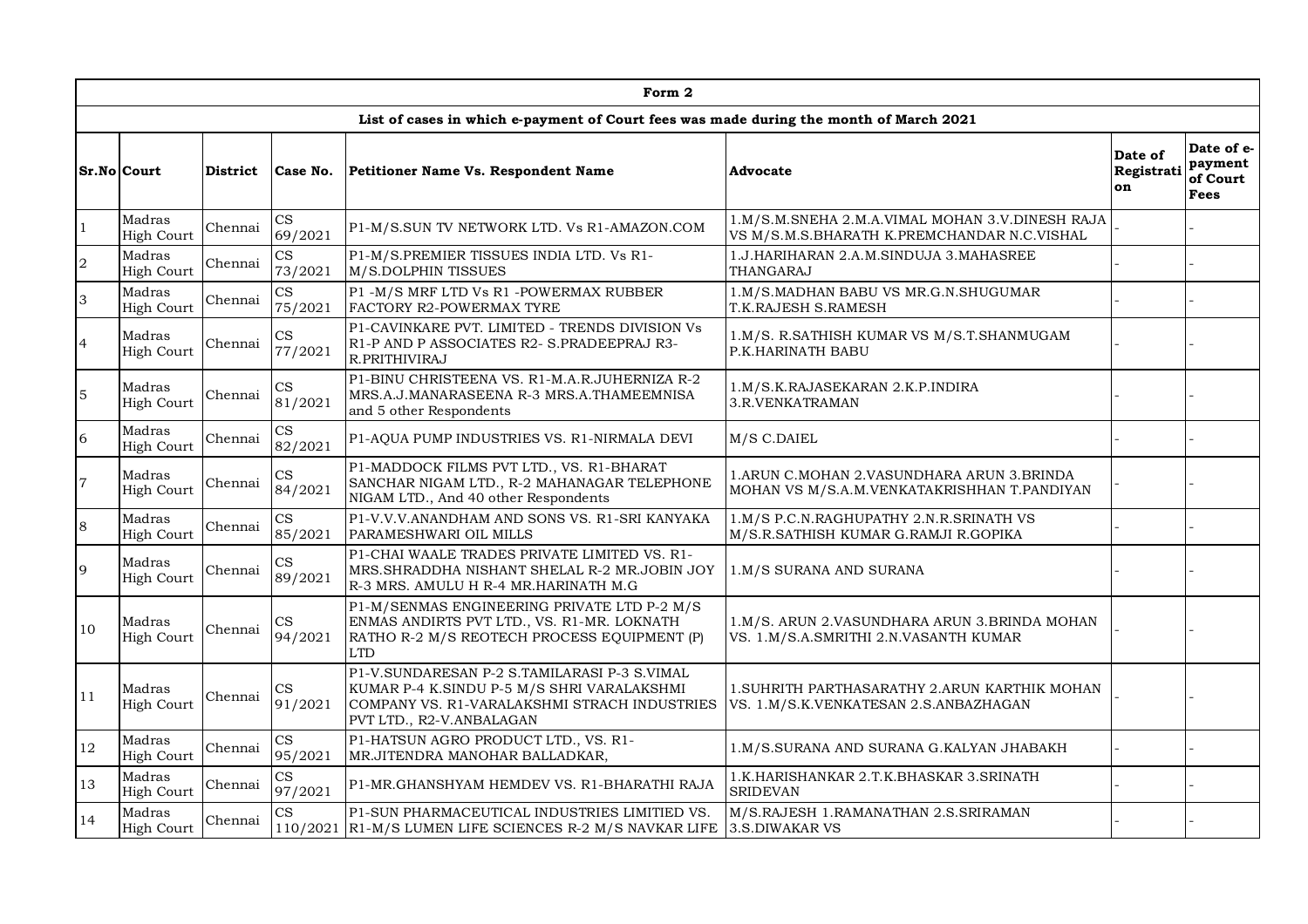|    |                             |          |           | Form 2                                                                                            |                                                                                                                          |                                    |                                           |
|----|-----------------------------|----------|-----------|---------------------------------------------------------------------------------------------------|--------------------------------------------------------------------------------------------------------------------------|------------------------------------|-------------------------------------------|
|    |                             |          |           | List of cases in which e-payment of Court fees was made during the month of March 2021            |                                                                                                                          |                                    |                                           |
|    | <b>Sr.No Court</b>          | District | Case No.  | Petitioner Name Vs. Respondent Name                                                               | Advocate                                                                                                                 | Date of<br>Registrati<br><b>on</b> | Date of e-<br>payment<br>of Court<br>Fees |
|    | <b>SCIENCES</b>             |          |           |                                                                                                   |                                                                                                                          |                                    |                                           |
| 15 | Madras<br>High Court        | Chennai  | CS        | P1-INSPIRE FILMS PVRIVATE LTD VS. R1-VISION TIME<br>104/2021 PVT LTD.,                            | 1.K.HARISHANKAR 2.T.K.BHASKAR 3.SRINATH<br><b>SRIDEVAN</b>                                                               |                                    |                                           |
| 16 | Madras<br><b>High Court</b> | Chennai  | CS        | P1-MR.R.PRABHAAKARAN VS. R1-MR.SANJAY JALAN R-<br>100/2021 2 MR.P.JAYAGOPAL                       | 1.G.S. VIVEKMANI 2.K. NITHYASHREE 3.V. SURENDER                                                                          |                                    |                                           |
| 17 | Madras<br><b>High Court</b> | Chennai  | CS        | P1-M/S GE T AND D INDIA LIMITED VS. R1-TAMIL<br>108/2021 NADU TRASMISSION CORPORATION LTD.,       | 1.M/S ABISHEKJENASENAN 2.APARAJITHA<br>VISHWANATH VS. 1.M/S.V.VISWANATHAN<br>2.S.R.SHANMUGADOSS                          |                                    |                                           |
| 18 | Madras<br><b>High Court</b> | Chennai  | CS        | P1-M/S SUN TV NETWORK LTD., VS. R1-M/S MADURAI<br>101/2021 KRISHNA NETWROK PRIVATE LIMITED        | 1.M.SNEHA 2.M.A.VIMALMOHAN 3.V.DINESH RAJA                                                                               |                                    |                                           |
| 19 | Madras<br><b>High Court</b> | Chennai  | <b>CS</b> | P1-CADILA HEALTHCARE LTD VS. R1-MORPEN<br>111/2021 LABORATORIES LTD                               | 1.M/S.T.SAI KRISHNAN 2.BITIKA SHARMA<br>3.R.SARAVANAN 4.VRINDA PATHAK VS M/S.T.SAI<br>KRISHNAN BITIKA SHARMA R.SARAVANAN | 21                                 | 16/03/20 15/03/20<br>21                   |
| 20 | Madras<br><b>High Court</b> | Chennai  | CS        | P1-MRS.A.R.YASMEEN VS. R1-OWNERS AND PARTIES<br>122/2021 INTERESTED IN THE VESSEL M.T ARK PIONEER | M/S.S.VASUDEVAN K.KRISHNASWAMY R.VETRIVEL                                                                                | 23/03/20 23/03/20<br>21            | 21                                        |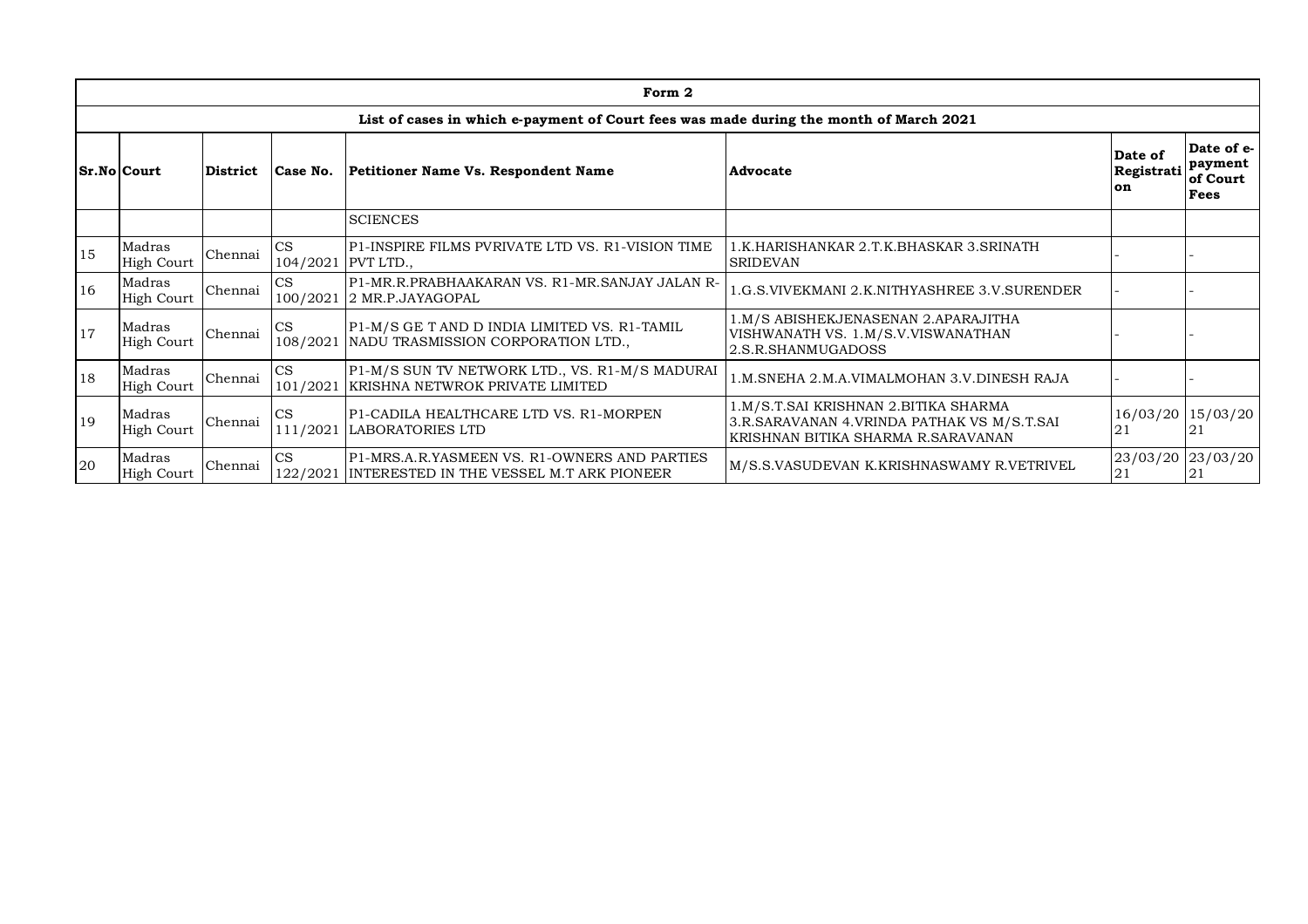| Form 3                                                                                              |                 |          |                                                      |     |                               |                                       |  |  |  |  |
|-----------------------------------------------------------------------------------------------------|-----------------|----------|------------------------------------------------------|-----|-------------------------------|---------------------------------------|--|--|--|--|
| List of cases in which Electronic Service of Process has taken place during the month of March 2021 |                 |          |                                                      |     |                               |                                       |  |  |  |  |
| <b>Sr.No Court</b>                                                                                  | <b>District</b> | Case No. | <b>Petitioner Name Vs. Respondent</b><br><b>Name</b> |     | Advocate Date of Registration | Date of Electronic Service of Process |  |  |  |  |
| Madras High Court                                                                                   | Chennai         | NIL      | <b>NIL</b>                                           | NIL | <b>NIL</b>                    | NIL                                   |  |  |  |  |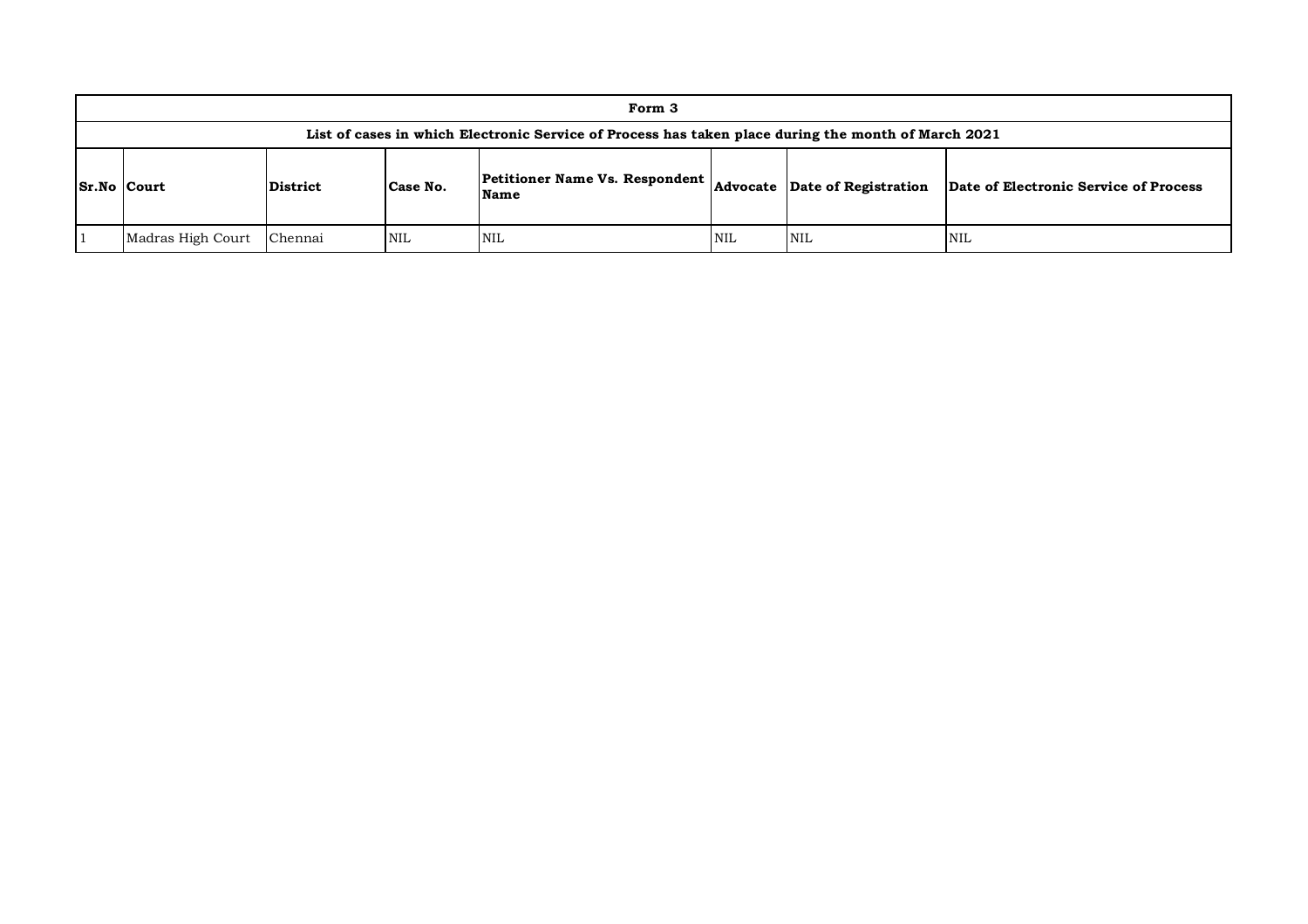|       | Form 4                                                                       |          |            |           |                  |                                              |  |  |  |  |  |
|-------|------------------------------------------------------------------------------|----------|------------|-----------|------------------|----------------------------------------------|--|--|--|--|--|
|       | List of total no. of cases randomly allocated during the month of March 2021 |          |            |           |                  |                                              |  |  |  |  |  |
| Sr.No | Court                                                                        | District | Court Name | Court No. | <b>Case Type</b> | Case Count (No. of cases randomly allocated) |  |  |  |  |  |
|       | 625<br>Civil Suit<br>Madras High Court<br>Commercial<br>Chennai              |          |            |           |                  |                                              |  |  |  |  |  |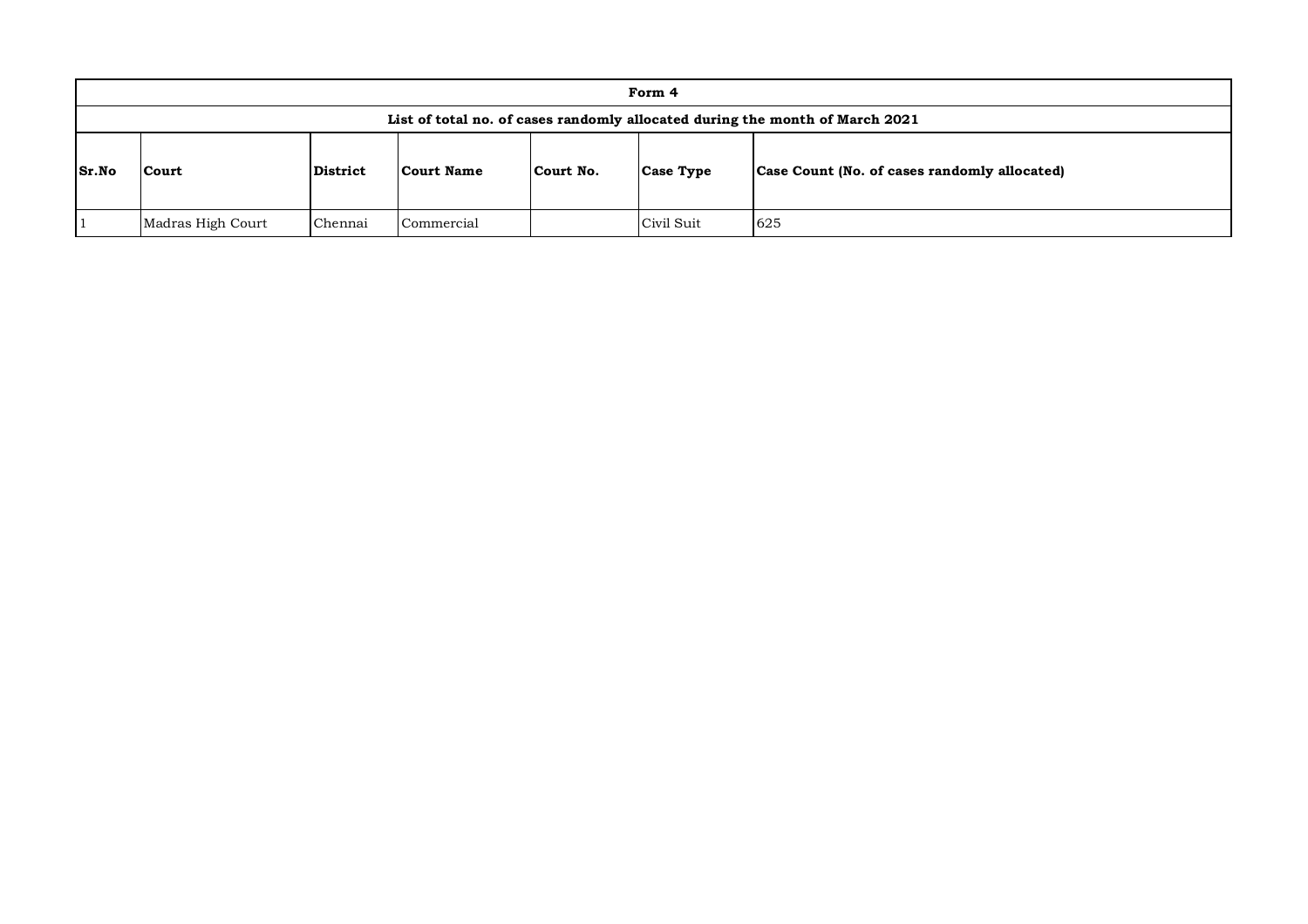|                  |                         |                                                                                                                                                                |                                      | Form 5                                                                                                                                                                                                                                                                                                                       |                                                                                                                    |                         |                                       |
|------------------|-------------------------|----------------------------------------------------------------------------------------------------------------------------------------------------------------|--------------------------------------|------------------------------------------------------------------------------------------------------------------------------------------------------------------------------------------------------------------------------------------------------------------------------------------------------------------------------|--------------------------------------------------------------------------------------------------------------------|-------------------------|---------------------------------------|
|                  |                         |                                                                                                                                                                |                                      | List of cases in which Case Management Hearing was held during the month of March 2021                                                                                                                                                                                                                                       |                                                                                                                    |                         |                                       |
|                  | <b>Sr.No Court</b>      |                                                                                                                                                                | District Case No.                    | Petitioner Name Vs. Respondent Name                                                                                                                                                                                                                                                                                          | <b>Advocate</b>                                                                                                    | Date of<br>Registration | Date of Case<br>Management<br>Hearing |
| $\mathbf{1}$     | Madras<br>High<br>Court | Chennai                                                                                                                                                        | CS                                   | P1-HALONIX TECHNOLOGIES PVT.LTD. VS. R1-CEMA<br>249/2014 ELECTRIC LIGHTING PRODUCTS INDIA PVT. LTD.                                                                                                                                                                                                                          | 1.M/S. THRIYAMBAK J. KANNAN 2. PREETI MOHAN<br>VS. 1.M/S.B.GIRIDHARA RAO 2.D.R.RAGHUNATH<br>3.P.J.SRI GANESH       | 07/04/2014 03-02-2021   |                                       |
| $\boldsymbol{2}$ | Madras<br>High<br>Court | Chennai                                                                                                                                                        | $\mathbb{C}\mathbf{S}$               | P1-M/S.INDIGO BUSINESS SERVICES (INDIA) PVT. LTD.<br>1.M/S.GAUTAM S.RAMAN 2.MAITHREYI<br>P-2 MR.IRWIN BESANT RAJ VS. R1-M/S.FOCAL<br>CANTHASWAMY 3.SHARMA GOKUL SUNDAR K.R VS.<br>793/2014   MERCHANDISING (INDIA) PVT. LTD R2-MR.TINIKORAH<br>1.M/S.SAI RAAJ ASSOCIATES<br>and 5 other Respondents<br>2.M/S.VIJAYAGANESH S. |                                                                                                                    | 01/12/2014 03-02-2021   |                                       |
| 3                | Madras<br>High<br>Court | Chennai                                                                                                                                                        | $\mathbf{CS}$<br>518/2016            | P1-M/S.GREEN MEDIA DESIGNS VS. R1-M/S.VIJAYA<br>BHARGAVI R-2 M/S.REAL IMAGE MEDIA Technologies P<br>Ltd., R-3 M/S.GEMINI COLOUR LABORATORY                                                                                                                                                                                   | 1.M/S.CHENNAI LAW ASSO 2.M.L.JOSEPH<br>3.K.SUBHASHINI SURESH VS. 1.M/S.AAV<br><b>PARTNERS</b>                      | 04/08/2016 03-02-2021   |                                       |
| $\overline{4}$   | Madras<br>High<br>Court | Chennai                                                                                                                                                        | CS                                   | P1-M/S.NICO QUALITY PRODUCTS VS. R1-M/S. N.C.<br>ARYA SNUFF AND CIGAR R-2 M/S. SAKTHI SNUFF CO<br>605/2013 R-3 M/S. ADINAYAGAN AGENCIES R-4 V.SHANKAR<br>AMARNATH R-5 V.SREENIVASAN                                                                                                                                          | 1.M/S.C.SEETHAPATHY 2.A.UMASHANKAR<br>3.S.P.ARTHI VS. 1.M/S.G.RAJAN 2.R.RAJARAJAN<br>3.R.DILLIKUMAR                | 11/09/2013 03-03-2021   |                                       |
| 5                | Madras<br>High<br>Court | Chennai                                                                                                                                                        | $\mathbf{CS}$<br>882/2013            | P1-M/S.N.C.ARYA SNUFF & CIGAR CO VS. R1-M/S.NICO<br>QUALITY PRODUCTS, R-2 K.C.VIJAY R-3<br>ZNANAKANABADY R-4 ANURADHA                                                                                                                                                                                                        | 1.M/S.G.RAJAN 2.R.RAJARAJAN 3.R.DILLI KUMAR<br>VS. 1.M/S.P.R.RAMAN 2.C.SEETHAPATHY<br>3.A.UMASANKAR                | 18/12/2013 03-03-2021   |                                       |
| 6                | Madras<br>High<br>Court | Chennai                                                                                                                                                        | <b>CS</b><br>926/2017                | P1-RAJARATHNAM CONSTRUCTION(P)LTD VS. R1-<br>M/S.GANAPATHY FUNDS R-2 J.S.SRINIVASAN R-3<br>JAYARAMAN SRINIVASAN R-4 VICHOOR SUNDARAM<br>JAYARAMAN R-5 THIYAGARAJAN NATARAJA R-6<br>NATARAJAN SRIDHAR                                                                                                                         | 1.M/S.P.CHANDRASEKAR 2.V.RAJKUMAR VS.<br>1.M/S.K.N.NATARAAJ 2.K.N.RUBAN<br>3.M/S.G.THYAGARAJAN                     |                         | 03-03-2021                            |
| 7                | Madras<br>High<br>Court | Chennai                                                                                                                                                        | $\mathbb{C}\mathbf{S}$<br>140/2019   | P1-NAPC LTD VS. R1-THE EXECUTIVE DIRECTOR Tamil<br>nadu Road Infrastructure Development Corporation R-2<br>THE ENGINEER Tamil Nadu Road Infrastructure<br>Development Corporation                                                                                                                                            | 1.M/S.ANIRUDH KRISHNAN 2.ADARSH<br>SUBRAMANIAN 3. SHIVA K. VS.<br>1.M/S.D.BALARAMAN 2.G.RAMANUJAM<br>3.B.SUDARSHAN | 14/02/2019 03-03-2021   |                                       |
| 8                | Madras<br>High<br>Court | Chennai                                                                                                                                                        | $\mathop{\rm CS}\nolimits$<br>9/2020 | P1-ZEE ENTERTAINMENT ENTERPRISES LTD VS. R1-<br>SIVANESWARAN R2- ARAVIND SRIDHAR R-3<br>M/S.YASODHA FILMS                                                                                                                                                                                                                    | 1.M/S.KING AND PARTRIDGE VS.<br>1.M/S.S.KARTHIKEI BALAN 2.S.SHIVRAM<br>LAKSHMIPRIYA 3. MUTHURAMALINGAM             | 08/01/2020 03-03-2021   |                                       |
| 9                | Madras<br>High<br>Court | Chennai                                                                                                                                                        | $\mathbb{C}\mathbf{S}$<br>637/2009   | P1-INTEGRATED FINANCE COMPANY LTD VS. R1-<br>KASTHURI RENGA RAMANUJAM COTTON MILLS (P)<br>LTD., R-2 KASTHURI RENGA RAMANUJAM And 5 other<br>Respondents                                                                                                                                                                      | 1.M/S.VIJAYALAKSHMI RAJAGOPAL VS.<br>1.M/S.SARVABHAUMAN ASSOCIATES<br>2.M/S.SARVABHAUMAN ASSO 3.S.MUKUNTH          |                         | 27/07/2009 03-04-2021                 |
| 10               | Madras<br>High<br>Court | 1.M/S.AAV PARTNERS VS. 1.M/S.ANIRUDH<br>P1-M/S SAKTHI ENERGY PVT.LTD VS. R1-M/S.IND<br>CS<br>Chennai<br>319/2018 BARATH THERMAL Power Ltd.,<br><b>SHANBHAG</b> |                                      | KRISHNAN 2.KEERTHIKIRAN MURALI 3.ASHWIN                                                                                                                                                                                                                                                                                      | 15/05/2018 03-04-2021                                                                                              |                         |                                       |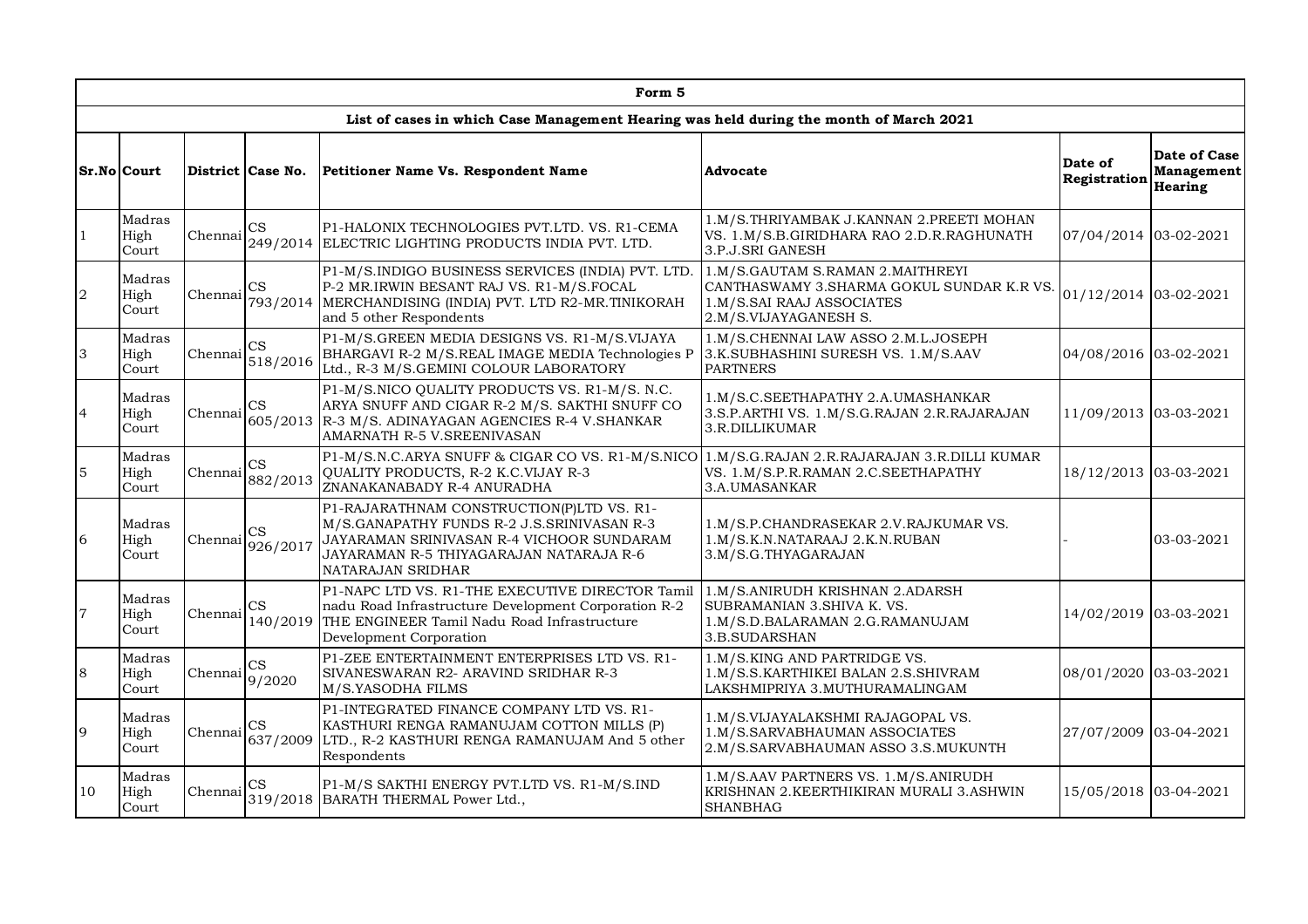|    |                         |         |                                                                                                                                                                                                                                                                                                                                                                                                                                                                                                                                                                                                                                                                                                                                                                                                                                                                                                                                                                                                                                                                                                                                                                                                                                                                                                                                                                                                                                                                                                                                                                                                                                                                                                                                                                                                                                                                                                                                                                                                                                                                                                                                                                                                                                                                                                                          | Form 5                                                                                                                            |                                                                                                              |                                              |            |
|----|-------------------------|---------|--------------------------------------------------------------------------------------------------------------------------------------------------------------------------------------------------------------------------------------------------------------------------------------------------------------------------------------------------------------------------------------------------------------------------------------------------------------------------------------------------------------------------------------------------------------------------------------------------------------------------------------------------------------------------------------------------------------------------------------------------------------------------------------------------------------------------------------------------------------------------------------------------------------------------------------------------------------------------------------------------------------------------------------------------------------------------------------------------------------------------------------------------------------------------------------------------------------------------------------------------------------------------------------------------------------------------------------------------------------------------------------------------------------------------------------------------------------------------------------------------------------------------------------------------------------------------------------------------------------------------------------------------------------------------------------------------------------------------------------------------------------------------------------------------------------------------------------------------------------------------------------------------------------------------------------------------------------------------------------------------------------------------------------------------------------------------------------------------------------------------------------------------------------------------------------------------------------------------------------------------------------------------------------------------------------------------|-----------------------------------------------------------------------------------------------------------------------------------|--------------------------------------------------------------------------------------------------------------|----------------------------------------------|------------|
|    |                         |         |                                                                                                                                                                                                                                                                                                                                                                                                                                                                                                                                                                                                                                                                                                                                                                                                                                                                                                                                                                                                                                                                                                                                                                                                                                                                                                                                                                                                                                                                                                                                                                                                                                                                                                                                                                                                                                                                                                                                                                                                                                                                                                                                                                                                                                                                                                                          |                                                                                                                                   |                                                                                                              |                                              |            |
|    | Sr.No Court             |         | List of cases in which Case Management Hearing was held during the month of March 2021<br>District Case No.<br>Petitioner Name Vs. Respondent Name<br>Advocate<br>1.M/S.AAV PARTNERS VS. 1.M/S.ANIRUDH<br>$\mathbf{CS}$<br>P1-M/S.SP COAL RESOCURCES P.LTD VS. M/S.IND<br>KRISHNAN 2.KEERTHIKIRAN MURALI 3.ASHWIN<br>321/2018 BARATH THERMAL<br><b>SHANBHAG</b><br>P1-M/S.SUN TV NETWORK LTD. VS. R1-<br>1.M/S.M.SNEHA 2.MR.P.SURESH BABU<br>CS<br>M/S.PARAMESWARA ART PRODUCTIONS R-2 SRI<br>3. MR. M. A. VIMAL MOHAN VS. 1. M/S. RALPH<br>924/2015<br><b>BALAJI VIDEOS</b><br>V. MANOHAR 2. MAHENDAR BHANSALI<br>P1-M/S.NOVEX COMMUNICATIONS Pvt. Ltd. VS. R1-<br>1.M/S.BFS LEGAL 2.P.V.BALASUBRAMANIAM<br>$_{\rm CS}$<br>GRT HOTELS AND RESORTS PVT.LTD R-2 HOTEL GRT<br>3.D.FERDINAND VS. 1.M/S.K.SENTHIL KUMAR<br>921/2017<br><b>GRAND CHENNAI</b><br>2.L.MUNISWAMY 3.A.MANIKANDAN<br>P1-BETA DIE CASTING EQUIPMENT INC VS. R1-DEVAHI<br>CS<br>357/2013 TOOLS<br>3.R.MURUGAN VS. 1.M/S.P.MUNUSAMY<br>CS<br>P1-M/S SUN TV NETWORK LTD VS. R1-M/S MADURAI<br>VS. 1.M/S.C.DANIEL 2.GLADYS DANIEL<br>915/2017 KRISHNA NETWORK PRIVATE LIMITED<br>3.V.REVATHY<br>P1-M/S.PYRAMID SAIMIRA PRODUCTION LTD., VS. R1-<br>$_{\rm CS}$<br>1. MR.A. CHIDAMBARAM VS. 1. M/S.R. PRASAD<br>734/2009<br>M/S.SREE RAAM FILMS PVT LTD.,<br>2.D.NAGESH BABU 3.R.RAMESH<br>P1-LEGRANT FRANCE P-2 NOVATEUR ELECTRICAL AND<br>1.M/S.ARUN C MOHAN 2.VASUNDHARA ARUN<br>$\mathbb{C}\mathbf{S}$<br>Digital Systems Pvt.Ltd., VS. R1-ASWIN SEKAR R-2<br>334/2016<br>SUBRAMANI And 12 other Respondents<br>2.A.RAJA MOHAMED<br>P1-M/S.PEOPLE INFOCOM PVT LTD., VS. R1-M/S.AGI<br>1.M/S.K.HARISHANKAR 2.SRINATH SRIDEVAN<br>CS<br>MUSIC SDN BHD R-2 UNISYS INFORSOLUTIONS PVT<br>3.T.K.BHASKAR VS. 1.M/S KRISHNA RAVINDRAN<br>187/2010<br>LTD. R-3 M/S.ECHO RECORDING COMPANY PVT LTD.,<br>2.K.VEERASIK KUMARAGIRI<br>CS<br>P1-AQUA PUMP INDUSTRIES P-2 AQUA SUB<br>526/2019 ENGINEERING VS. R1-ONKARPIT TECHNO PVT.LTD.<br>P1-M/S. SAINT GOBAIN GLASS FRANCE P-2 M/S SANIT<br>$\mathbf{CS}$<br>GOBAIN GLASS (INDIA) LTD. VS. R1-M/S CSG HOLDING<br>PRASAD VS. 1.M/S. UMA SHANKAR 2.GOPAL<br>754/2012<br>COMPANY LTD.,<br>TRIVEDI 3.R. UDAYA KUMAR<br>1.M/S.BFS LEGAL 2.P.V.BALASUBRAMANIAM<br>P1-ARUN SURADHAN VS. R1-M/S.MPF STUDIOS R-2<br>CS |                                                                                                                                   | Date of<br>Registration                                                                                      | Date of Case<br><b>Management</b><br>Hearing |            |
| 11 | Madras<br>High<br>Court | Chennai |                                                                                                                                                                                                                                                                                                                                                                                                                                                                                                                                                                                                                                                                                                                                                                                                                                                                                                                                                                                                                                                                                                                                                                                                                                                                                                                                                                                                                                                                                                                                                                                                                                                                                                                                                                                                                                                                                                                                                                                                                                                                                                                                                                                                                                                                                                                          |                                                                                                                                   |                                                                                                              | 15/05/2018 03-04-2021                        |            |
| 12 | Madras<br>High<br>Court | Chennai |                                                                                                                                                                                                                                                                                                                                                                                                                                                                                                                                                                                                                                                                                                                                                                                                                                                                                                                                                                                                                                                                                                                                                                                                                                                                                                                                                                                                                                                                                                                                                                                                                                                                                                                                                                                                                                                                                                                                                                                                                                                                                                                                                                                                                                                                                                                          |                                                                                                                                   |                                                                                                              | 27/11/2015 03-05-2021                        |            |
| 13 | Madras<br>High<br>Court | Chennai |                                                                                                                                                                                                                                                                                                                                                                                                                                                                                                                                                                                                                                                                                                                                                                                                                                                                                                                                                                                                                                                                                                                                                                                                                                                                                                                                                                                                                                                                                                                                                                                                                                                                                                                                                                                                                                                                                                                                                                                                                                                                                                                                                                                                                                                                                                                          |                                                                                                                                   |                                                                                                              | 28/11/2017 03-10-2021                        |            |
| 14 | Madras<br>High<br>Court | Chennai |                                                                                                                                                                                                                                                                                                                                                                                                                                                                                                                                                                                                                                                                                                                                                                                                                                                                                                                                                                                                                                                                                                                                                                                                                                                                                                                                                                                                                                                                                                                                                                                                                                                                                                                                                                                                                                                                                                                                                                                                                                                                                                                                                                                                                                                                                                                          |                                                                                                                                   | 1.M/S.S.ASHOK KUMAR 2.R.BHAGAWAT KRISHNA                                                                     | 07/06/2013 03-12-2021                        |            |
| 15 | Madras<br>High<br>Court | Chennai |                                                                                                                                                                                                                                                                                                                                                                                                                                                                                                                                                                                                                                                                                                                                                                                                                                                                                                                                                                                                                                                                                                                                                                                                                                                                                                                                                                                                                                                                                                                                                                                                                                                                                                                                                                                                                                                                                                                                                                                                                                                                                                                                                                                                                                                                                                                          |                                                                                                                                   | 1.S. SNEHA 2.M.A. VIMAL MOHAN 3.V. DINESH RAJA                                                               | 22/11/2017 03-12-2021                        |            |
| 16 | Madras<br>High<br>Court | Chennai |                                                                                                                                                                                                                                                                                                                                                                                                                                                                                                                                                                                                                                                                                                                                                                                                                                                                                                                                                                                                                                                                                                                                                                                                                                                                                                                                                                                                                                                                                                                                                                                                                                                                                                                                                                                                                                                                                                                                                                                                                                                                                                                                                                                                                                                                                                                          |                                                                                                                                   |                                                                                                              | 24/08/2009                                   | 16/03/2021 |
| 17 | Madras<br>High<br>Court | Chennai |                                                                                                                                                                                                                                                                                                                                                                                                                                                                                                                                                                                                                                                                                                                                                                                                                                                                                                                                                                                                                                                                                                                                                                                                                                                                                                                                                                                                                                                                                                                                                                                                                                                                                                                                                                                                                                                                                                                                                                                                                                                                                                                                                                                                                                                                                                                          |                                                                                                                                   | 3.BRINDHA MOHAN VS. 1.M/S.MURUGESH KASIVEL 17/06/2016                                                        |                                              | 16/03/2021 |
| 18 | Madras<br>High<br>Court | Chennai |                                                                                                                                                                                                                                                                                                                                                                                                                                                                                                                                                                                                                                                                                                                                                                                                                                                                                                                                                                                                                                                                                                                                                                                                                                                                                                                                                                                                                                                                                                                                                                                                                                                                                                                                                                                                                                                                                                                                                                                                                                                                                                                                                                                                                                                                                                                          |                                                                                                                                   |                                                                                                              | 23/02/2010                                   | 18/03/2021 |
| 19 | Madras<br>High<br>Court | Chennai |                                                                                                                                                                                                                                                                                                                                                                                                                                                                                                                                                                                                                                                                                                                                                                                                                                                                                                                                                                                                                                                                                                                                                                                                                                                                                                                                                                                                                                                                                                                                                                                                                                                                                                                                                                                                                                                                                                                                                                                                                                                                                                                                                                                                                                                                                                                          |                                                                                                                                   | 1.M/S.C.DANIEL 2.GLADYS DANIEL 3.V.REVATHY                                                                   | 04/09/2019                                   | 18/03/2021 |
| 20 | Madras<br>High<br>Court | Chennai |                                                                                                                                                                                                                                                                                                                                                                                                                                                                                                                                                                                                                                                                                                                                                                                                                                                                                                                                                                                                                                                                                                                                                                                                                                                                                                                                                                                                                                                                                                                                                                                                                                                                                                                                                                                                                                                                                                                                                                                                                                                                                                                                                                                                                                                                                                                          |                                                                                                                                   | 1.M/S.JACOB KURIAN 2.MADHAN BABU 3.NARAYAN                                                                   | 27/11/2012 22/03/2021                        |            |
| 21 | Madras<br>High<br>Court | Chennai | 2/2017                                                                                                                                                                                                                                                                                                                                                                                                                                                                                                                                                                                                                                                                                                                                                                                                                                                                                                                                                                                                                                                                                                                                                                                                                                                                                                                                                                                                                                                                                                                                                                                                                                                                                                                                                                                                                                                                                                                                                                                                                                                                                                                                                                                                                                                                                                                   | 3.D.FERDINAND VS. 1.M/S.CPG.YOGANAND AND<br>ZOHO CORPORATION PVT.LTD.<br>ASSOCIATES 2.CPG.YOGANAND 3.L.MARY PUSHPA<br><b>RANI</b> |                                                                                                              | 02/01/2017                                   | 22/03/2021 |
| 22 | Madras<br>High<br>Court | Chennai | $_{\rm CS}$                                                                                                                                                                                                                                                                                                                                                                                                                                                                                                                                                                                                                                                                                                                                                                                                                                                                                                                                                                                                                                                                                                                                                                                                                                                                                                                                                                                                                                                                                                                                                                                                                                                                                                                                                                                                                                                                                                                                                                                                                                                                                                                                                                                                                                                                                                              | P1-SAINT-GOBAIN GLASS FRANCE VS. R1-HARSHA<br>409/2019 EXITO ENGINEERING (P) LTD                                                  | 1.M/S.SANJEEV KUMAR TIWARI 2.SAURABH ANAND<br>3.B.PRASHANT KUMAR VS.<br>1.M/S.K.BALASARAVANAN 2.K.KOTHANDAN. | 04/07/2019 22/03/2021                        |            |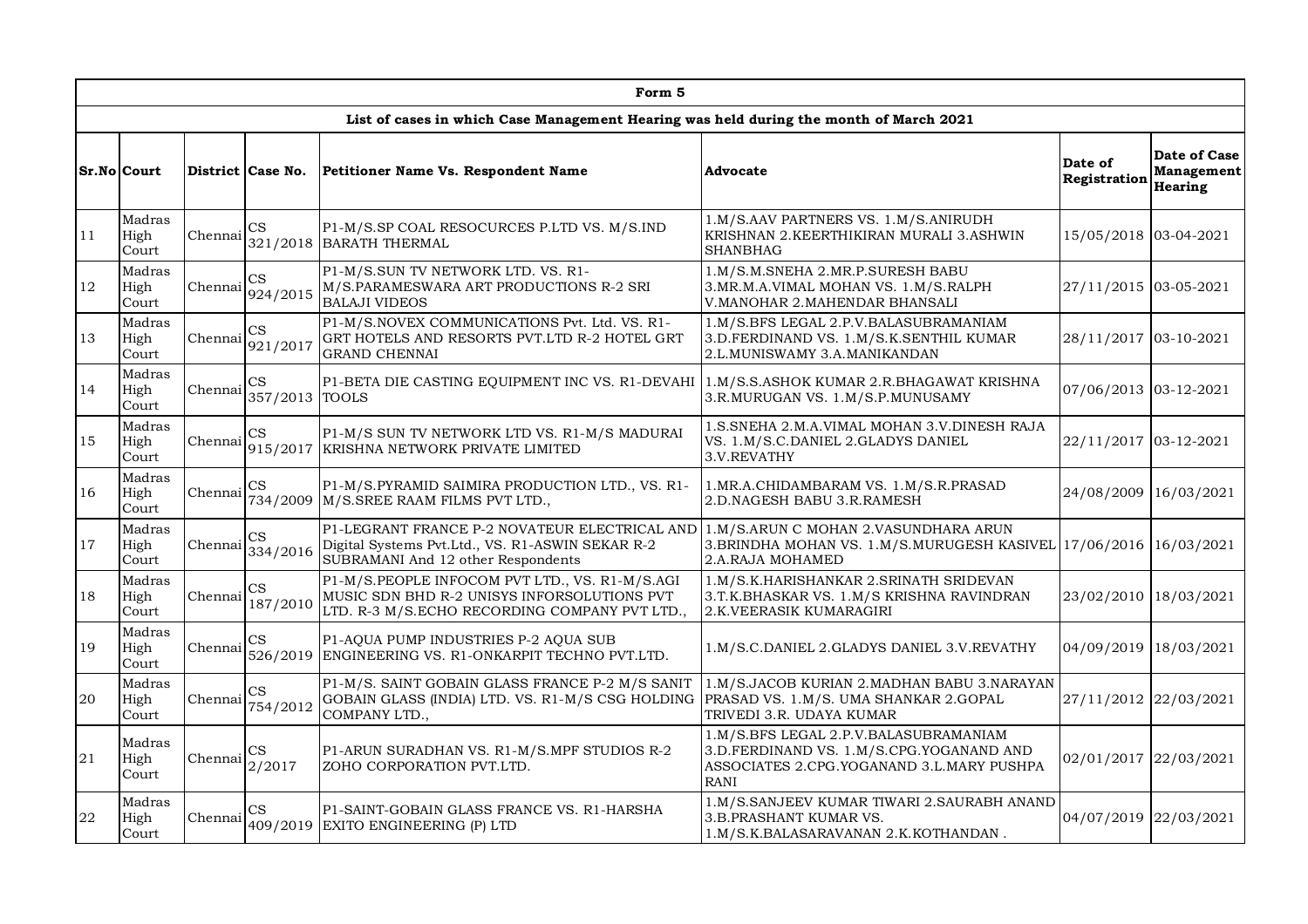|    |                                                                                                                       |         |                               | Form 5                                                                                                                                                                       |                                                                                                                                                      |                         |                                       |
|----|-----------------------------------------------------------------------------------------------------------------------|---------|-------------------------------|------------------------------------------------------------------------------------------------------------------------------------------------------------------------------|------------------------------------------------------------------------------------------------------------------------------------------------------|-------------------------|---------------------------------------|
|    |                                                                                                                       |         |                               | List of cases in which Case Management Hearing was held during the month of March 2021                                                                                       |                                                                                                                                                      |                         |                                       |
|    | Sr.No Court                                                                                                           |         | District Case No.             | Petitioner Name Vs. Respondent Name                                                                                                                                          | Advocate                                                                                                                                             | Date of<br>Registration | Date of Case<br>Management<br>Hearing |
| 23 | Madras<br>High<br>Court                                                                                               | Chennai | <b>CS</b>                     | P1-AKS JEWELLERY VS. R1-THE NEW INDIA<br>591/2019 ASSURANCE CO.LTD                                                                                                           | 1.M/S.N.P.VIJAY KUMAR 2.R.PRADEEP VS.<br>1.M/S.S.R.SUNDAR 2.A.S.SUBRAMANIAN<br><b>3.P.SURESH SRINIVASN</b>                                           | 01/10/2019 22/03/2021   |                                       |
| 24 | Madras<br>High<br>Court                                                                                               | Chennai | CS                            | P1-LEENA MANIMEKALAI VS. R1-M/S.KUMUDAM<br>311/2020 PUBLICATIONS PVT. LTD.                                                                                                   | 1.M/S.M.V.SWAROOP 2.H.S.HREDAI<br>3.V. PRASHANTH KIRAN VS. 1.M/S.R. AMIZHDHU<br>2.S.PARIMALA AMIZHDHU                                                | 09/11/2020 22/03/2021   |                                       |
| 25 | Madras<br>High<br>Court                                                                                               | Chennai | <b>CS</b>                     | P1-MAHESH B.GOR AND ANOTHER P-2 S.KAMAKOTTI<br>960/2015 VS. R1-FAIRDEAL SUPPLIES LIMITED                                                                                     | 1.M/S.SIVALINGA KESAVAN 2.Y.RAJEEVI<br>3.D.MURUGAN VS. 1.M/S.K.VASUKI 2.J.KUMARAN                                                                    | 17/12/2015 24/03/2021   |                                       |
| 26 | Madras<br>High<br>Court                                                                                               | Chennai | CS                            | P1-A SQUARE HOUSING DEVELOPMENT PVT LTD., VS.<br>R1-LAKKNA HOUSING PVT LTD R-2 T.M.G.ASSOCIATES<br>751/2014 R-3 TULIA INFRASTRUCTURES PVT., LTD., R-4 AHMED<br><b>AADHIL</b> | 1.M/S.M.KAMALANATHAN 2.JANA GOVARTHANA<br>MAHESWARAN 3.JANA NARAYANA<br>VIGHNESHWARAN VS. 1.M/S.S.PARISUTHAM<br>2.M/S.DR.P.VASUDEVAN 3.D.SAIRAMKUMAR | 17/11/2014 25/03/2021   |                                       |
| 27 | Madras<br>High<br>Court                                                                                               | Chennai | CS<br>444/2017                | P1-M/S. THIRUVANNAMALAI POTHYS VS. R1-THE<br>UNITED INDIA INSURANCE R-2 UNITED INDIA<br>INSURANCE COMPANY Ltd., R-3 THE BANK OF BARODA                                       | 1.M/S.M.SANTHANARAMAN 2.M.R.SIVAKUMAR VS.<br>1.M/S.NAGESWARAN & NARICHANIA<br>2.M/S.P.V.RAMACHANDRAN 3.V.SUNDARARAMAN                                | 14/06/2017 25/03/2021   |                                       |
| 28 | Madras<br>High<br>Court                                                                                               | Chennai | <b>CS</b><br>802/2018 PVT LTD | P1-MATRIMONY.COM LTD VS. R1-TANISHA SYSTEMS                                                                                                                                  | 1.M/S. ARUN C.MOHAN VS. 1.M/S. R. SATHISH<br>KUMAR 2.R. GOPIKA 3.S. SAJAY                                                                            | 29/11/2018 26/03/2021   |                                       |
| 29 | Madras<br><b>CS</b><br>P1-MATRIMONY.COM LTD VS. R1-PEOPLE<br>Chennai<br>High<br>395/2019 INTERACTIVE PVT LTD<br>Court |         |                               | 1.M/S.ARUN C.MOHAN 2.VASUNDHARA ARUN<br>3. BRINDA MOHAN VS. 1.M/S. KRISHNA AND<br>SAURASTRI ASSOCIATES 2.M.ELAMPARITHY<br>3.S.HARISH                                         | 01/07/2019 26/03/2021                                                                                                                                |                         |                                       |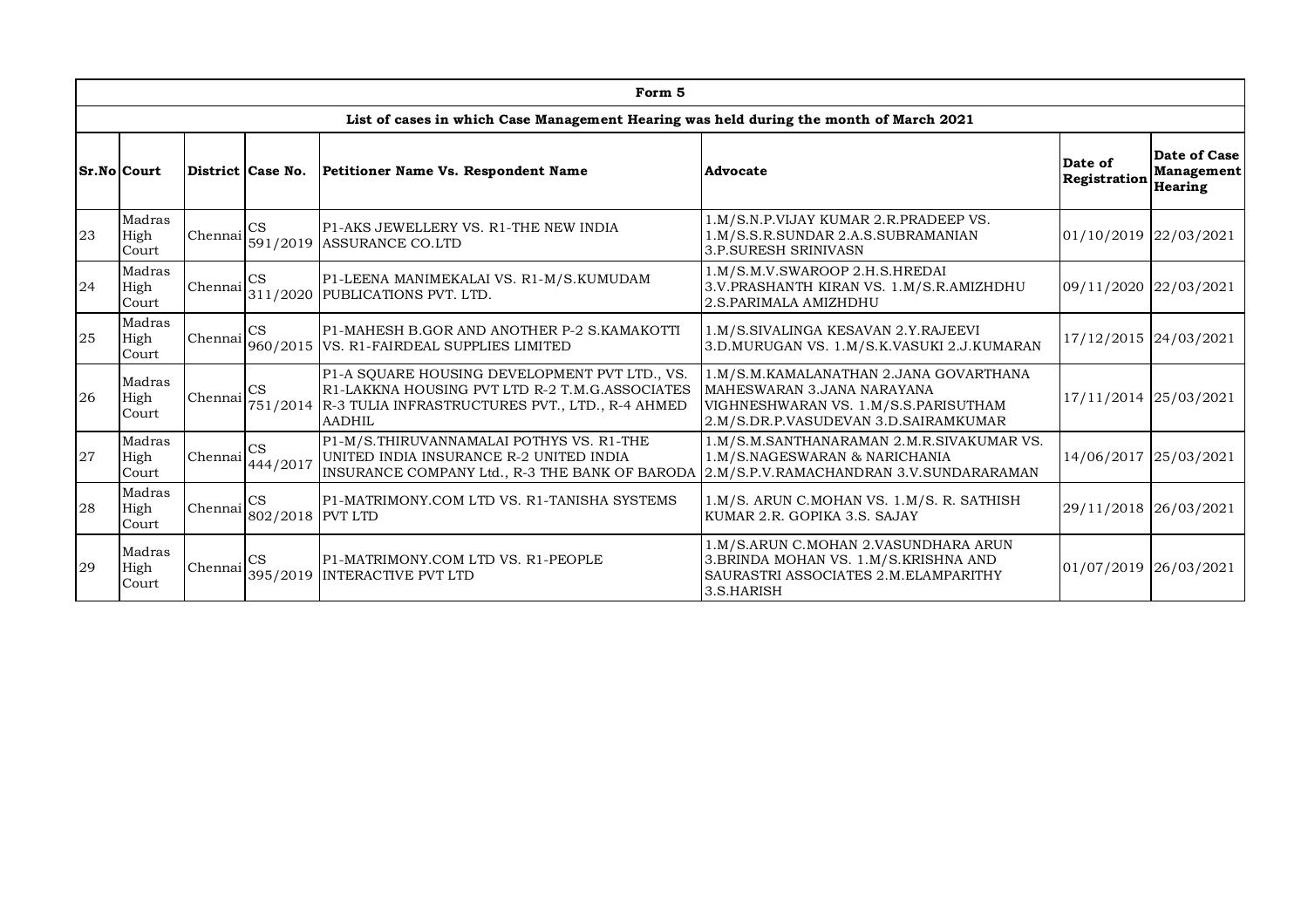|                   | Form 6<br>Contested commercial cases disposed during the month of March 2021 |                 |                                        |                                                                                                                                |                                                                                                                              |                             |                                                                                                                                                 |                     |                                    |                                                              |                                       |                                                                                                            |                           |
|-------------------|------------------------------------------------------------------------------|-----------------|----------------------------------------|--------------------------------------------------------------------------------------------------------------------------------|------------------------------------------------------------------------------------------------------------------------------|-----------------------------|-------------------------------------------------------------------------------------------------------------------------------------------------|---------------------|------------------------------------|--------------------------------------------------------------|---------------------------------------|------------------------------------------------------------------------------------------------------------|---------------------------|
|                   |                                                                              |                 |                                        |                                                                                                                                |                                                                                                                              |                             |                                                                                                                                                 |                     |                                    |                                                              |                                       |                                                                                                            |                           |
| Sr.N<br>$\bullet$ | Court                                                                        | <b>District</b> | Case No.                               | <b>Petitioner Name Vs.</b><br><b>Respondent Name</b>                                                                           | Advocate                                                                                                                     | Date of<br>Registrati<br>on | Whether<br>Urgent<br><b>Relief</b><br>was<br>sought<br>and Pre-<br>Instituti<br>on<br><b>Mediatio</b><br>n did<br>not take<br>place<br>(Yes/No) | Date of<br>Decision | <b>Days</b><br>for<br>dispos<br>a1 | Nature of<br><b>Disposal</b><br>(Contested/Sett<br>led)      | Date of<br>executi<br>on of<br>decree | <b>Number</b><br>of days<br>for<br>executi<br>on of<br>decree<br>from<br>date of<br>decisio<br>$\mathbf n$ | Act<br><b>Secti</b><br>on |
| $\mathbf{1}$      | Madras<br>High<br>Court                                                      | Chennai         | $\mathbf{CS}$<br>260/2020              | P1- GHANSHYAM<br>HEMDEV Vs R1-<br><b>NARNE SRINIVASA</b><br><b>RAO</b>                                                         | 1.M/S.K.HARISHANKAR<br>2. SRINATH SRIDEVAN<br>3.T.K.BHASKAR Vs<br>1.M/S.R.SATHISH KUMAR<br>2.R.GOPIKA                        | $10 - 05 -$<br>2020         |                                                                                                                                                 | $03-02-$<br>2021    |                                    | DISMISSED AS<br>WITHDRAWAL                                   |                                       |                                                                                                            |                           |
| $\overline{2}$    | Madras<br>High<br>Court                                                      | Chennai         | CS<br>747/2017                         | P1-A.RAJENDRAN Vs<br>R1-THENANDAL<br>STUDIOS LTD R2-<br>N.RAMASAMY                                                             | 1.M/S.A.V.ARUN 2 P. RAJA<br>3.P.KUMANAN Vs<br>1.M/S.R.PARTHASARATHY 2.<br>RAHUL BALAJI 3.VISHNU<br><b>MOHAN</b>              | 21/09/20<br>17              |                                                                                                                                                 | 04/03/20<br>21      |                                    | <b>DISMISSED</b><br>FOR NON-<br>PROSECUTION                  |                                       |                                                                                                            |                           |
| 3                 | Madras<br>High<br>Court                                                      | Chennai         | $\mathop{\rm CS}\nolimits$<br>252/2020 | $P1-$<br>M/S.KALEESUWARI<br><b>REFINERY PRIVATE</b><br>LIMITED Vs R1-<br>M/S.V<br>MANJUNATHA AGRO<br>TECH CO.                  | 1.M/S.VIJAYAN<br><b>SUBRAMANIAN</b><br>2.M.V.BHASKAR 3.A.MURALI<br>VS M/S.M.S.BHARATH<br>K.PREMCHANDAR<br><b>L.RAMPRASAD</b> | 29/09/20<br>20              |                                                                                                                                                 | 04/03/20<br>21      |                                    | <b>DECREE IN</b><br><b>TERMS OF</b><br>MEMO OF<br>COMPROMISE |                                       |                                                                                                            |                           |
| $\overline{4}$    | Madras<br>High<br>Court                                                      | Chennai         | CS<br>577/2019                         | P1-SUN TV<br>NETWORK LTD Vs<br>R1-BHARAT<br>SANCHAR NIGAM<br>$LTD. R2-$<br>MAHANAGAR<br>TELEPHONE NIGAM<br>LTD. And 40 others. | M/S.M.SNEHA Vs<br>1.M/S.A.M.VENKATAKRISHNA<br>N<br>2.R.NITHIYANANDAN3.M/S.IS<br>AAC CHAMBERS                                 | 24/09/20<br>19              |                                                                                                                                                 | 04/03/20<br>21      |                                    | <b>DISMISSED AS</b><br>WITHDRAWAL                            |                                       |                                                                                                            |                           |
| 5                 | Madras<br>High<br>Court                                                      | Chennai         | CS<br>289/2002                         | <b>VARGHESE KURIAN</b><br>Vs R1-AJMAL<br>HASSAM R2-<br><b>GOLDEN CINE</b><br><b>CREATIONS R3-</b><br><b>GEMINI INDUSTRIES</b>  | M/S.C.RAMESH                                                                                                                 | 26/04/20<br>02              |                                                                                                                                                 | 04/03/20<br>21      |                                    | <b>DISMISSED</b><br>FOR NON-<br>PROSECUTION                  |                                       |                                                                                                            |                           |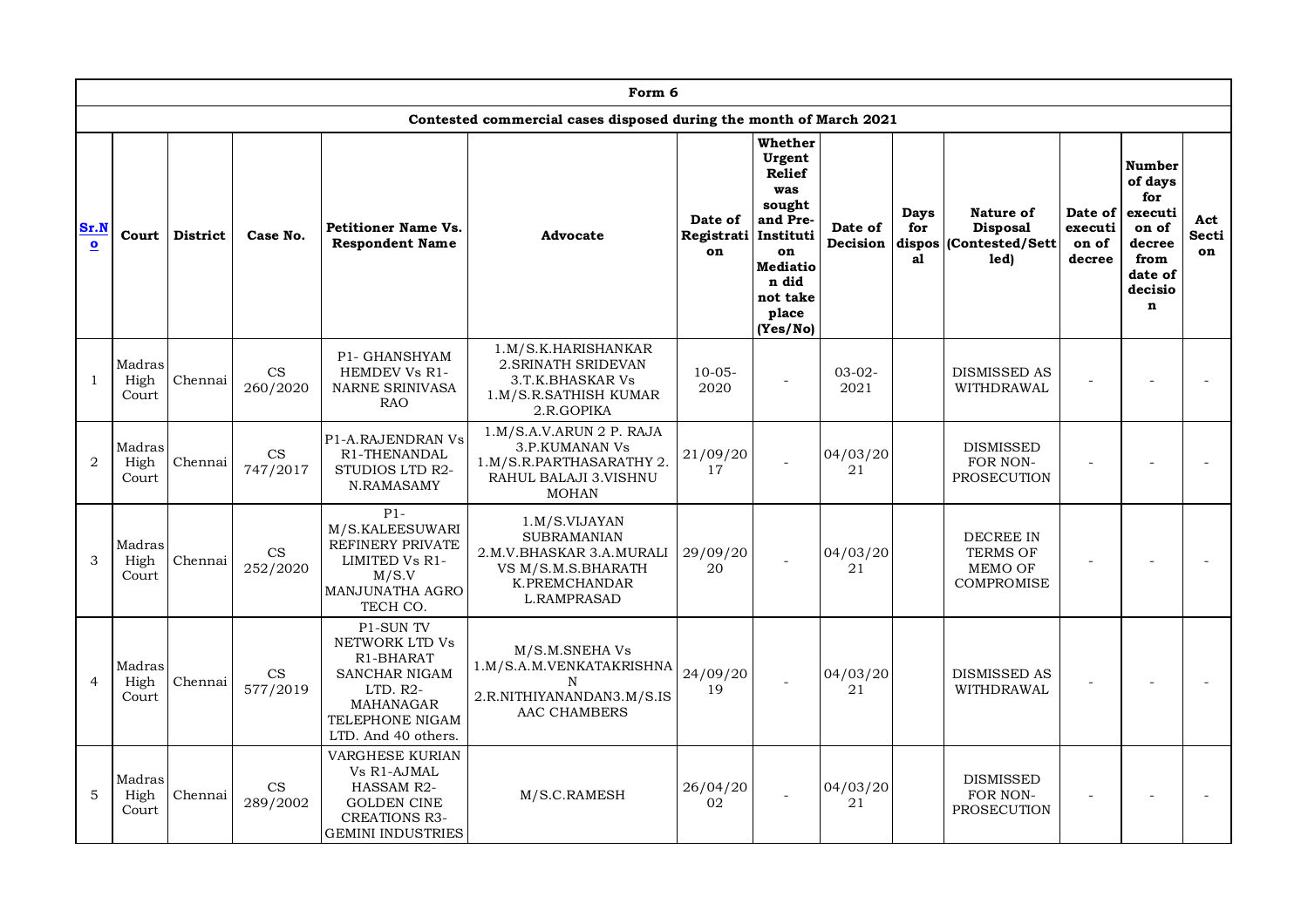|                   | Form 6                  |                 |                                        |                                                                                                                                                                   |                                                                                                                                                        |                                       |                                                                                                                                    |                     |                          |                                                                |                                       |                                                                                                     |                    |
|-------------------|-------------------------|-----------------|----------------------------------------|-------------------------------------------------------------------------------------------------------------------------------------------------------------------|--------------------------------------------------------------------------------------------------------------------------------------------------------|---------------------------------------|------------------------------------------------------------------------------------------------------------------------------------|---------------------|--------------------------|----------------------------------------------------------------|---------------------------------------|-----------------------------------------------------------------------------------------------------|--------------------|
|                   |                         |                 |                                        |                                                                                                                                                                   | Contested commercial cases disposed during the month of March 2021                                                                                     |                                       |                                                                                                                                    |                     |                          |                                                                |                                       |                                                                                                     |                    |
| Sr.N<br>$\bullet$ | Court                   | <b>District</b> | Case No.                               | <b>Petitioner Name Vs.</b><br><b>Respondent Name</b>                                                                                                              | Advocate                                                                                                                                               | Date of<br>Registrati Instituti<br>on | Whether<br>Urgent<br><b>Relief</b><br>was<br>sought<br>and Pre-<br>on<br><b>Mediatio</b><br>n did<br>not take<br>place<br>(Yes/No) | Date of<br>Decision | <b>Days</b><br>for<br>al | Nature of<br><b>Disposal</b><br>dispos (Contested/Sett<br>led) | Date of<br>executi<br>on of<br>decree | Number<br>of days<br>for<br>executi<br>on of<br>decree<br>from<br>date of<br>decisio<br>$\mathbf n$ | Act<br>Secti<br>on |
|                   |                         |                 |                                        | & IMAGING                                                                                                                                                         |                                                                                                                                                        |                                       |                                                                                                                                    |                     |                          |                                                                |                                       |                                                                                                     |                    |
| 6                 | Madras<br>High<br>Court | Chennai         | CS<br>433/2018                         | M/S. APEX<br><b>LABORATORIES PVT</b><br>LTD Vs R1-<br><b>GROWMAX</b><br>MEDICARE PVT.LTD.<br>R <sub>2</sub> - SAMSON<br><b>LABORATORIES PVT</b><br>LTD.,          | 1.M/S.R.SATHISH KUMAR<br>2.G.RAMJI 3.R. GOPIKA Vs<br>1.M/S.SMITHA MANU<br>2.S.MUTHUKUMAR                                                               | 02/07/20<br>18                        |                                                                                                                                    | $03 - 04 -$<br>2021 |                          | <b>DECREED</b>                                                 |                                       |                                                                                                     |                    |
| $\overline{7}$    | Madras<br>High<br>Court | Chennai         | $\mathop{\rm CS}\nolimits$<br>222/2009 | P1-GOLDEN<br><b>HARVEST SHIPPING</b><br>SERVICES Vs R1-<br><b>OWNERS AND</b><br><b>PARTIES</b><br><b>INTERESTED IN THE</b><br><b>VESSEL MV</b><br><b>SUPRAMAX</b> | 1.M/S.S.VASUDEVAN<br>2.K.KRISHNASWAMY Vs<br>1.S.S.RAGHUNATHAN<br>2.C.J.SHYAM                                                                           | 17/03/20<br>09                        |                                                                                                                                    | 05/03/20<br>21      |                          | DECREE IN<br><b>TERMS OF</b><br>MEMO OF<br>COMPROM             |                                       |                                                                                                     |                    |
| 8                 | Madras<br>High<br>Court |                 | Chennai CS 36/2020                     | P1-SRI<br><b>DHANALAKSHMI</b><br><b>AMMAL TRUST Vs</b><br>$R1-$<br>M/S.VALLIMUTHU<br><b>EDUCATIONAL</b><br><b>TRUST</b>                                           | 1.M/S.AL.GANTHIMATHI 2.CT<br><b>MURUGAPPAN</b><br>3.G.THANIGAIVEL Vs<br>1.M/S.N.RAJA SENTHOOR<br><b>PANDIAN</b><br>2.B.BHUVANESWARI<br>3.C.SUBRAMANIAN | 29/01/20<br>20                        |                                                                                                                                    | $03 - 05 -$<br>2021 |                          | <b>DECREE IN</b><br><b>TERMS OF</b><br>MEMO OF<br>COMPROM      |                                       |                                                                                                     |                    |
| 9                 | Madras<br>High<br>Court |                 | Chennai CS 07/2021                     | P1-SEVEN SCREEN<br>STUDIO Vs R1-<br><b>BHARAT SANCHAR</b><br>NIGAM LIMITED R-2<br>MAHANAGAR<br>TELEPHONE NIGAM                                                    | 1.M/S.VIJAYAN<br><b>SUBRAMANIAN</b><br>2.M.V.BHASKAR 3.A.MURALI<br>VS.<br>1.M/S.A.M.VENKATAKRISHNA<br>N 2.T.PANDIYAN                                   | $01-07-$<br>2021                      |                                                                                                                                    | $03 - 08 -$<br>2021 |                          | <b>DISMISSED AS</b><br>WITHDRAWAL                              |                                       |                                                                                                     |                    |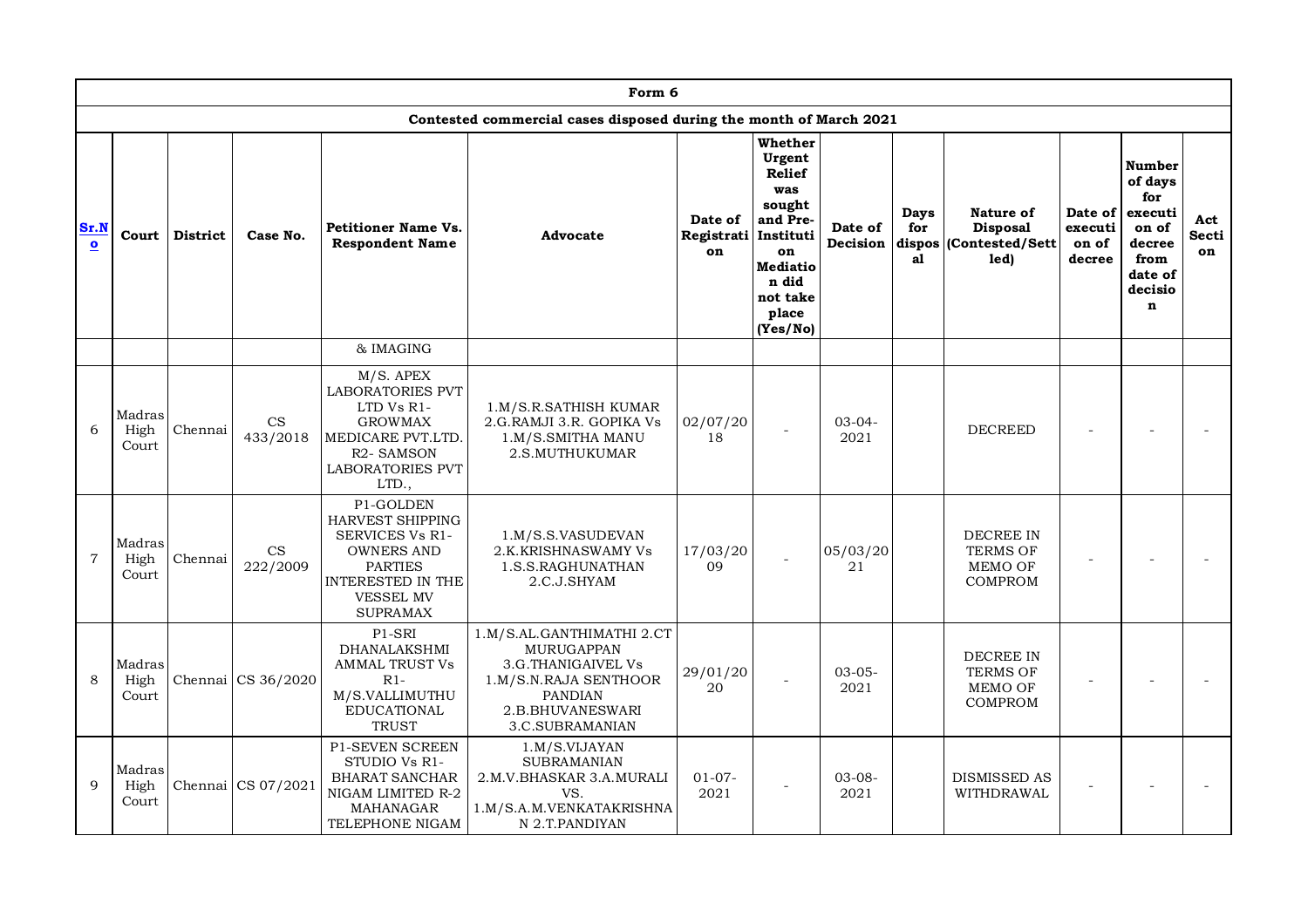|                                 |                         |                 |                                        |                                                                                                                                                         | Form 6                                                                                                                         |                                       |                                                                                                                                    |                     |                                    |                                                         |                                       |                                                                                                     |                    |
|---------------------------------|-------------------------|-----------------|----------------------------------------|---------------------------------------------------------------------------------------------------------------------------------------------------------|--------------------------------------------------------------------------------------------------------------------------------|---------------------------------------|------------------------------------------------------------------------------------------------------------------------------------|---------------------|------------------------------------|---------------------------------------------------------|---------------------------------------|-----------------------------------------------------------------------------------------------------|--------------------|
|                                 |                         |                 |                                        |                                                                                                                                                         | Contested commercial cases disposed during the month of March 2021                                                             |                                       |                                                                                                                                    |                     |                                    |                                                         |                                       |                                                                                                     |                    |
| Sr.N<br>$\overline{\mathbf{o}}$ | Court                   | <b>District</b> | Case No.                               | <b>Petitioner Name Vs.</b><br><b>Respondent Name</b>                                                                                                    | Advocate                                                                                                                       | Date of<br>Registrati Instituti<br>on | Whether<br>Urgent<br><b>Relief</b><br>was<br>sought<br>and Pre-<br>on<br><b>Mediatio</b><br>n did<br>not take<br>place<br>(Yes/No) | Date of<br>Decision | <b>Days</b><br>for<br>dispos<br>al | Nature of<br><b>Disposal</b><br>(Contested/Sett<br>led) | Date of<br>executi<br>on of<br>decree | Number<br>of days<br>for<br>executi<br>on of<br>decree<br>from<br>date of<br>decisio<br>$\mathbf n$ | Act<br>Secti<br>on |
|                                 |                         |                 |                                        | LIMITED and 36<br>other Respondents                                                                                                                     | 3.R.NITHIYANANDAN                                                                                                              |                                       |                                                                                                                                    |                     |                                    |                                                         |                                       |                                                                                                     |                    |
| 10                              | Madras<br>High<br>Court | Chennai         | $\mathop{\rm CS}\nolimits$<br>972/2000 | P1-VELLAICHAMY<br>VS. R1-MARSAI CINI<br><b>ARTS</b>                                                                                                     | 1.M/S.J.FRANKLIN<br>2.C.MAYILVAHANA<br><b>RAJENDRAN</b>                                                                        | $12 - 11 -$<br>2000                   | $\overline{a}$                                                                                                                     | $03 - 08 -$<br>2021 |                                    | <b>DISMISSED</b>                                        |                                       |                                                                                                     |                    |
| 11                              | Madras<br>High<br>Court | Chennai         | CS<br>294/2002                         | P1-ASIANET<br>COMMUNICATION<br>LTD., VS. R1-<br>KAIRALI CHANNEL<br>R2-PRESIDENT<br>MOVIES, REP.BY<br>P.D.ABRAHAM                                        | 1.M/S.PERUMBULAVIL<br><b>RADHAKRISHNAN</b><br>2.N.RAMESH VS.<br>1.M/S.R.VAIGAI 2.ANNA<br><b>MATHEW</b><br>3.M/S.S.SUBBULAKSHMI | 29/04/20<br>02                        |                                                                                                                                    | $03-09-$<br>2021    |                                    | <b>DISMISSED</b>                                        |                                       |                                                                                                     |                    |
| 12                              | Madras<br>High<br>Court | Chennai         | CS<br>181/2003                         | <b>P1-AUSTRN REED</b><br>LTD ENGLAND VS.<br>R1-SUNTEX<br><b>GARMENTS R2-RAM</b><br>CHAND TIWARI R-3<br><b>RAJESH TIWARI R-4</b><br><b>SANJAY TIWARI</b> | 1.M/S DANIEL 2.GLADYS<br>DANIEL VS.<br>1.M/S.A.A.MOHAN 2.BRINDA<br>MOHAN 3.K.MUKUNTHAN                                         | $03 - 03 -$<br>2003                   |                                                                                                                                    | $03-09-$<br>2021    |                                    | <b>DISMISSED</b>                                        |                                       |                                                                                                     |                    |
| 13                              | Madras<br>High<br>Court | Chennai         | $\mathbf{CS}$<br>344/2005              | P1-K. LOGANATHAN<br>VS. R1-S.S.<br>CHAKKARAVATHY                                                                                                        | 1.RUGAN AND ARYA                                                                                                               | $04 - 11 -$<br>2005                   |                                                                                                                                    | $03-09-$<br>2021    |                                    | <b>DISMISSED</b>                                        |                                       |                                                                                                     |                    |
| 14                              | Madras<br>High<br>Court | Chennai         | CS<br>524/2005                         | P1-M/S INCENSE<br><b>CREATORS VS. R1-</b><br>M/S SAIRAM<br>AGARBATHI CO.,                                                                               | 1.M/S.V.VEERARAGHAVAN                                                                                                          | 17/06/20<br>05                        | $\overline{\phantom{a}}$                                                                                                           | $03-09-$<br>2021    |                                    | <b>DISMISSED</b><br>FOR NON-<br><b>PROSECUTION</b>      |                                       |                                                                                                     |                    |
| 15                              | Madras<br>High<br>Court | Chennai         | $\mathop{\rm CS}\nolimits$<br>838/2001 | P1-G.R.RAJU, PROP.,<br>VS. R1-<br>1.B.LOGANATHAN, P<br>ROP., R-2 B.BALAJI                                                                               | 1.MR.C.RAMESH<br>2.K.HARISHANKAR VS. 1.M/S<br>KAUSHIK AGARWAL                                                                  | $10-12-$<br>2001                      | $\overline{a}$                                                                                                                     | $03 - 10 -$<br>2021 |                                    | <b>DISMISSED</b><br>FOR NON-<br>PROSECUTION             |                                       |                                                                                                     |                    |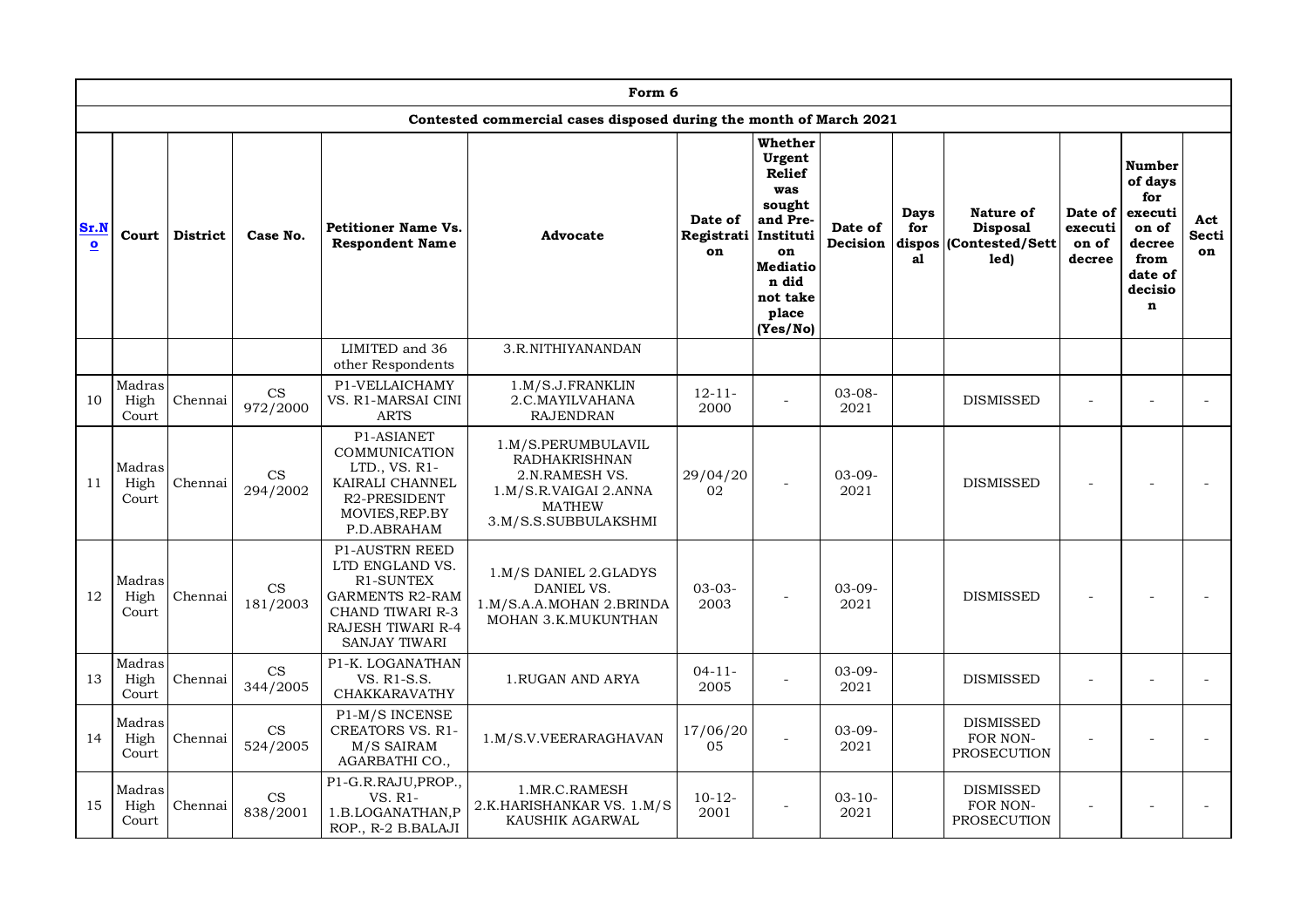|                      |                         |          |                                        |                                                                                                                                                | Form 6                                                                                                |                             |                                                                                                                                                 |                     |                          |                                                               |                                       |                                                                                                     |                    |
|----------------------|-------------------------|----------|----------------------------------------|------------------------------------------------------------------------------------------------------------------------------------------------|-------------------------------------------------------------------------------------------------------|-----------------------------|-------------------------------------------------------------------------------------------------------------------------------------------------|---------------------|--------------------------|---------------------------------------------------------------|---------------------------------------|-----------------------------------------------------------------------------------------------------|--------------------|
|                      |                         |          |                                        |                                                                                                                                                | Contested commercial cases disposed during the month of March 2021                                    |                             |                                                                                                                                                 |                     |                          |                                                               |                                       |                                                                                                     |                    |
| Sr.N<br>$\mathbf{o}$ | Court                   | District | Case No.                               | <b>Petitioner Name Vs.</b><br><b>Respondent Name</b>                                                                                           | <b>Advocate</b>                                                                                       | Date of<br>Registrati<br>on | Whether<br>Urgent<br><b>Relief</b><br>was<br>sought<br>and Pre-<br>Instituti<br>on<br><b>Mediatio</b><br>n did<br>not take<br>place<br>(Yes/No) | Date of<br>Decision | <b>Days</b><br>for<br>al | Nature of<br><b>Disposal</b><br>dispos (Contested/Sett<br>1ed | Date of<br>executi<br>on of<br>decree | Number<br>of days<br>for<br>executi<br>on of<br>decree<br>from<br>date of<br>decisio<br>$\mathbf n$ | Act<br>Secti<br>on |
|                      |                         |          |                                        | R-3 SAMY<br><b>ENTERTAINMENT R-</b><br>4 CINECHANNEL<br>AND NEWS UNIT R-<br>5SHEMAROO VIDEO<br>LTD.,                                           |                                                                                                       |                             |                                                                                                                                                 |                     |                          |                                                               |                                       |                                                                                                     |                    |
| 16                   | Madras<br>High<br>Court | Chennai  | $\mathop{\rm CS}\nolimits$<br>957/2003 | P1-K.G.MOHAN P-2<br>M/S LONDON CINE<br>CREATIONS LTD VS.<br>$R1-Y.GEE$<br><b>MAHENDRAN R-2</b><br>$M/S$ GEE<br>T.V.ENTERTAINMEN<br><b>TLTD</b> | 1.M/S S.THANKA SIVAM<br>2.T.UMASIVAN VS.<br>1.M/S.R.SUBRAMANIAN 2.<br>HEMALATHA 3.N.RAJKUMAR          | 18/12/20<br>03              |                                                                                                                                                 | $03 - 10 -$<br>2021 |                          | <b>DISMISSED</b><br>FOR NON-<br>PROSECUTION                   |                                       |                                                                                                     |                    |
| 17                   | Madras<br>High<br>Court | Chennai  | $\mathop{\rm CS}\nolimits$<br>486/2016 | P1-M/S.JUST<br>WATER (TZ) LTD VS.<br>R1-CANADIAN<br><b>CRYSTALINE WATER</b><br>R-2 M/S.SHIVSU<br>CANADIAN CLEAR<br>Waters Limited              | 1.M/S.SURANA AND SURANA<br>2.G.KALYAN JHABAK VS.<br>1.M/S.C.SEETHAPATHY<br>2.A.UMASANKAR 3.S.P.ARTHI  | 28/07/20<br>16              |                                                                                                                                                 | $03 - 10 -$<br>2021 |                          | <b>DISMISSED</b>                                              |                                       |                                                                                                     |                    |
| 18                   | Madras<br>High<br>Court | Chennai  | $\mathop{\rm CS}\nolimits$<br>541/2018 | P1-MR. JEEVA., VS.<br>R1-TAMIL FILM<br>PRODUCER<br>COUNCIL., R2-TAMIL<br>FILM PRODUCER<br>TRADETRUST and 6<br>other Respondents                | 1.M/S.WARAON AND<br>SAIRAMS 2.D.SARASWATHY<br>VS. 1.MR.T.M.PAPPIAH<br>2.S.A.RAJKANNU<br>3.S.JAYAKUMAR | 19/07/20<br>18              |                                                                                                                                                 | $03 - 10 -$<br>2021 |                          | <b>DECREED</b>                                                |                                       |                                                                                                     |                    |
| 19                   | Madras<br>High<br>Court | Chennai  | $\mathbf{CS}$<br>735/2002              | P1-ROCA<br><b>BATHROOM</b><br>PRODUCTS PVT.LTD                                                                                                 | 1.M/S.ARUN C MOHAN<br>2. VASUNDHARA ARUN<br>3. BRINDA MOHAN VS.                                       | $10-08-$<br>2002            | $\overline{a}$                                                                                                                                  | $03 - 11 -$<br>2021 |                          | <b>DECREED</b>                                                |                                       |                                                                                                     |                    |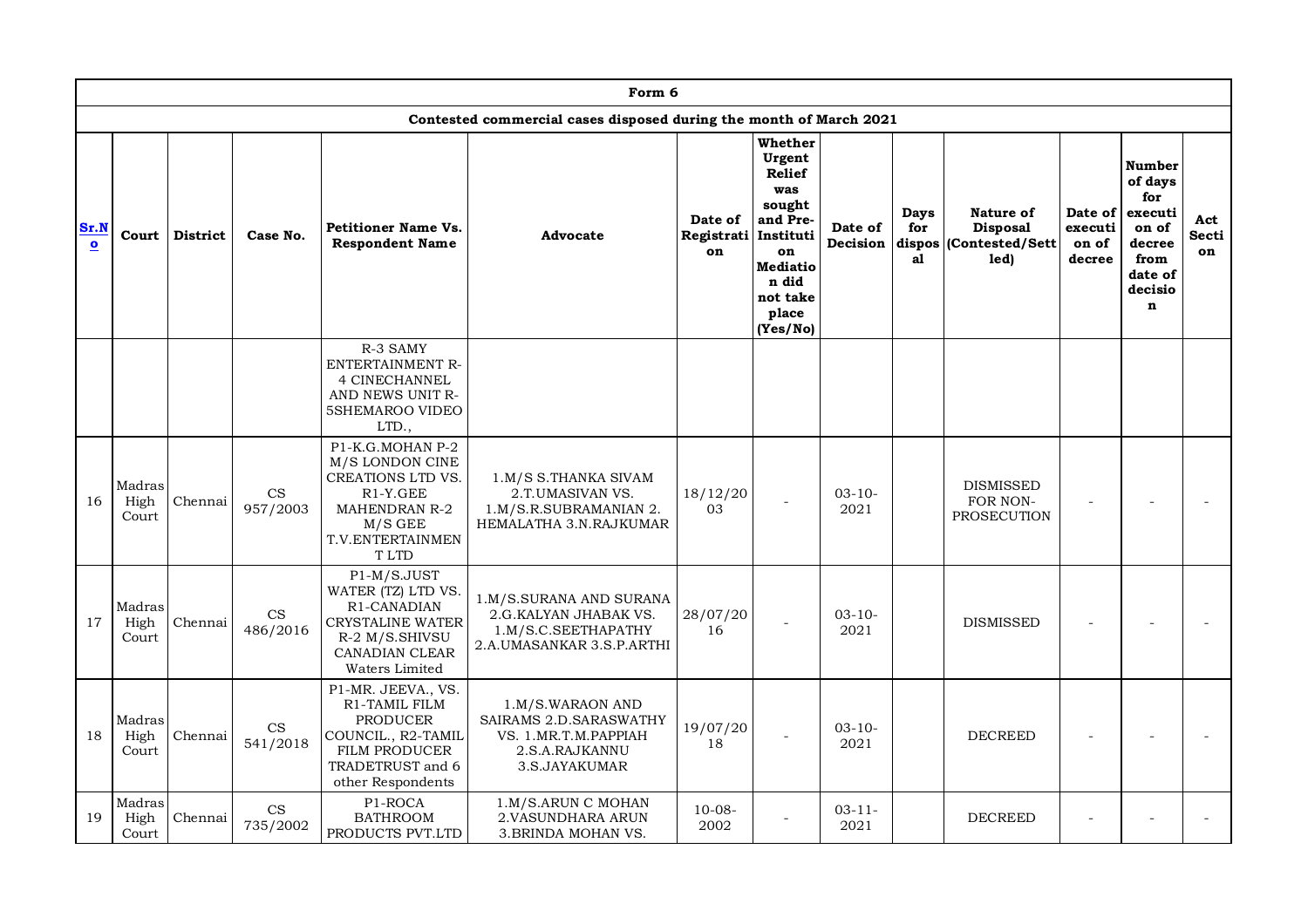|                                 |                         |                 |                                        |                                                                                                                                       | Form 6                                                                                          |                             |                                                                                                                                                 |                     |                          |                                                                |                                       |                                                                                                     |                           |
|---------------------------------|-------------------------|-----------------|----------------------------------------|---------------------------------------------------------------------------------------------------------------------------------------|-------------------------------------------------------------------------------------------------|-----------------------------|-------------------------------------------------------------------------------------------------------------------------------------------------|---------------------|--------------------------|----------------------------------------------------------------|---------------------------------------|-----------------------------------------------------------------------------------------------------|---------------------------|
|                                 |                         |                 |                                        |                                                                                                                                       | Contested commercial cases disposed during the month of March 2021                              |                             |                                                                                                                                                 |                     |                          |                                                                |                                       |                                                                                                     |                           |
| Sr.N<br>$\overline{\mathbf{o}}$ | Court                   | <b>District</b> | Case No.                               | <b>Petitioner Name Vs.</b><br><b>Respondent Name</b>                                                                                  | Advocate                                                                                        | Date of<br>Registrati<br>on | Whether<br>Urgent<br><b>Relief</b><br>was<br>sought<br>and Pre-<br>Instituti<br>on<br><b>Mediatio</b><br>n did<br>not take<br>place<br>(Yes/No) | Date of<br>Decision | <b>Days</b><br>for<br>a1 | Nature of<br><b>Disposal</b><br>dispos (Contested/Sett<br>led) | Date of<br>executi<br>on of<br>decree | Number<br>of days<br>for<br>executi<br>on of<br>decree<br>from<br>date of<br>decisio<br>$\mathbf n$ | Act<br><b>Secti</b><br>on |
|                                 |                         |                 |                                        | VS. R1-SRI RAM AND<br><b>CO. AND ANOTHER</b><br>R-2 AARTHI<br><b>HARDWARES</b>                                                        | 1.V.MANISEKARAN<br>2.K.SENTHIL 3.V.JIYA BAI                                                     |                             |                                                                                                                                                 |                     |                          |                                                                |                                       |                                                                                                     |                           |
| 20                              | Madras<br>High<br>Court | Chennai         |                                        | $P1-M/S.SEA$<br><b>UTENSILI</b><br>CS 45/2002 DIAMANTATI VS. R1<br><b>SEA DIAMOND</b><br><b>TOOLS</b>                                 | 1.M/S.V.PRAKASH<br>2.RAMAPRIYA<br>3.P.CHANDRASEKARAN VS.<br>1.M/S MENON GOKLANEY<br><b>ASSO</b> | $02 - 04 -$<br>2002         |                                                                                                                                                 | $03 - 11 -$<br>2021 |                          | DISPOSED OF                                                    |                                       |                                                                                                     |                           |
| 21                              | Madras<br>High<br>Court | Chennai         | CS 90/2002                             | P1-SURYA TV., A<br>UNIT OF SUN TV<br>LTD. VS. R1-<br><b>ASIANET</b><br>COMMUNICATIONS<br>$LTD. R2-$<br>M/S.J.K.PRODUCTIO<br><b>NS</b> | 1.M/S.Y.ANIL KUMAR VS.<br>1.M/S PERUMBULAVIL<br><b>RADHAKRISHNAN</b>                            | 19/02/20<br>02              |                                                                                                                                                 | $03 - 11 -$<br>2021 |                          | <b>DISMISSED</b>                                               |                                       |                                                                                                     |                           |
| 22                              | Madras<br>High<br>Court | Chennai         | $\mathop{\rm CS}\nolimits$<br>288/2002 | P1-K.ALAVANDAR,<br>VS. R1-MARY<br><b>FRANCIS R-2</b><br>M/S.PRASAD<br>COLOUR<br><b>LABORATORY</b>                                     | 1.M/S.C.RAMESH                                                                                  | 26/04/20<br>02              | $\overline{a}$                                                                                                                                  | $03 - 11 -$<br>2021 |                          | <b>DISMISSED</b>                                               |                                       |                                                                                                     |                           |
| 23                              | Madras<br>High<br>Court | Chennai         | $\mathop{\rm CS}\nolimits$<br>151/2013 | $P1-$<br>MR.A.D.PADMASING<br>H ISAAC P-2 M/S.<br>AACHI MASALA<br>FOODS P.LTD VS.<br>R <sub>1</sub> -AACHI<br>AAPPAKADAI<br>CHETTINAD  | 1.M/S. DANIEL AND GLADYS<br>VS. 1.MR.J.RAVIKUMAR                                                | $03-06-$<br>2013            | $\overline{a}$                                                                                                                                  | $03 - 11 -$<br>2021 |                          | DISPOSED OF                                                    |                                       |                                                                                                     |                           |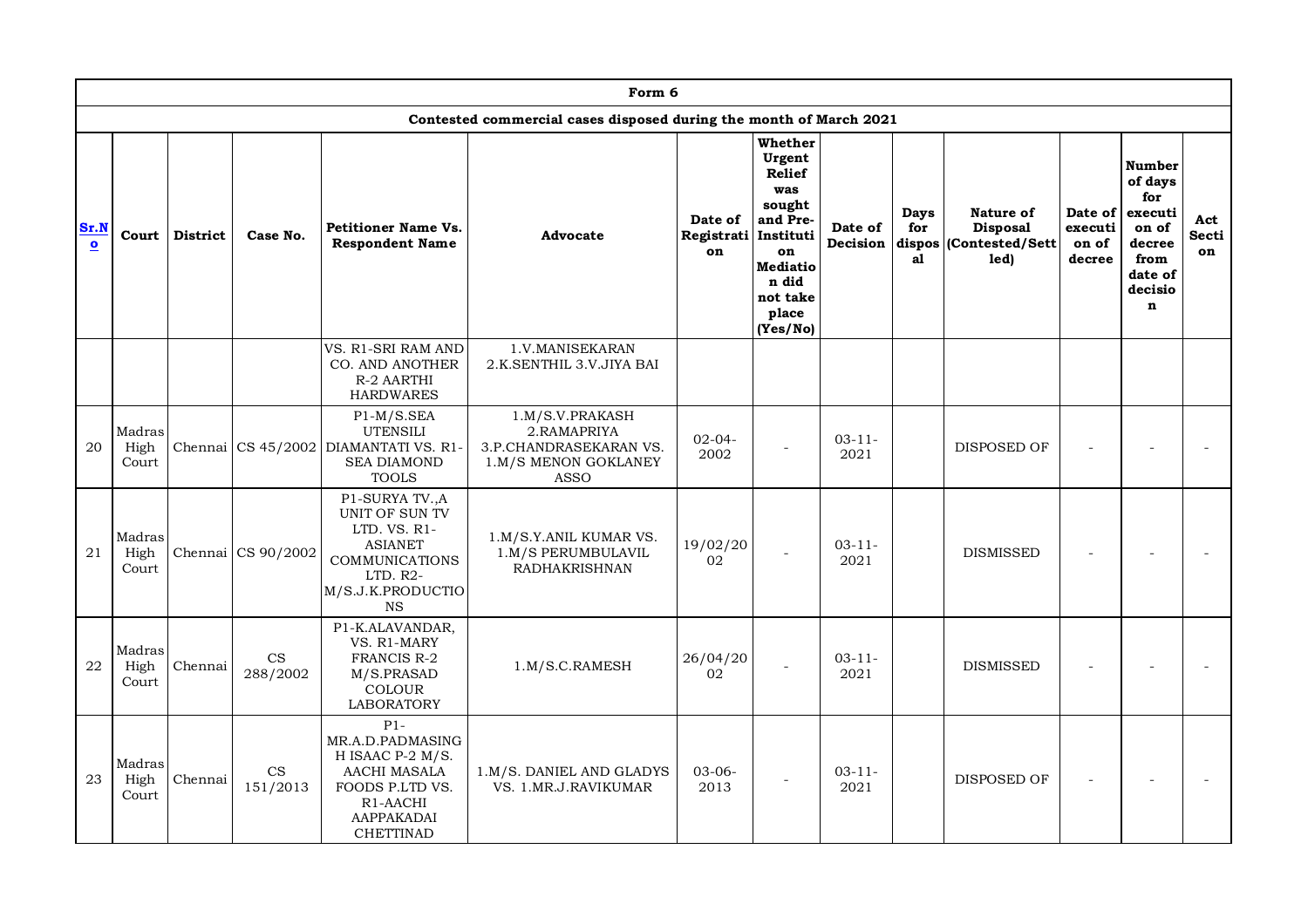|                                 |                         |                 |                                        |                                                                                                                     | Form 6                                                                                                                   |                                       |                                                                                                                                    |                     |                                    |                                                         |                                       |                                                                                                     |                    |
|---------------------------------|-------------------------|-----------------|----------------------------------------|---------------------------------------------------------------------------------------------------------------------|--------------------------------------------------------------------------------------------------------------------------|---------------------------------------|------------------------------------------------------------------------------------------------------------------------------------|---------------------|------------------------------------|---------------------------------------------------------|---------------------------------------|-----------------------------------------------------------------------------------------------------|--------------------|
|                                 |                         |                 |                                        |                                                                                                                     | Contested commercial cases disposed during the month of March 2021                                                       |                                       |                                                                                                                                    |                     |                                    |                                                         |                                       |                                                                                                     |                    |
| Sr.N<br>$\overline{\mathbf{o}}$ | Court                   | <b>District</b> | Case No.                               | <b>Petitioner Name Vs.</b><br><b>Respondent Name</b>                                                                | Advocate                                                                                                                 | Date of<br>Registrati Instituti<br>on | Whether<br>Urgent<br><b>Relief</b><br>was<br>sought<br>and Pre-<br>on<br><b>Mediatio</b><br>n did<br>not take<br>place<br>(Yes/No) | Date of<br>Decision | <b>Days</b><br>for<br>dispos<br>al | Nature of<br><b>Disposal</b><br>(Contested/Sett<br>led) | Date of<br>executi<br>on of<br>decree | Number<br>of days<br>for<br>executi<br>on of<br>decree<br>from<br>date of<br>decisio<br>$\mathbf n$ | Act<br>Secti<br>on |
| 24                              | Madras<br>High<br>Court | Chennai         | $_{\rm CS}$<br>278/2020                | $P1-$<br>A.D.PADMASINGH<br><b>ISAAC P-2</b><br>M/S.AACHI MASALA<br>FOODS PVT. LTD.<br>VS. R1-D.RAJA<br><b>SINGH</b> | 1.M/S.C.DANIEL 2.GLADYS<br>DANIEL VS. 1.M/S.G.RAMDAS<br>2.V.SUBRAMANI 3.G.KARTHY                                         | 14/10/20<br>20                        | $\overline{a}$                                                                                                                     | $03 - 12 -$<br>2021 |                                    | <b>DECREED</b>                                          |                                       |                                                                                                     |                    |
| 25                              | Madras<br>High<br>Court | Chennai         | $\mathop{\rm CS}\nolimits$<br>418/2020 | $P1-$<br>A.D.PADMASINGH<br><b>ISSAC P2-</b><br>M/S.AACHI MASALA<br>FOODS PVT. LTD.<br>VS. R1-D.RAJA<br><b>SINGH</b> | 1.M/S.C.DANIEL 2.GLADYS<br>DANIEL 3.V.REVATHY VS.<br>1.MR.V.SUBRAMANI<br>2.M/S.G.RAMDAS<br>3.V.SUBRAMANI                 | 31/12/20<br>20                        |                                                                                                                                    | $03 - 12 -$<br>2021 |                                    | <b>DECREED</b>                                          |                                       |                                                                                                     |                    |
| 26                              | Madras<br>High<br>Court | Chennai         | CS<br>880/2003                         | <b>P1-MINAKSHI FAMIL</b><br>TRUST VS. R1-MR<br>K.AR.PRAPHAKAR<br>RAAJ R-2<br>A.R.K.PUBLICATION                      | 1.M/S S.K.SRINIVASAN<br>2.K.HARISH 3.S.G.RAMESH<br>VS. 1.M/S.K.S.KUMAR<br>2.K.M.VALSALA 3.C.ANANDA<br><b>RAMANI</b>      | 25/11/20<br>03                        |                                                                                                                                    | 15/03/20<br>21      |                                    | <b>DISMISSED AS</b><br>WITHDRAWAL                       |                                       |                                                                                                     |                    |
| 27                              | Madras<br>High<br>Court | Chennai         | $\mathbf{CS}$<br>918/2003              | $P1-$<br>G.THIRUMOORTHY<br>VS. R1-SHRI<br><b>KAVIYANI</b><br>COVERING MAALIGA                                       | 1.M/S A.A.MOHAN 2.BRINDA<br>MOHAN 3.K.MUGUNTHAN &<br>R.SATISH KUMAR VS.<br>1.M/S.S.NAGAMUTHU2.G.SAN<br>KARAN 3.S.VIJAYAN | $12 - 10 -$<br>2003                   |                                                                                                                                    | 15/03/20<br>21      |                                    | <b>DISMISSED</b><br>FOR NON-<br>PROSECUTION             |                                       |                                                                                                     |                    |
| 28                              | Madras<br>High<br>Court | Chennai         | CS 21/2021                             | P1-ADVENTNET<br>INC., P2-ZOHO<br>CORPORATION PVT.<br>LTD. VS. R1-<br>YOGENDER SINGH                                 | 1.M/S.N.NITHIANANDAM<br>2.DEVI.N 3.A.JAYARAMAN                                                                           | 29/01/20<br>21                        |                                                                                                                                    | 15/03/20<br>21      |                                    | <b>DECREED</b>                                          |                                       |                                                                                                     |                    |
| 29                              | Madras                  | Chennai         | $\mathbf{CS}$                          | P1-CHAYA                                                                                                            | 1.M/S.S.THIRUVENKATASWA                                                                                                  | 13/10/20                              |                                                                                                                                    | 15/03/20            |                                    | <b>DISMISSED</b>                                        |                                       |                                                                                                     |                    |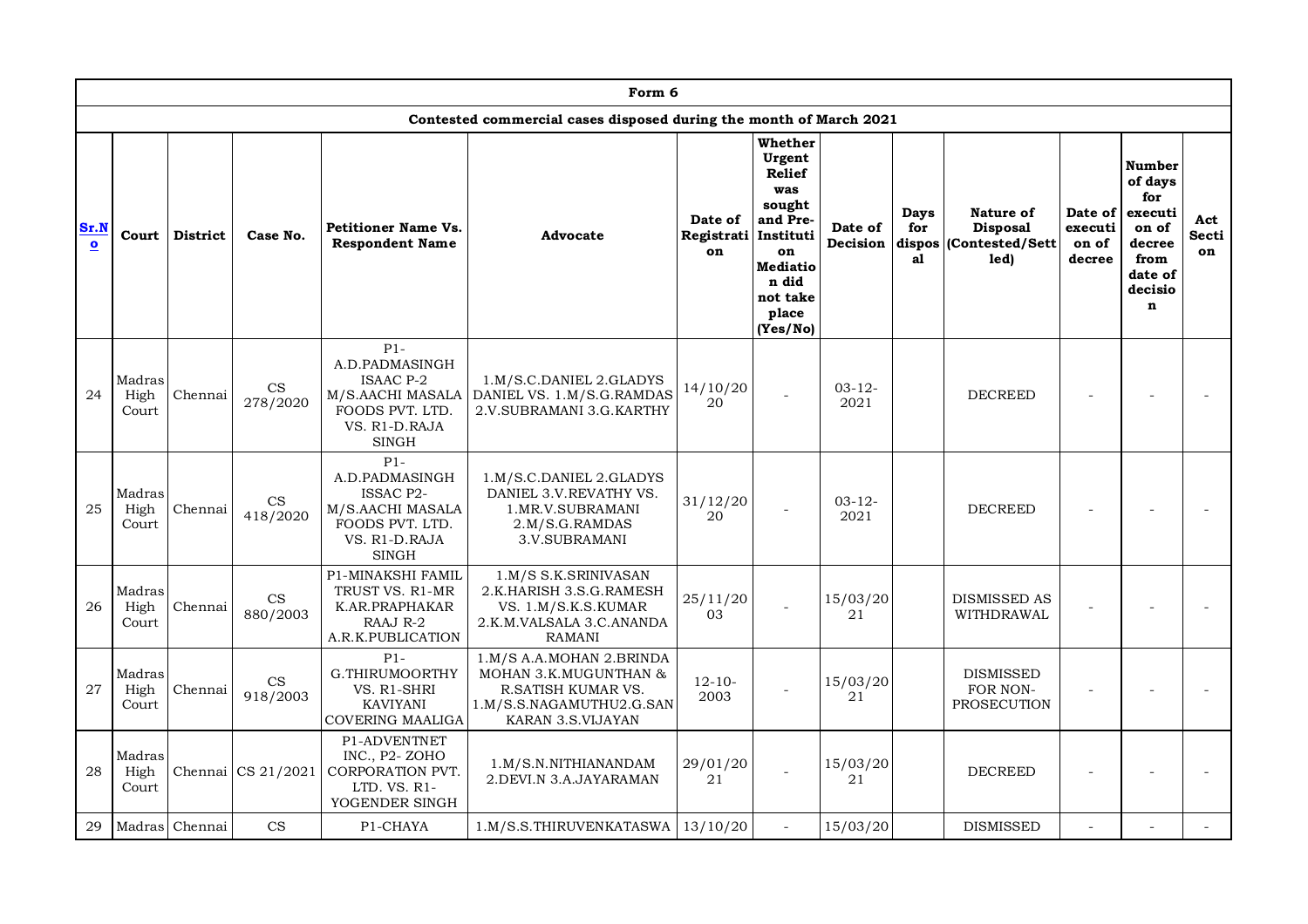|                   |                         |                 |                           |                                                                                                                                                                     | Form 6                                                                                                          |                             |                                                                                                                                                 |                     |                             |                                                         |                                       |                                                                                                     |                           |
|-------------------|-------------------------|-----------------|---------------------------|---------------------------------------------------------------------------------------------------------------------------------------------------------------------|-----------------------------------------------------------------------------------------------------------------|-----------------------------|-------------------------------------------------------------------------------------------------------------------------------------------------|---------------------|-----------------------------|---------------------------------------------------------|---------------------------------------|-----------------------------------------------------------------------------------------------------|---------------------------|
|                   |                         |                 |                           |                                                                                                                                                                     | Contested commercial cases disposed during the month of March 2021                                              |                             |                                                                                                                                                 |                     |                             |                                                         |                                       |                                                                                                     |                           |
| Sr.N<br>$\bullet$ | Court                   | <b>District</b> | Case No.                  | <b>Petitioner Name Vs.</b><br><b>Respondent Name</b>                                                                                                                | Advocate                                                                                                        | Date of<br>Registrati<br>on | Whether<br>Urgent<br><b>Relief</b><br>was<br>sought<br>and Pre-<br>Instituti<br>on<br><b>Mediatio</b><br>n did<br>not take<br>place<br>(Yes/No) | Date of<br>Decision | Days<br>for<br>dispos<br>al | Nature of<br><b>Disposal</b><br>(Contested/Sett<br>led) | Date of<br>executi<br>on of<br>decree | Number<br>of days<br>for<br>executi<br>on of<br>decree<br>from<br>date of<br>decisio<br>$\mathbf n$ | Act<br><b>Secti</b><br>on |
|                   | High<br>Court           |                 | 775/2000                  | INDUSTRIES LTD.<br>VS. R1-<br>M/S.OWNERS AND<br>PARTIES 2 OTHERS,<br>INTERESTED IN THE<br><b>VESSEL</b><br><b>M.V.WAADHEE STAR</b>                                  | MY 2.C.V.VIJAYAN VS.<br>1.M/S.V.KARTHIKEYAN                                                                     | 0 <sub>0</sub>              |                                                                                                                                                 | 21                  |                             | FOR NON-<br><b>PROSECUTION</b>                          |                                       |                                                                                                     |                           |
| 30                | Madras<br>High<br>Court | Chennai         | $\mathbf{CS}$<br>867/2000 | P1-M/S. GOLDEN<br>DRAGON VS. R1-<br><b>GOLDEN FOODS</b><br><b>INDUS</b>                                                                                             | 1.M/S.M.BALASUBRAMANIAN<br>2.K.B.ARUL 3.J.FRANKLIN VS.<br>1.MR.S.V.K.THAMBI                                     | 16/11/20<br>00              |                                                                                                                                                 | 15/03/20<br>21      |                             | <b>DISMISSED</b><br>FOR NON-<br>PROSECUTION             |                                       |                                                                                                     |                           |
| 31                | Madras<br>High<br>Court | Chennai         | CS<br>554/2002            | P1-M/S.TETCO<br><b>INTERNATIONAL VS.</b><br>$R1-$<br>M/S.THIRUVATHIRA<br>FILMS R2-.PRASAD<br><b>FILM</b><br><b>LABORATORIES R3-</b><br>DHARSANA KENDRA<br>PVT.LTD., | 1.M/S.P.S.RAMAN<br>2.P.R.RAMAN<br>3.C.SEETHAPATHY VS.<br>1.M/S.R.SARGUNA RAJ<br>2.C.RAJAN FOR D1<br>3.K.ETHIRAJ | 16/08/20<br>02              |                                                                                                                                                 | 15/03/20<br>21      |                             | <b>DISMISSED AS</b><br><b>SETTLED OUT</b><br>OF COURT   |                                       |                                                                                                     |                           |
| 32                | Madras<br>High<br>Court | Chennai         | CS<br>173/2020            | $P1-M/S.$<br><b>KALEESUWARI</b><br>REFINERY PRIVATE<br>LIMITED, REP.BY ITS<br>MANAGER(LEGAL)<br>MR.A.SARAVANAN<br>VS. R1-M/S AMMAN<br><b>TRADER</b>                 | 1.M/S VIJAYAN<br><b>SUBRAMANIAN</b><br>2.M.V.BHASKAR, 3.A.MURALI<br>VS. 1. MR.R. SATHISH KUMAR<br>2.M/S.G.RAMJI | 29/07/20<br>20              |                                                                                                                                                 | 16/03/20<br>21      |                             | <b>DECREED</b>                                          |                                       |                                                                                                     |                           |
| 33                | Madras<br>High<br>Court | Chennai         | CS<br>925/2002            | P1-M/S.GNANAM<br>COTTAGE<br><b>INDUSTRIES VS. R1-</b>                                                                                                               | 1.M/S A.R.SHAMSUDEEN<br>2.M/S. WARAON AND SAI<br>RAMS VS. 1.M/S.                                                | 20/12/20<br>02              |                                                                                                                                                 | 16/03/20<br>21      |                             | <b>DISMISSED</b><br>FOR NON-<br>PROSECUTION             |                                       |                                                                                                     |                           |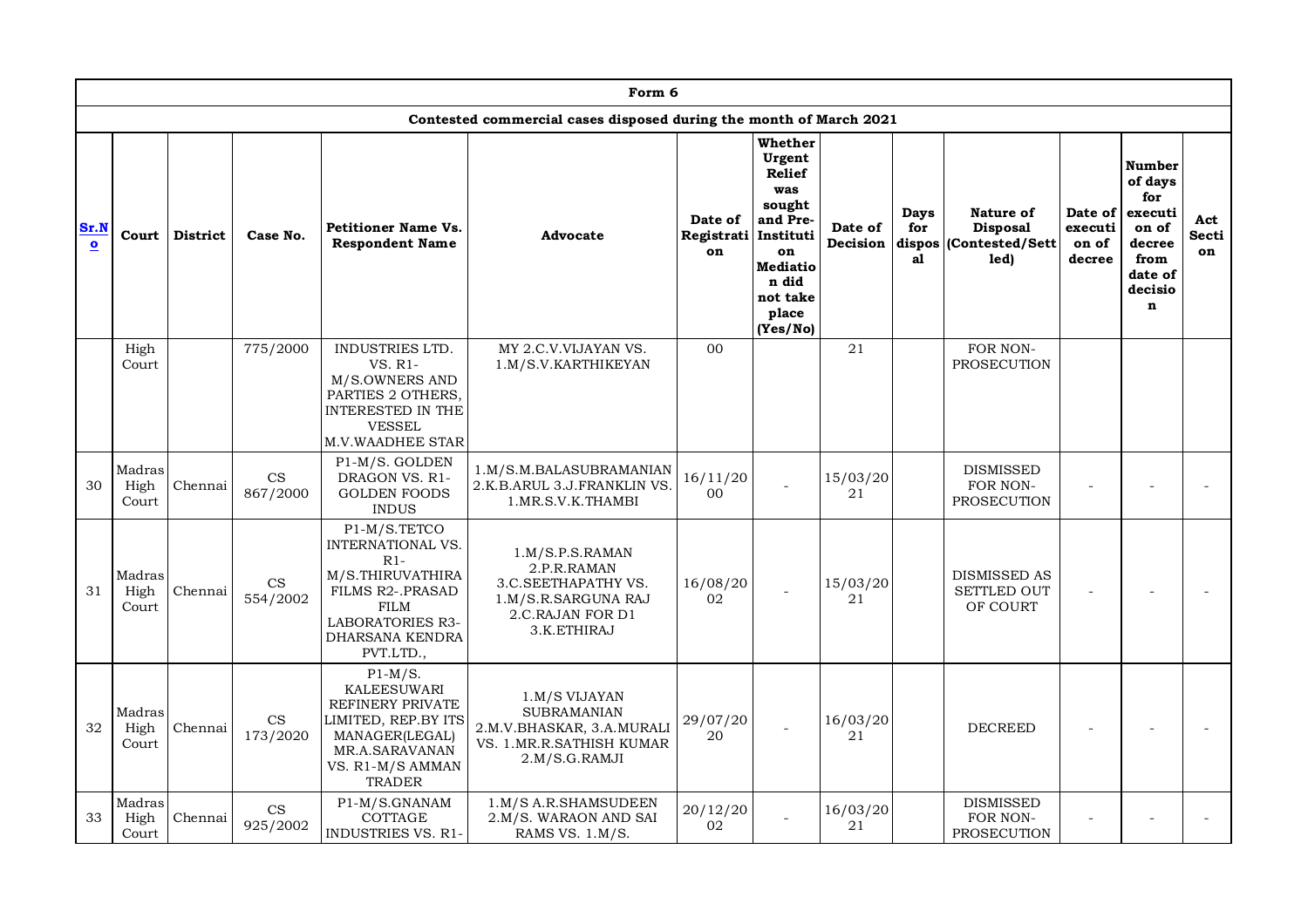|                            |                         |                 |                                        |                                                                                                                                                                                                                                                                                                  | Form 6                                                                                                                                    |                                       |                                                                                                                                    |                     |                                    |                                                                 |                                       |                                                                                                            |                    |
|----------------------------|-------------------------|-----------------|----------------------------------------|--------------------------------------------------------------------------------------------------------------------------------------------------------------------------------------------------------------------------------------------------------------------------------------------------|-------------------------------------------------------------------------------------------------------------------------------------------|---------------------------------------|------------------------------------------------------------------------------------------------------------------------------------|---------------------|------------------------------------|-----------------------------------------------------------------|---------------------------------------|------------------------------------------------------------------------------------------------------------|--------------------|
|                            |                         |                 |                                        |                                                                                                                                                                                                                                                                                                  | Contested commercial cases disposed during the month of March 2021                                                                        |                                       |                                                                                                                                    |                     |                                    |                                                                 |                                       |                                                                                                            |                    |
| $\bf Sr.N$<br>$\mathbf{o}$ | Court                   | <b>District</b> | Case No.                               | <b>Petitioner Name Vs.</b><br><b>Respondent Name</b>                                                                                                                                                                                                                                             | Advocate                                                                                                                                  | Date of<br>Registrati Instituti<br>on | Whether<br>Urgent<br><b>Relief</b><br>was<br>sought<br>and Pre-<br>on<br><b>Mediatio</b><br>n did<br>not take<br>place<br>(Yes/No) | Date of<br>Decision | <b>Days</b><br>for<br>dispos<br>a1 | <b>Nature of</b><br><b>Disposal</b><br>(Contested/Sett)<br>led) | Date of<br>executi<br>on of<br>decree | <b>Number</b><br>of days<br>for<br>executi<br>on of<br>decree<br>from<br>date of<br>decisio<br>$\mathbf n$ | Act<br>Secti<br>on |
|                            |                         |                 |                                        | <b>B.VENKATESWARA</b><br><b>RAO</b>                                                                                                                                                                                                                                                              | M.S.KANDASAAMI<br>2.M.S.K.RAJASEKARAN<br>3.N.SHANMUGA SELVAM                                                                              |                                       |                                                                                                                                    |                     |                                    |                                                                 |                                       |                                                                                                            |                    |
| 34                         | Madras<br>High<br>Court | Chennai         | $_{\rm CS}$<br>854/2003                | $P1-MR$<br>KAILASHMULL<br>DAGAR P-2 MR<br><b>GAURAV DAGAR VS</b><br>R <sub>1</sub> -M/S VAIDYA<br>PATWARADHAN                                                                                                                                                                                    | 1.M/S A.PRABHAKARA<br>REDDY 2.N. DEVI 3.SUNITHA<br>.K                                                                                     | 17/11/20<br>03                        |                                                                                                                                    | 16/03/20<br>21      |                                    | <b>DISMISSED</b>                                                |                                       |                                                                                                            |                    |
| 35                         | Madras<br>High<br>Court | Chennai         | CS<br>399/2005                         | <b>P1-SREE DEVI</b><br><b>VIDEO</b><br><b>CORPORATION VS.</b><br>$R1-MR$<br>M.V.JAYAPRAKASH<br>R <sub>2</sub> - M/S GEMINI<br><b>COLOUR</b><br><b>LOBORATORY R3-</b><br>M/S VIJAYA<br><b>COLOUR</b><br><b>LABORATORY R4-</b><br>M/S PRASAD FILM<br><b>LABORATORIES R-5</b><br>M/S A.V.M.CINE LAB | 1. MR.K. HARISHANKAR<br>2. SRINATH SRIDEVAN<br>3.T.K.BHASKAR VS.<br>1.M/S.AVK.EZHILMANI<br>2.M/S.PL.NARAYANAN<br>I. SIVAKAMI, 3.P. SURESH | 26/04/20<br>05                        |                                                                                                                                    | 16/03/20<br>21      |                                    | <b>DISMISSED</b>                                                |                                       |                                                                                                            |                    |
| 36                         | Madras<br>High<br>Court | Chennai         | $\mathop{\rm CS}\nolimits$<br>414/2005 | P1-M/S WEST TOP<br><b>INVESTMENTS (I)</b><br>PVT., LTD., VS. R1-<br>A.N.SUBBIAH PROP.,<br>R-2 M/S PRASAD<br><b>FILM LAB</b>                                                                                                                                                                      | 1.M/S.K.HARISHANKAR<br>2. SRINATH SRIDEVAN<br>3.T.K.BHASKAR VS<br>1.M/S.WARAON & SAIRAM                                                   | 26/04/20<br>05                        |                                                                                                                                    | 16/03/20<br>21      |                                    | <b>DISMISSED</b>                                                |                                       |                                                                                                            |                    |
| 37                         | Madras<br>High          | Chennai         | $\mathop{\rm CS}\nolimits$<br>271/2019 | P1-M/S.SUN TV<br>NETWORK LTD VS.                                                                                                                                                                                                                                                                 | 1.M/S.M.SNEHA 2.MR. M.A.<br>VIMAL MOHAN 3.MR. V.                                                                                          | $04 - 11 -$<br>2019                   |                                                                                                                                    | 16/03/20<br>21      |                                    | <b>DISMISSED AS</b><br>WITHDRAWAL                               |                                       |                                                                                                            |                    |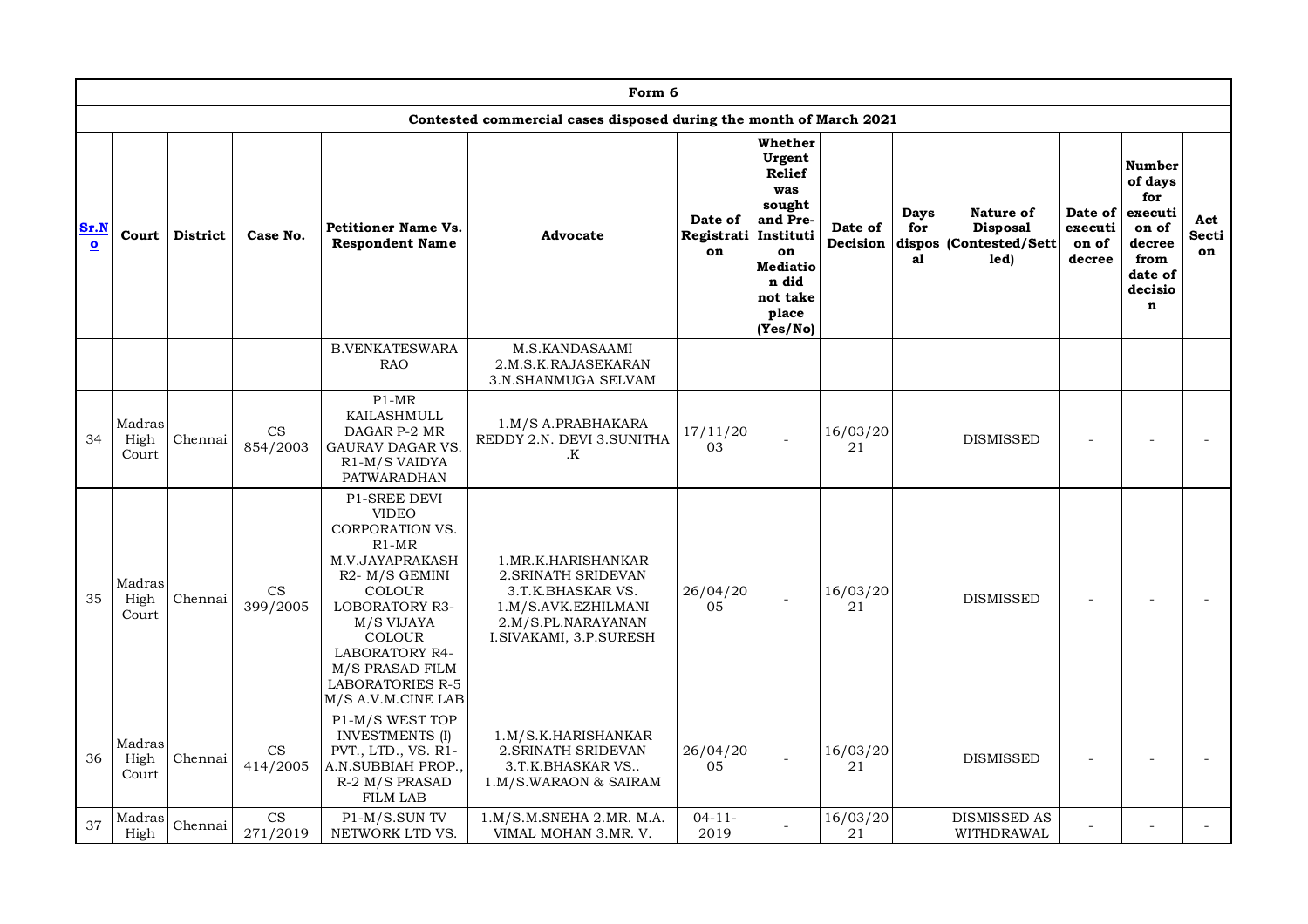|                      |                         |                 |                                        |                                                                                                                                                                   | Form 6                                                                                                                        |                             |                                                                                                                                   |                     |                   |                                                                |                                       |                                                                                                            |                    |
|----------------------|-------------------------|-----------------|----------------------------------------|-------------------------------------------------------------------------------------------------------------------------------------------------------------------|-------------------------------------------------------------------------------------------------------------------------------|-----------------------------|-----------------------------------------------------------------------------------------------------------------------------------|---------------------|-------------------|----------------------------------------------------------------|---------------------------------------|------------------------------------------------------------------------------------------------------------|--------------------|
|                      |                         |                 |                                        |                                                                                                                                                                   | Contested commercial cases disposed during the month of March 2021                                                            |                             |                                                                                                                                   |                     |                   |                                                                |                                       |                                                                                                            |                    |
| Sr.N<br>$\mathbf{o}$ | Court                   | <b>District</b> | Case No.                               | <b>Petitioner Name Vs.</b><br><b>Respondent Name</b>                                                                                                              | Advocate                                                                                                                      | Date of<br>Registrati<br>on | Whether<br>Urgent<br>Relief<br>was<br>sought<br>and Pre-<br>Instituti<br>on<br>Mediatio<br>n did<br>not take<br>place<br>(Yes/No) | Date of<br>Decision | Days<br>for<br>al | Nature of<br><b>Disposal</b><br>dispos (Contested/Sett<br>led) | Date of<br>executi<br>on of<br>decree | <b>Number</b><br>of days<br>for<br>executi<br>on of<br>decree<br>from<br>date of<br>decisio<br>$\mathbf n$ | Act<br>Secti<br>on |
|                      | Court                   |                 |                                        | R1-BHARATH<br>SANCHAR NIGAM<br>$LTD$ R-2<br>MAHANAGAR<br>TELEPHONE NIGAM<br>LTD R-3 BHARTI<br>AIRTEL LTD And 39<br>other Respondents                              | DINESH RAJA VS.<br>1.M/S.A.M.VENKATAKRISHNA<br>N 2.T.PANDIYAN 3.PRAHALAD<br>BHAT 4.R. NITHIYANANDAN                           |                             |                                                                                                                                   |                     |                   |                                                                |                                       |                                                                                                            |                    |
| 38                   | Madras<br>High<br>Court | Chennai         | $\mathop{\rm CS}\nolimits$<br>230/2020 | $P1-$<br>R.KRISHNAMURTHY<br>AND CO. VS. R1-<br>RMD KWIKFORM<br>INDIA PVT.LTD R-2<br>THE CHIEF<br>MANAGER/ASST.<br><b>GENERAL MANAGER</b><br>R-3 HDFC BANK<br>LTD. | 1.M/S.A.SURESH<br>SELVAKUMAR 2.D. MURTHY<br>VS. 1.M/S.S.PANDURANGAN<br>2.S.MOHAN 3.M.MOHIDEEN<br><b>PITCHAI</b>               | 15/09/20<br>20              |                                                                                                                                   | 17/03/20<br>21      |                   | <b>DISMISSED AS</b><br>WITHDRAWAL                              |                                       |                                                                                                            |                    |
| 39                   | Madras<br>High<br>Court | Chennai         | $\mathop{\rm CS}\nolimits$<br>610/2002 | $P1-$<br>L.B.THIYAGARAJAN<br>VS. R1-M/S.ASTOR<br>TECHNOLOGIES, R-<br>2 VASUDEVAN R-3<br>K.RAVI                                                                    | 1.M/S.A.PRABHAKARA<br>REDDY 2.T.K.RAJASEKARAN<br>VS. 1.A.A.MOHAN<br>2.BRINDAMOHAN<br>3.K.MUGUNTHAN 4.R.SATISH<br><b>KUMAR</b> | 20/08/20<br>02              |                                                                                                                                   | 17/03/20<br>21      |                   | <b>DISMISSED</b>                                               |                                       |                                                                                                            |                    |
| 40                   | Madras<br>High<br>Court | Chennai         | CS<br>760/2005                         | P1-M/S WYTRO<br>MEDIEX (P) LTD.,<br>VS. R1-MRS<br><b>MEHALA RANJ</b>                                                                                              | 1.M/S.SAI BHARATH AND<br><b>ILAN</b>                                                                                          | 25/08/20<br>05              |                                                                                                                                   | 17/03/20<br>21      |                   | <b>DISMISSED</b>                                               |                                       |                                                                                                            |                    |
| 41                   | Madras<br>High<br>Court | Chennai         | CS<br>803/2005                         | $P1-M/S$<br><b>DHARMAPURI</b><br>ROLLER FLOUR                                                                                                                     | 1.M/S.K.RAJASEKARAN<br>2.N.S.BALACHANDER<br>3.S.RAJENI RAMADOSS                                                               | $09-10-$<br>2005            |                                                                                                                                   | 17/03/20<br>21      |                   | <b>DISMISSED</b>                                               |                                       |                                                                                                            |                    |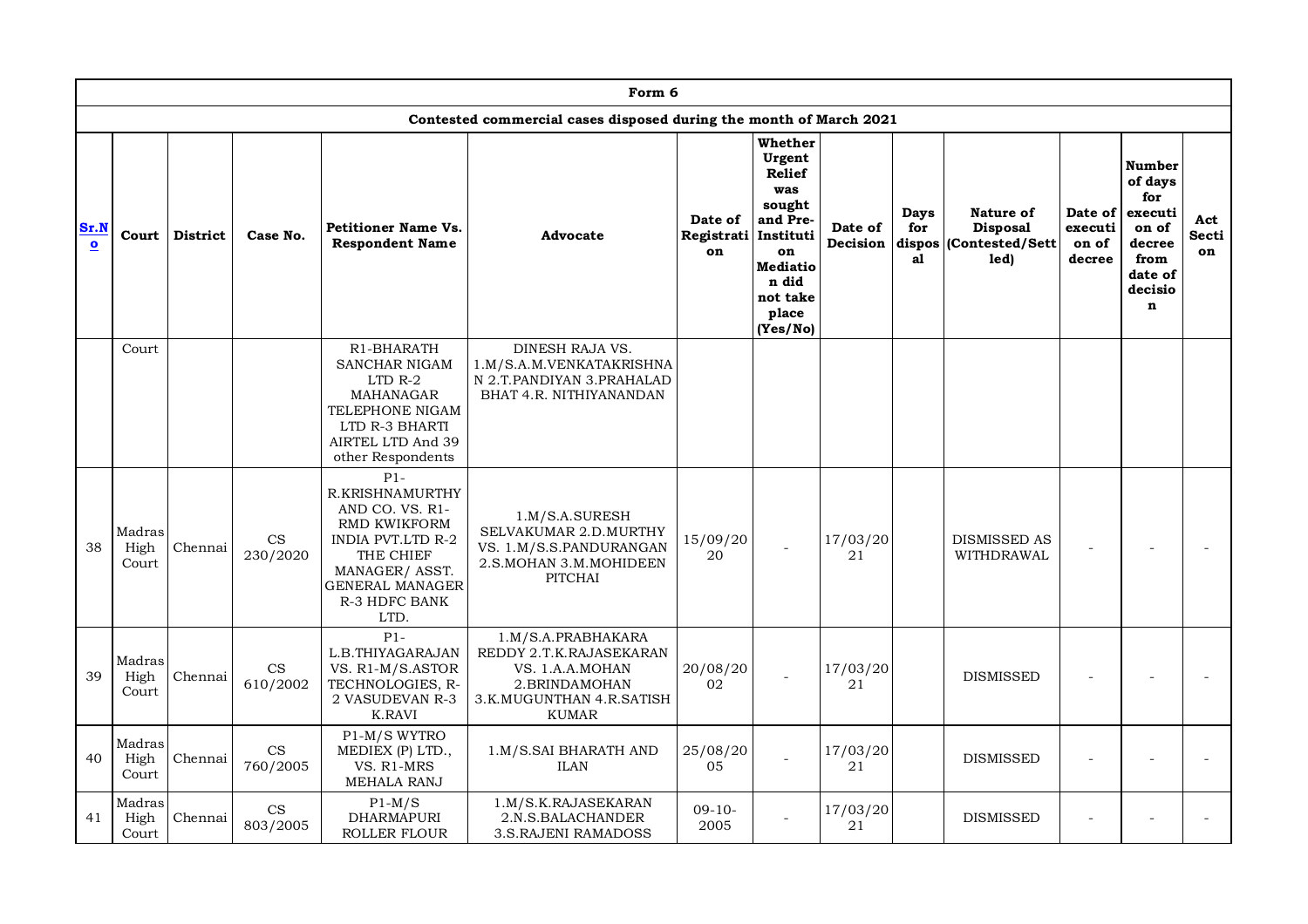|                                 |                         |                 |                                         |                                                                                                                                                                                                                                              | Form 6                                                                                                                                   |                                       |                                                                                                                             |                     |                                    |                                                         |                                       |                                                                                                     |                    |
|---------------------------------|-------------------------|-----------------|-----------------------------------------|----------------------------------------------------------------------------------------------------------------------------------------------------------------------------------------------------------------------------------------------|------------------------------------------------------------------------------------------------------------------------------------------|---------------------------------------|-----------------------------------------------------------------------------------------------------------------------------|---------------------|------------------------------------|---------------------------------------------------------|---------------------------------------|-----------------------------------------------------------------------------------------------------|--------------------|
|                                 |                         |                 |                                         |                                                                                                                                                                                                                                              | Contested commercial cases disposed during the month of March 2021                                                                       |                                       |                                                                                                                             |                     |                                    |                                                         |                                       |                                                                                                     |                    |
| Sr.N<br>$\overline{\mathbf{o}}$ | Court                   | <b>District</b> | Case No.                                | <b>Petitioner Name Vs.</b><br><b>Respondent Name</b>                                                                                                                                                                                         | Advocate                                                                                                                                 | Date of<br>Registrati Instituti<br>on | Whether<br>Urgent<br>Relief<br>was<br>sought<br>and Pre-<br>on<br><b>Mediatio</b><br>n did<br>not take<br>place<br>(Yes/No) | Date of<br>Decision | <b>Days</b><br>for<br>dispos<br>al | Nature of<br><b>Disposal</b><br>(Contested/Sett<br>led) | Date of<br>executi<br>on of<br>decree | Number<br>of days<br>for<br>executi<br>on of<br>decree<br>from<br>date of<br>decisio<br>$\mathbf n$ | Act<br>Secti<br>on |
|                                 |                         |                 |                                         | <b>MILLS</b><br>AMANIREDDIHALLI<br>VILLAGE VS. R1-M/S<br><b>RADHAKRISHNA</b><br><b>FLOUR MILLING</b>                                                                                                                                         |                                                                                                                                          |                                       |                                                                                                                             |                     |                                    |                                                         |                                       |                                                                                                     |                    |
| 42                              | Madras<br>High<br>Court | Chennai         | $\mathop{\rm CS}\nolimits$<br>1027/2005 | $P1 -$<br>S.JAGGANNATHAN<br>VS. R1-RAJ VIDEO<br><b>VISION R-2 VIJAYA</b><br>PRODUCTIONS<br>PVT,LTD.,                                                                                                                                         | 1.M/S.RUGAN AND ARYA VS.<br>1.K.HARISHANKAR, SRINATH<br>SRIDEVAN 2.T.K.BHASKAR                                                           | $12-07-$<br>2005                      |                                                                                                                             | 17/03/20<br>21      |                                    | <b>DISMISSED</b><br>FOR NON-<br>PROSECUTION             | $\overline{a}$                        |                                                                                                     |                    |
| 43                              | Madras<br>High<br>Court | Chennai         | $\mathop{\rm CS}\nolimits$<br>864/2013  | P1-INTERNATIONAL<br>FOODSTUFFS CO.<br>LLC, VS. R1-<br><b>ICEBERG WALNUT</b><br><b>FOODS INDIA PVT</b><br>LTD.,                                                                                                                               | 1.M/S.IYER AND THOMAS<br>2.H.KARTHIK SESHADRI<br>3. ELIZABETH SESHADRI VS.<br>1.M/S.K.RAJASEKARAN<br>2.S.BALACHANDRAN<br>3.A.SWAMINATHAN | 13/12/20<br>13                        |                                                                                                                             | 17/03/20<br>21      |                                    | <b>DECREED</b>                                          |                                       |                                                                                                     |                    |
| 44                              | Madras<br>High<br>Court | Chennai         | $\mathop{\rm CS}\nolimits$<br>435/2017  | P1-N.SAIRAM VS.<br>R1-C.H.VAMSY<br>KRISHNA SRINIVAS<br>R-2 KAUSHAL<br>KOSHORE R-3<br>R.P.BALA R-4<br>M/S.REAL IMAGE<br>TECHNOLOGY PVT.<br>Ltd. R-5 THE<br>PRESIDENT<br>$M/s$ . Film &<br>Television Producers,<br>Guild of South of<br>India | 1.M/S.P.MOHANRAJ VS.<br>1.M/S.R.VEERAMANI<br>2.V.S.ESWARAN<br>3.K.SARAVANAN                                                              | 13/06/20<br>17                        |                                                                                                                             | 17/03/20<br>21      |                                    | <b>DISMISSED</b><br>FOR NON-<br>PROSECUTION             | $\overline{a}$                        |                                                                                                     |                    |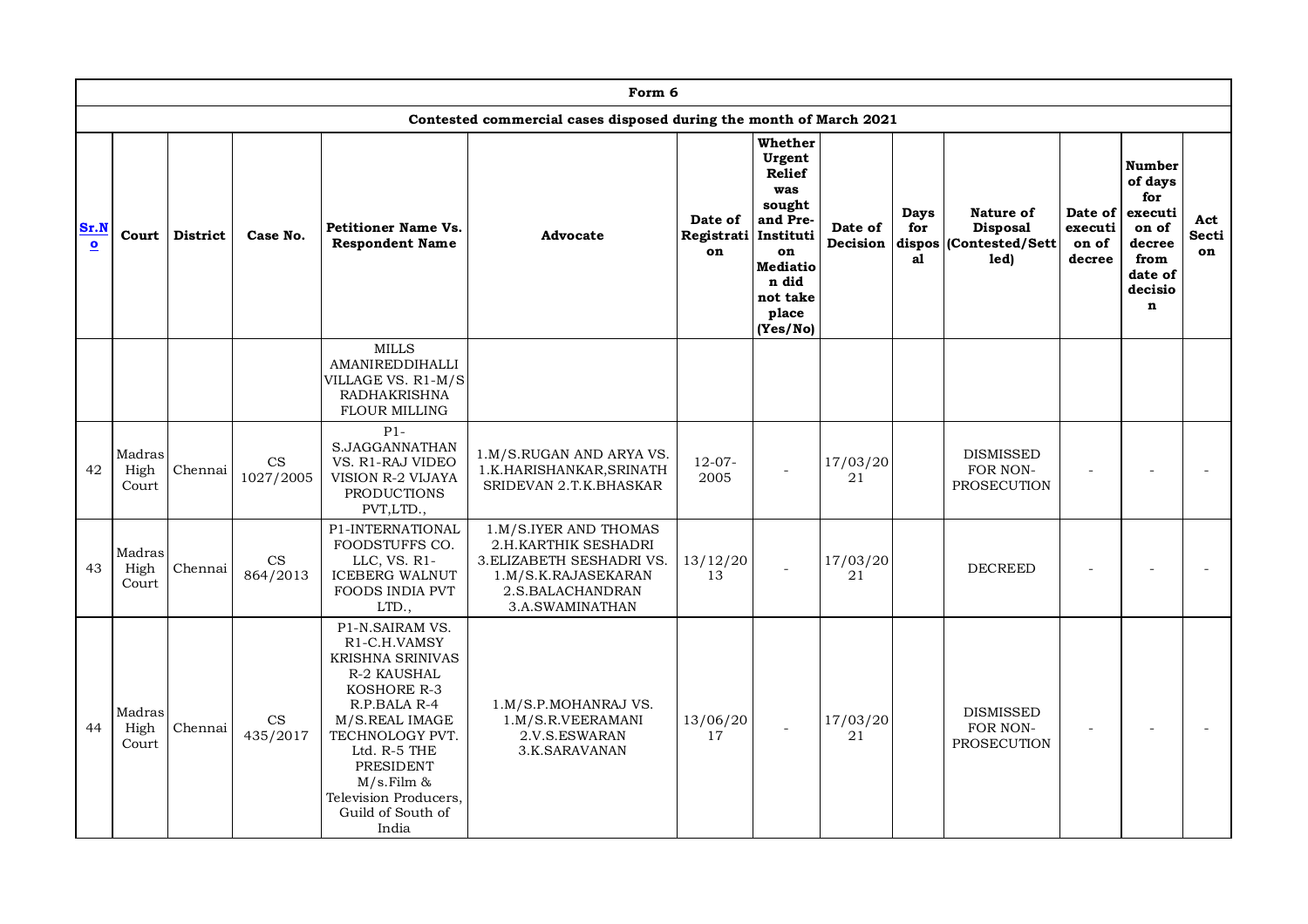|                      |                         |                 |                           |                                                                                                                                                                                                                                         | Form 6                                                                                                                         |                             |                                                                                                                                          |                     |                             |                                                         |                                       |                                                                                                     |                           |
|----------------------|-------------------------|-----------------|---------------------------|-----------------------------------------------------------------------------------------------------------------------------------------------------------------------------------------------------------------------------------------|--------------------------------------------------------------------------------------------------------------------------------|-----------------------------|------------------------------------------------------------------------------------------------------------------------------------------|---------------------|-----------------------------|---------------------------------------------------------|---------------------------------------|-----------------------------------------------------------------------------------------------------|---------------------------|
|                      |                         |                 |                           |                                                                                                                                                                                                                                         | Contested commercial cases disposed during the month of March 2021                                                             |                             |                                                                                                                                          |                     |                             |                                                         |                                       |                                                                                                     |                           |
| Sr.N<br>$\mathbf{o}$ | Court                   | <b>District</b> | Case No.                  | <b>Petitioner Name Vs.</b><br><b>Respondent Name</b>                                                                                                                                                                                    | Advocate                                                                                                                       | Date of<br>Registrati<br>on | Whether<br>Urgent<br>Relief<br>was<br>sought<br>and Pre-<br>Instituti<br>on<br><b>Mediatio</b><br>n did<br>not take<br>place<br>(Yes/No) | Date of<br>Decision | Days<br>for<br>dispos<br>al | Nature of<br><b>Disposal</b><br>(Contested/Sett<br>led) | Date of<br>executi<br>on of<br>decree | Number<br>of days<br>for<br>executi<br>on of<br>decree<br>from<br>date of<br>decisio<br>$\mathbf n$ | Act<br><b>Secti</b><br>on |
| 45                   | Madras<br>High<br>Court | Chennai         | $\mathbf{CS}$<br>165/2020 | P1-ACROSS FILMS<br>LLP VS. R1-TWO<br><b>MOVIEBUFFS LLP R-</b><br>2 ZEE 5                                                                                                                                                                | 1.M/S.ABITHA BANU<br>2.K.PRADEEP RAJ 3.SYED<br>DATHA JAFFAR HAMED VS.<br>1.M/S.RAJESH RAMANATHAN<br>2.S. SRIRAMAN 3.S. DIWAKAR | 22/07/20<br>20              |                                                                                                                                          | 17/03/20<br>21      |                             | <b>DISMISSED</b>                                        |                                       |                                                                                                     |                           |
| 46                   | Madras<br>High<br>Court | Chennai         | $\mathbf{CS}$<br>338/2003 | P1-T.SOLAISAMY<br>PROP. VS. R1-M/S<br><b>ESWARI</b><br><b>LABORATORIES</b><br>LTD.,                                                                                                                                                     | 1.M/S.RAHUL BALAJI<br>2.S.BALACHANDRAN                                                                                         | $04 - 11 -$<br>2003         |                                                                                                                                          | 18/03/20<br>21      |                             | <b>DISMISSED</b>                                        |                                       |                                                                                                     |                           |
| 47                   | Madras<br>High<br>Court | Chennai         | CS<br>962/2003            | P1-SUN TV LTD., VS<br>R <sub>1</sub> -M/S HATHWAY<br>CABLE OF DATA<br>CUM (P) LTD.,                                                                                                                                                     | 1.M/S J.RAVINDRAN VS.<br>1.MR.M.SUNDAR,<br>J.VISKANTHAN,<br>2.K.VENKATESAN                                                     | 29/12/20<br>03              |                                                                                                                                          | 18/03/20<br>21      |                             | <b>DISMISSED AS</b><br>WITHDRAWAL                       |                                       |                                                                                                     |                           |
| 48                   | Madras<br>High<br>Court |                 | Chennai CS 87/2002        | P1-1.M/S.BHARANI<br>SILK CENTRE, P-2<br>2.N.NALLATHAMBI<br>$P-3$<br>3.K.S.SHANMUGHA<br><b>SUNDARAN P-4</b><br>4.K.S.MAHALINGAM<br>$P-5$<br>5.K.S.MAHADEVAN<br>VS. R1-<br>M/S.BHARANI SILKS<br><b>AND READY</b><br>MADES, COIMBATOR<br>E | 1.M/S.MOHAN PARASARAN<br>2. SATISH PARASARAN VS.<br>1.M/S N.ISHTIAQ AHMED<br>2.A.MD.ASGHAR ALI                                 | $11-06-$<br>2001            |                                                                                                                                          | 18/03/20<br>21      |                             | <b>DISMISSED</b>                                        |                                       |                                                                                                     |                           |
| 49                   | Madras<br>High<br>Court | Chennai         | CS<br>177/2005            | P1-M/S. MOHAMED<br><b>ABOOBACKER</b><br>CHANK LUNGI LTD.,                                                                                                                                                                               | 1.M/S. APR. ASSOCIATES VS.<br>1.M/S.C.KAITHAMALAI<br>KUMARAN 2.G.RAMJI                                                         | 24/02/20<br>05              |                                                                                                                                          | 18/03/20<br>21      |                             | <b>DISMISSED AS</b><br><b>SETTLED OUT</b><br>OF COURT   |                                       |                                                                                                     |                           |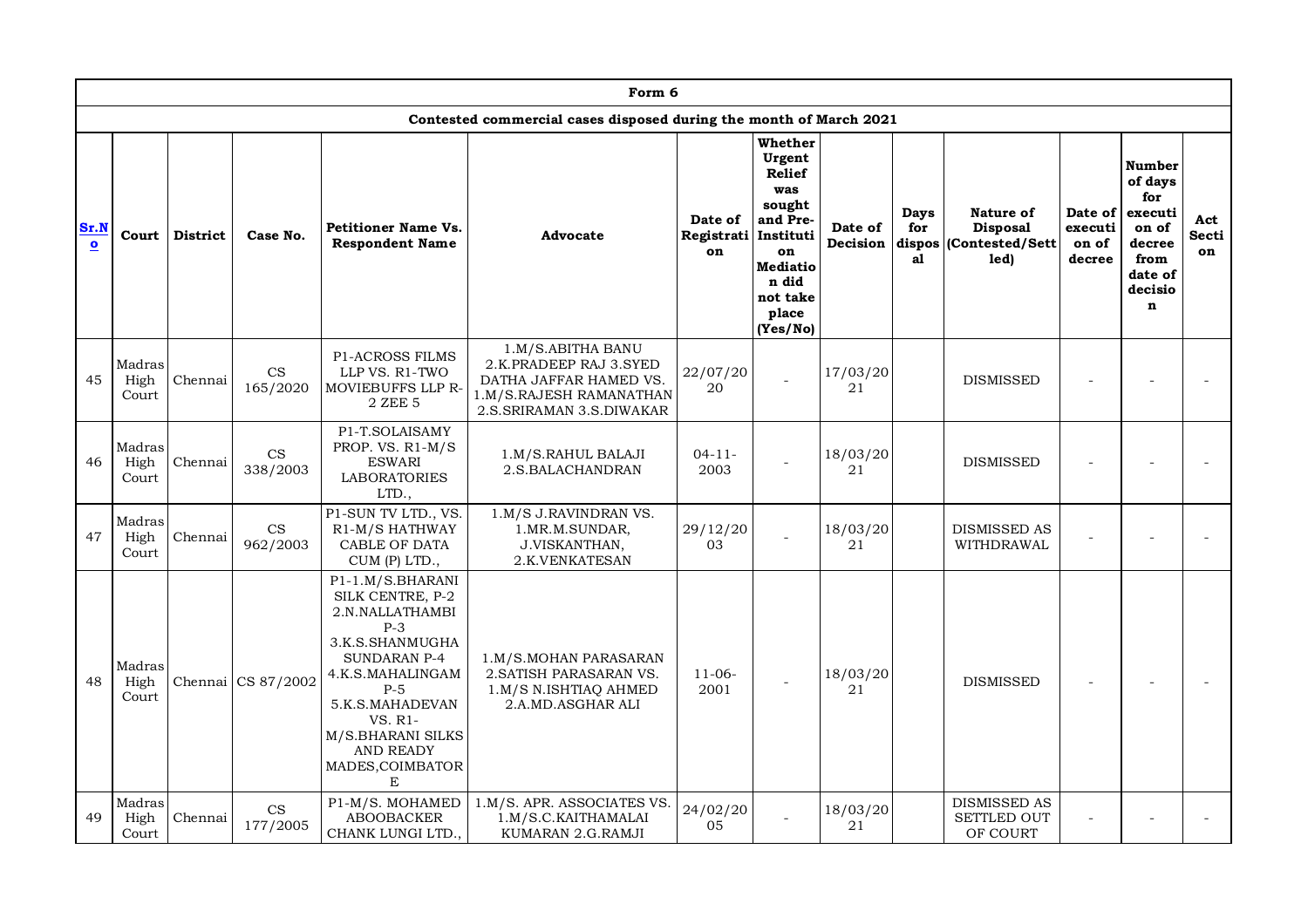|                      |                         |                 |                                        |                                                                                                                                                                             | Form 6                                                                                                                    |                                       |                                                                                                                                    |                     |                             |                                                          |                                       |                                                                                                            |                           |
|----------------------|-------------------------|-----------------|----------------------------------------|-----------------------------------------------------------------------------------------------------------------------------------------------------------------------------|---------------------------------------------------------------------------------------------------------------------------|---------------------------------------|------------------------------------------------------------------------------------------------------------------------------------|---------------------|-----------------------------|----------------------------------------------------------|---------------------------------------|------------------------------------------------------------------------------------------------------------|---------------------------|
|                      |                         |                 |                                        |                                                                                                                                                                             | Contested commercial cases disposed during the month of March 2021                                                        |                                       |                                                                                                                                    |                     |                             |                                                          |                                       |                                                                                                            |                           |
| Sr.N<br>$\mathbf{o}$ | Court                   | <b>District</b> | Case No.                               | <b>Petitioner Name Vs.</b><br><b>Respondent Name</b>                                                                                                                        | Advocate                                                                                                                  | Date of<br>Registrati Instituti<br>on | Whether<br>Urgent<br><b>Relief</b><br>was<br>sought<br>and Pre-<br>on<br><b>Mediatio</b><br>n did<br>not take<br>place<br>(Yes/No) | Date of<br>Decision | Days<br>for<br>dispos<br>al | Nature of<br><b>Disposal</b><br>(Contested/Sett)<br>led) | Date of<br>executi<br>on of<br>decree | <b>Number</b><br>of days<br>for<br>executi<br>on of<br>decree<br>from<br>date of<br>decisio<br>$\mathbf n$ | Act<br><b>Secti</b><br>on |
|                      |                         |                 |                                        | VS. $R1-M/S$ .<br>RAJVIJAY TEXTILES                                                                                                                                         |                                                                                                                           |                                       |                                                                                                                                    |                     |                             |                                                          |                                       |                                                                                                            |                           |
| 50                   | Madras<br>High<br>Court | Chennai         | $\mathop{\rm CS}\nolimits$<br>372/2005 | P1-BUCHAPALLI<br>SUBBA REDDY VS.<br>$R1-M/S.$ V.<br><b>CREATIONS R-2</b><br>DEVI SRI PRASAD                                                                                 | 1.M/S. C.RAMESH 2.N.ARUL<br>KUMAR VS. 1.M/S.<br>K.BHAVATHARANI<br>2.P.JEROMEPUSHPARAJ                                     | 20/04/20<br>05                        | $\overline{a}$                                                                                                                     | 18/03/20<br>21      |                             | <b>DISMISSED AS</b><br><b>SETTLED OUT</b><br>OF COURT    |                                       |                                                                                                            |                           |
| 51                   | Madras<br>High<br>Court | Chennai         | $\mathop{\rm CS}\nolimits$<br>983/2005 | P1-A. MOHAN ALSE<br>VS. R1-M/S. SIRI<br><b>VENKATESHWARA</b><br>PRODUCTIONS PVT.<br>LTD., R-2 GEETHA<br><b>ARTS</b>                                                         | 1.M/S.C.RAMESH<br>2.N.ARULKUMAR VS.<br>1.P.R.ARAMAN<br>2.C.SEETHAPATHY<br>3.A.UMASHANKAR<br>4.V.P.RAMAN                   | 21/11/20<br>05                        |                                                                                                                                    | 18/03/20<br>21      |                             | <b>DISMISSED AS</b><br><b>INFRUCTUOUS</b>                |                                       |                                                                                                            |                           |
| 52                   | Madras<br>High<br>Court | Chennai         | $\mathop{\rm CS}\nolimits$<br>581/2016 | $P1-$<br>A.D.PADMASINGH<br><b>ISAAC P-2</b><br>M/S.AACTHI<br><b>MASALA FOODS</b><br>PVT. Ltd. VS R1-<br>M/S.MADURAI ACHI<br><b>FOODS Cottage</b><br>Industries.             | 1.M/S.C.DANIEL AND GLADYS<br>DANIEL VS. 1.M/S.S.EZHIL<br><b>RAJ</b>                                                       | 23/08/20<br>16                        |                                                                                                                                    | 19/03/20<br>21      |                             | <b>DECREED</b>                                           |                                       |                                                                                                            |                           |
| 53                   | Madras<br>High<br>Court | Chennai         | CS<br>349/2020                         | P1-ANGEL<br><b>CHRISTIAN</b><br><b>CHARITABLE</b><br>FOUNDATION INDIA<br>VS. R1-EVANS<br><b>FRANCIS R-2 GOD</b><br><b>TV MOBILE</b><br>NETWORK LLP R-3<br><b>AFFORDABLE</b> | 1.M/S.K.PREMCHANDAR<br>2.L.RAMPRASAD<br>3.N.C.VISHAL VS.<br>1.M/S.R.RANGARAJAN<br>2. REKHA SURESH M.P.<br>3.V.VINOTHKUMAR | $12 - 02 -$<br>2020                   |                                                                                                                                    | 19/03/20<br>21      |                             | <b>DISMISSED AS</b><br><b>SETTLED OUT</b><br>OF COURT    |                                       |                                                                                                            |                           |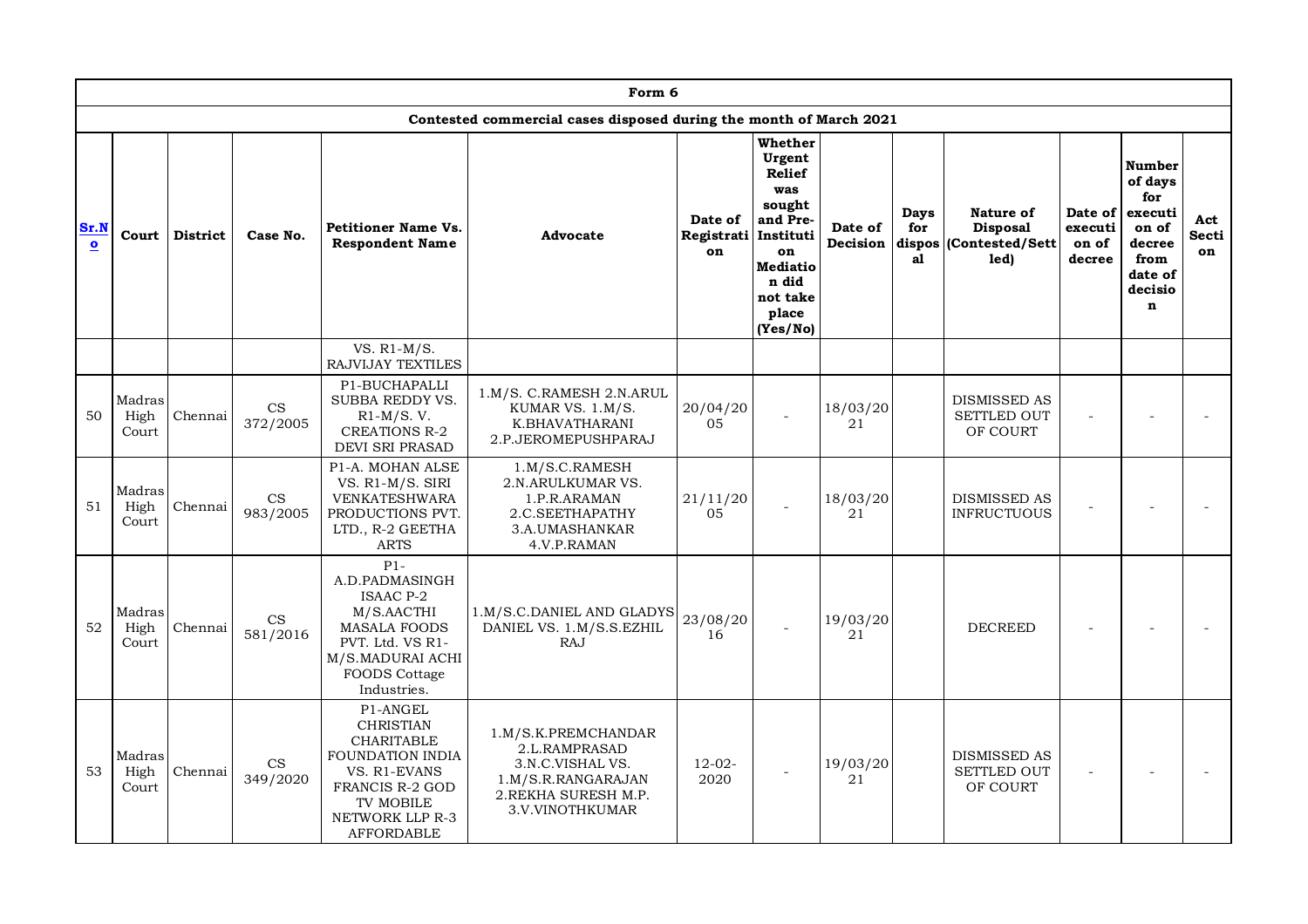|                                 |                         |                 |                                        |                                                                                                                                                                                                                               | Form 6                                                                                                                              |                             |                                                                                                                                          |                     |                   |                                                                |                                       |                                                                                                     |                           |
|---------------------------------|-------------------------|-----------------|----------------------------------------|-------------------------------------------------------------------------------------------------------------------------------------------------------------------------------------------------------------------------------|-------------------------------------------------------------------------------------------------------------------------------------|-----------------------------|------------------------------------------------------------------------------------------------------------------------------------------|---------------------|-------------------|----------------------------------------------------------------|---------------------------------------|-----------------------------------------------------------------------------------------------------|---------------------------|
|                                 |                         |                 |                                        |                                                                                                                                                                                                                               | Contested commercial cases disposed during the month of March 2021                                                                  |                             |                                                                                                                                          |                     |                   |                                                                |                                       |                                                                                                     |                           |
| Sr.N<br>$\overline{\mathbf{o}}$ | Court                   | <b>District</b> | Case No.                               | <b>Petitioner Name Vs.</b><br><b>Respondent Name</b>                                                                                                                                                                          | Advocate                                                                                                                            | Date of<br>Registrati<br>on | Whether<br>Urgent<br><b>Relief</b><br>was<br>sought<br>and Pre-<br>Instituti<br>on<br>Mediatio<br>n did<br>not take<br>place<br>(Yes/No) | Date of<br>Decision | Days<br>for<br>a1 | Nature of<br><b>Disposal</b><br>dispos (Contested/Sett<br>led) | Date of<br>executi<br>on of<br>decree | Number<br>of days<br>for<br>executi<br>on of<br>decree<br>from<br>date of<br>decisio<br>$\mathbf n$ | Act<br><b>Secti</b><br>on |
|                                 |                         |                 |                                        | <b>CHRISTIAN APP</b><br><b>DEVELOPERS</b>                                                                                                                                                                                     |                                                                                                                                     |                             |                                                                                                                                          |                     |                   |                                                                |                                       |                                                                                                     |                           |
| 54                              | Madras<br>High<br>Court | Chennai         | $\mathop{\rm CS}\nolimits$<br>274/2002 | P1-1.SUDHA<br>VIJAYAKUMAR P-2<br>K.VIJAYAKUMAR VS.<br>R <sub>1</sub> -1.S.VIJAYAN $@$<br>RAMAKRISHNAN<br>PUBLISH & EDITOR<br>OF IDHAYAKKANI<br>$R2-R-2$<br>2.V.S.SHANMUGA<br>RAMASUBRA -<br>MANIAN, PRINTER, ID<br>HAYAKKANI. | 1.M/S.M.SRIRAM VS.<br>1.MR.S.KRISHNASAMY                                                                                            | 24/04/20<br>02              |                                                                                                                                          | 19/03/20<br>21      |                   | <b>DISMISSED</b><br>FOR NON-<br>PROSECUTION                    |                                       |                                                                                                     |                           |
| 55                              | Madras<br>High<br>Court | Chennai         | $\mathop{\rm CS}\nolimits$<br>418/2019 | $P1-$<br>M/S.MATRIMONY.C<br>OM.LTD VS. R1-<br><b>AYESHA JAIN</b>                                                                                                                                                              | 1.M/S.ARUN C.MOHAN<br>2. VASUNDHARA ARUN<br>3. BRINDA MOHAN<br>4.R.PRASHANTHI                                                       | $07 - 11 -$<br>2019         |                                                                                                                                          | 19/03/20<br>21      |                   | <b>DISMISSED AS</b><br>WITHDRAWAL                              |                                       |                                                                                                     |                           |
| 56                              | Madras<br>High<br>Court | Chennai         | CS<br>316/2019                         | P1-C.P.SUNIL RAJ<br>VS. R1-<br>M/S.COMMON MAN<br>PRESENTS R-2<br>WHOLE WIDE<br>WORLD FILMS R-3<br><b>SURABI FILMS</b>                                                                                                         | 1.M/S.KUMARPAL R CHOPRA<br>VS. 1.MR.VIJAYAN<br><b>SUBRAMANIAN</b><br>2.M/S.P.B.SURESH BABU<br>3.M.JEMILA ANTONY                     | 27/04/20<br>19              |                                                                                                                                          | 19/03/20<br>21      |                   | <b>DECREED</b>                                                 |                                       |                                                                                                     |                           |
| 57                              | Madras<br>High<br>Court |                 | Chennai CS 23/2019                     | P1-SUN TV<br>NETWORK LTD Vs<br>R1-BHARAT<br><b>SSANCHAR NIGAM</b><br>LTD R-2<br>MAHANAGAR                                                                                                                                     | $1.M/S.$ SNEHA M. $2.M.A.$<br>VIMAL MOHAN 3.V. DINESH<br>RAJA VS.<br>1.M/S.K.VENKATESAN<br>2. PRAHALAD BHAT<br>3.M/S.MOHANDASS M.P. | $01-07-$<br>2019            |                                                                                                                                          | 22/03/20<br>21      |                   | <b>DISMISSED</b>                                               |                                       |                                                                                                     |                           |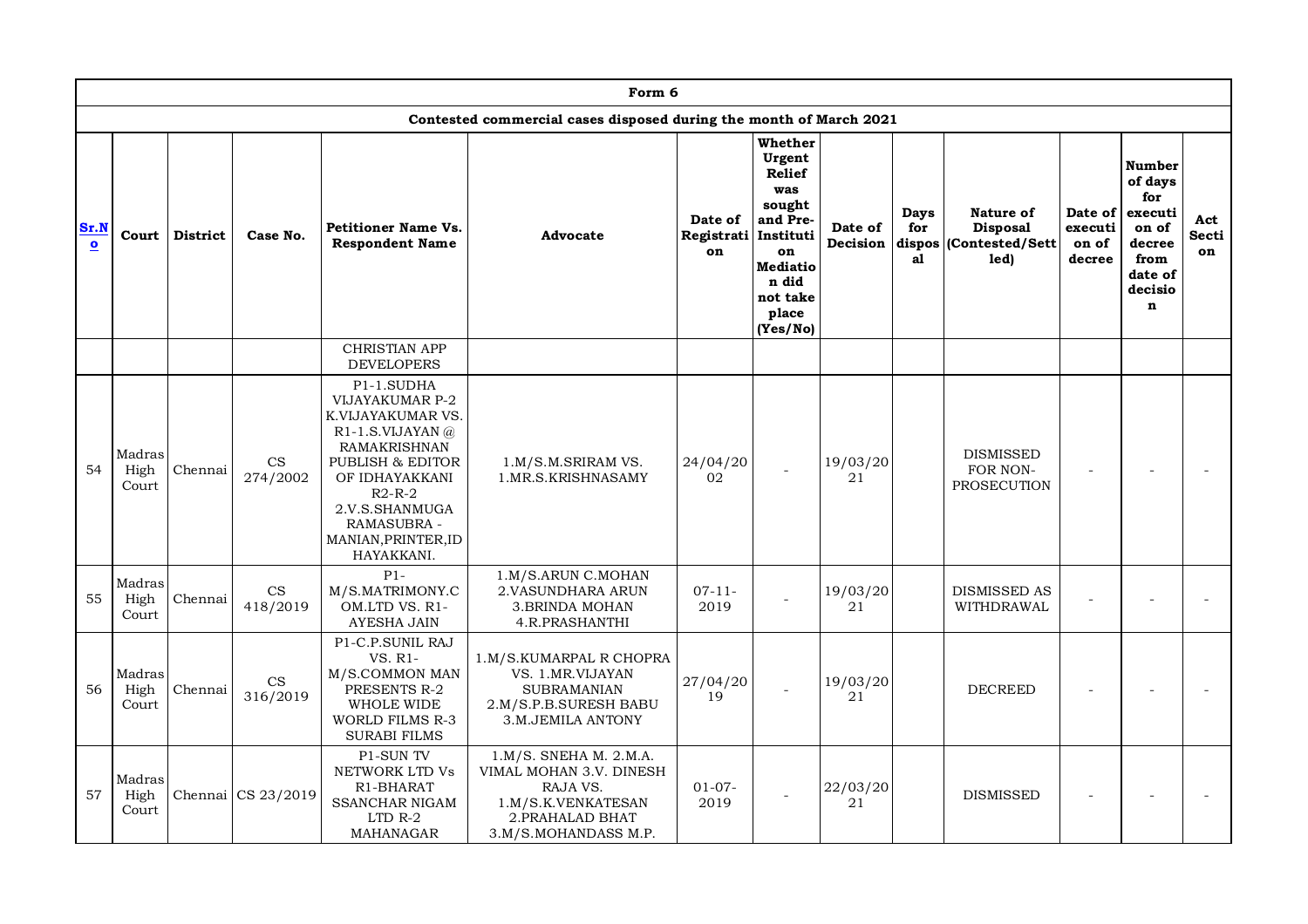|                                 |                         |                 |                                        |                                                                                                                                                                                                          | Form 6                                                                                                                           |                                       |                                                                                                                                    |                     |                                    |                                                          |                                       |                                                                                                     |                    |
|---------------------------------|-------------------------|-----------------|----------------------------------------|----------------------------------------------------------------------------------------------------------------------------------------------------------------------------------------------------------|----------------------------------------------------------------------------------------------------------------------------------|---------------------------------------|------------------------------------------------------------------------------------------------------------------------------------|---------------------|------------------------------------|----------------------------------------------------------|---------------------------------------|-----------------------------------------------------------------------------------------------------|--------------------|
|                                 |                         |                 |                                        |                                                                                                                                                                                                          | Contested commercial cases disposed during the month of March 2021                                                               |                                       |                                                                                                                                    |                     |                                    |                                                          |                                       |                                                                                                     |                    |
| Sr.N<br>$\overline{\mathbf{o}}$ | Court                   | <b>District</b> | Case No.                               | <b>Petitioner Name Vs.</b><br><b>Respondent Name</b>                                                                                                                                                     | Advocate                                                                                                                         | Date of<br>Registrati Instituti<br>on | Whether<br>Urgent<br><b>Relief</b><br>was<br>sought<br>and Pre-<br>on<br><b>Mediatio</b><br>n did<br>not take<br>place<br>(Yes/No) | Date of<br>Decision | <b>Days</b><br>for<br>dispos<br>al | Nature of<br><b>Disposal</b><br>(Contested/Sett)<br>led) | Date of<br>executi<br>on of<br>decree | Number<br>of days<br>for<br>executi<br>on of<br>decree<br>from<br>date of<br>decisio<br>$\mathbf n$ | Act<br>Secti<br>on |
|                                 |                         |                 |                                        | TELEPHONE NIGAM<br>LTD R-3 BHARTI<br>AIRTEL LTD and 39<br>other Respondents                                                                                                                              | 4.M/S.A.M.VENKATAKRISHNA<br>N                                                                                                    |                                       |                                                                                                                                    |                     |                                    |                                                          |                                       |                                                                                                     |                    |
| 58                              | Madras<br>High<br>Court | Chennai         | CS<br>703/2001                         | P1-M/S.AVANT TEC<br>MEDICAL SYSTEM<br>PVT.LTD., VS. R1-<br>1.AVANTCARE<br><b>MEDICAL</b><br><b>EQUIPMENTS</b><br>PVT.LTD., R-2<br>2.K.VIJAYASANKAR<br>RAJA R-3 T.SURESH<br>KUMAR R4-<br><b>S.EASWARI</b> | 1.MR ETHIRAJULU<br>2.R.GOVINDARAJ 3.PITTY<br>PARTHA SARATHY VS.<br>1.M/S.P.SANKARAN<br>2.R.SARAVANAKUMAR<br>3.E.VEDABAGATH SINGH | $09-05-$<br>2001                      |                                                                                                                                    | 22/03/20<br>21      |                                    | <b>DISMISSED AS</b><br><b>INFRUCTUOUS</b>                |                                       |                                                                                                     |                    |
| 59                              | Madras<br>High<br>Court | Chennai         | $\mathop{\rm CS}\nolimits$<br>282/2002 | P1-INTEL<br>CORPORATION, REP.<br>BY ITS<br>CONSTITUTED<br><b>ATTORNEY</b><br>ANGELICKA<br>SHANKAR VS. R1-<br>1.S.RAMANAN, DIRE<br>CTOR, R-2 INTEL<br>TOOLS & DIESELS<br><b>PVT LTD</b>                   | 1.M/S.A.A.MOHAN VS.<br>1. MR. T. P. KATHIRAVAN                                                                                   | 25/04/20<br>02                        |                                                                                                                                    | 22/03/20<br>21      |                                    | <b>DISMISSED</b>                                         |                                       |                                                                                                     |                    |
| 60                              | Madras<br>High<br>Court | Chennai         | $\mathbf{CS}$<br>602/2002              | P1-HANDY INSTANT<br>FOODS VS. R1-<br>1. NATURE'S CARE<br>R-2 2.ABEL<br><b>NUTRACEUTICALS</b>                                                                                                             | 1.MR.C.DANIEL 2.GLADYS<br><b>DANIEL</b>                                                                                          | 21/08/20<br>02                        |                                                                                                                                    | 22/03/20<br>21      |                                    | <b>DISMISSED</b>                                         |                                       |                                                                                                     |                    |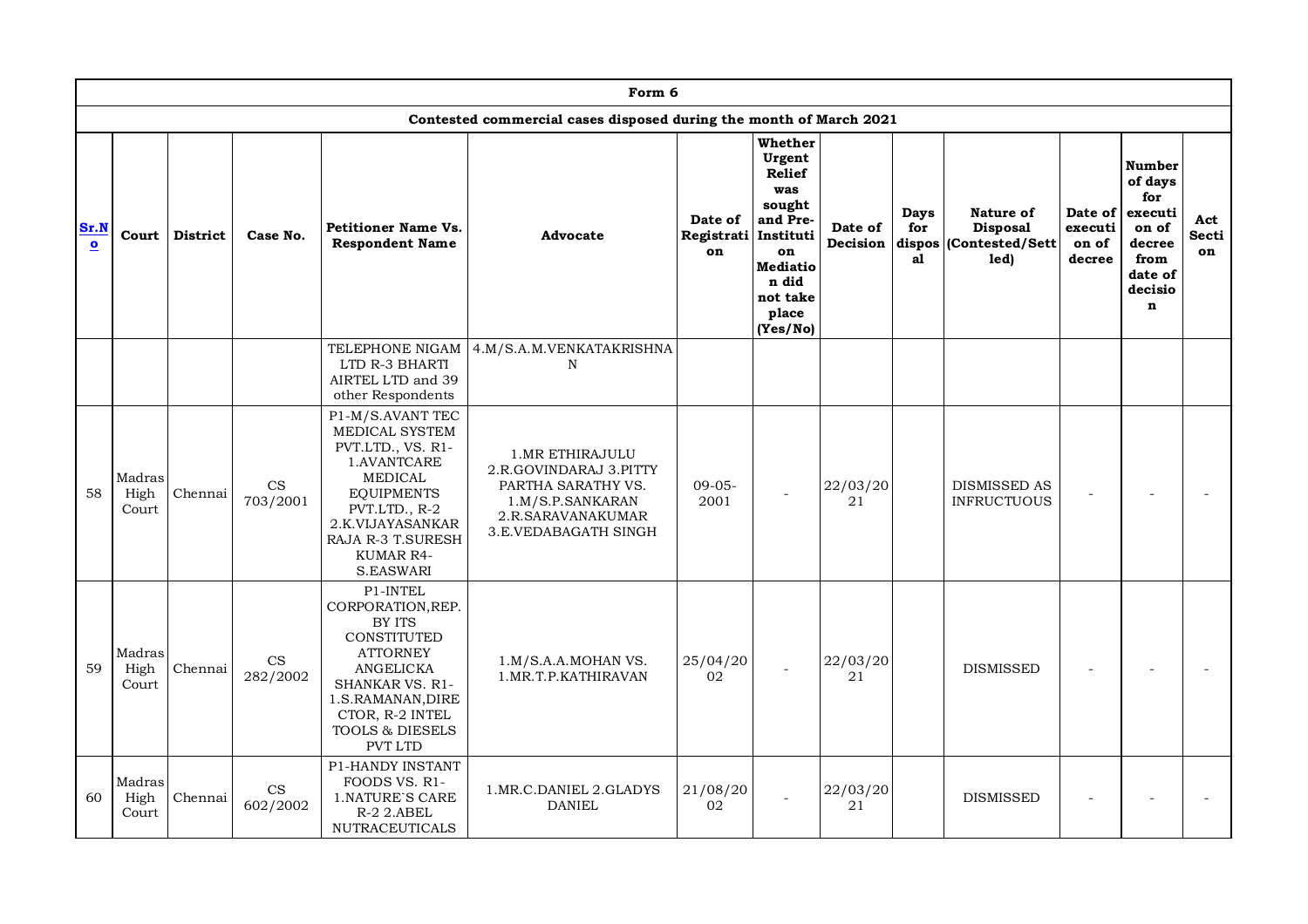|                   |                         |                 |                                        |                                                                                                                                                                                                                                            | Form 6                                                                                   |                                       |                                                                                                                                    |                     |                          |                                                                |                                       |                                                                                                     |                           |
|-------------------|-------------------------|-----------------|----------------------------------------|--------------------------------------------------------------------------------------------------------------------------------------------------------------------------------------------------------------------------------------------|------------------------------------------------------------------------------------------|---------------------------------------|------------------------------------------------------------------------------------------------------------------------------------|---------------------|--------------------------|----------------------------------------------------------------|---------------------------------------|-----------------------------------------------------------------------------------------------------|---------------------------|
|                   |                         |                 |                                        |                                                                                                                                                                                                                                            | Contested commercial cases disposed during the month of March 2021                       |                                       |                                                                                                                                    |                     |                          |                                                                |                                       |                                                                                                     |                           |
| Sr.N<br>$\bullet$ | Court                   | <b>District</b> | Case No.                               | <b>Petitioner Name Vs.</b><br><b>Respondent Name</b>                                                                                                                                                                                       | Advocate                                                                                 | Date of<br>Registrati Instituti<br>on | Whether<br>Urgent<br><b>Relief</b><br>was<br>sought<br>and Pre-<br>on<br><b>Mediatio</b><br>n did<br>not take<br>place<br>(Yes/No) | Date of<br>Decision | <b>Days</b><br>for<br>al | Nature of<br><b>Disposal</b><br>dispos (Contested/Sett<br>led) | Date of<br>executi<br>on of<br>decree | Number<br>of days<br>for<br>executi<br>on of<br>decree<br>from<br>date of<br>decisio<br>$\mathbf n$ | Act<br><b>Secti</b><br>on |
| 61                | Madras<br>High<br>Court | Chennai         | CS<br>750/2002                         | $P1-$<br>CHINNASWAMI, PROP<br>., M/S.ASSAM TEA<br>CORPN VS. R1-<br>1.M/S.BALAJI<br><b>CONSUMER</b><br>PRODUCTS OF<br>INDIA R2-R-2<br>M/S.BELL<br><b>CONSUMER CARE</b><br>(INDIA) LTD R3-<br>M/S.BELL<br><b>CONSUMER CARE</b><br>INDIA LTD. | 1.M/S.RAHUL BALAJI<br>2.S.BALACHANDRAN VS.<br>1.A.PRABHAKARA REDDY<br>2.H.RAJAN 3.N.DEVI | 21/10/20<br>02                        |                                                                                                                                    | 22/03/20<br>21      |                          | <b>DISMISSED</b>                                               |                                       |                                                                                                     |                           |
| 62                | Madras<br>High<br>Court | Chennai         | $\mathop{\rm CS}\nolimits$<br>182/2014 | P1-M/S. SIVANESAN<br>& CO VS. R1-M/S.<br>KANCHAN HOME<br><b>APPLIANCES R-2</b><br>RAJENDRA<br><b>INDUSTRIES R-3</b><br>RISHABH HOME<br>APPLIANCES                                                                                          | 1.M/S.R.RAJESH VS.<br>1.M/S.ASHOK KUMAR<br><b>J.DAGA</b>                                 | 14/03/20<br>14                        |                                                                                                                                    | 22/03/20<br>21      |                          | <b>DISMISSED</b>                                               |                                       |                                                                                                     |                           |
| 63                | Madras<br>High<br>Court | Chennai         | CS<br>966/2015                         | $P1-$<br>M/S.STORYTRAILS<br>INDIA PVT.LTD. VS.<br>$R1-M/S.$<br><b>MARVELLOUS INDIA</b><br>TOURS & Travels a<br>Proprietorship firm                                                                                                         | 1.M/S.RAJ JHABAKH<br>2.VIJEYKUMAR<br><b>SUBRAMANIAN</b>                                  | 22/12/20<br>15                        |                                                                                                                                    | 22/03/20<br>21      |                          | <b>DISMISSED AS</b><br><b>SETTLED OUT</b><br>OF COURT          |                                       |                                                                                                     |                           |
| 64                | Madras<br>High          | Chennai         | CS<br>660/2005                         | P1-M/S DEVI<br>PESTICIDES PVT.,                                                                                                                                                                                                            | 1.M/S.K.RAJASEKARAN<br>2.S.BALACHANDRAN                                                  | 29/07/20<br>05                        |                                                                                                                                    | 23/03/20<br>21      |                          | DISMISSED AS<br>WITHDRAWAL                                     |                                       |                                                                                                     |                           |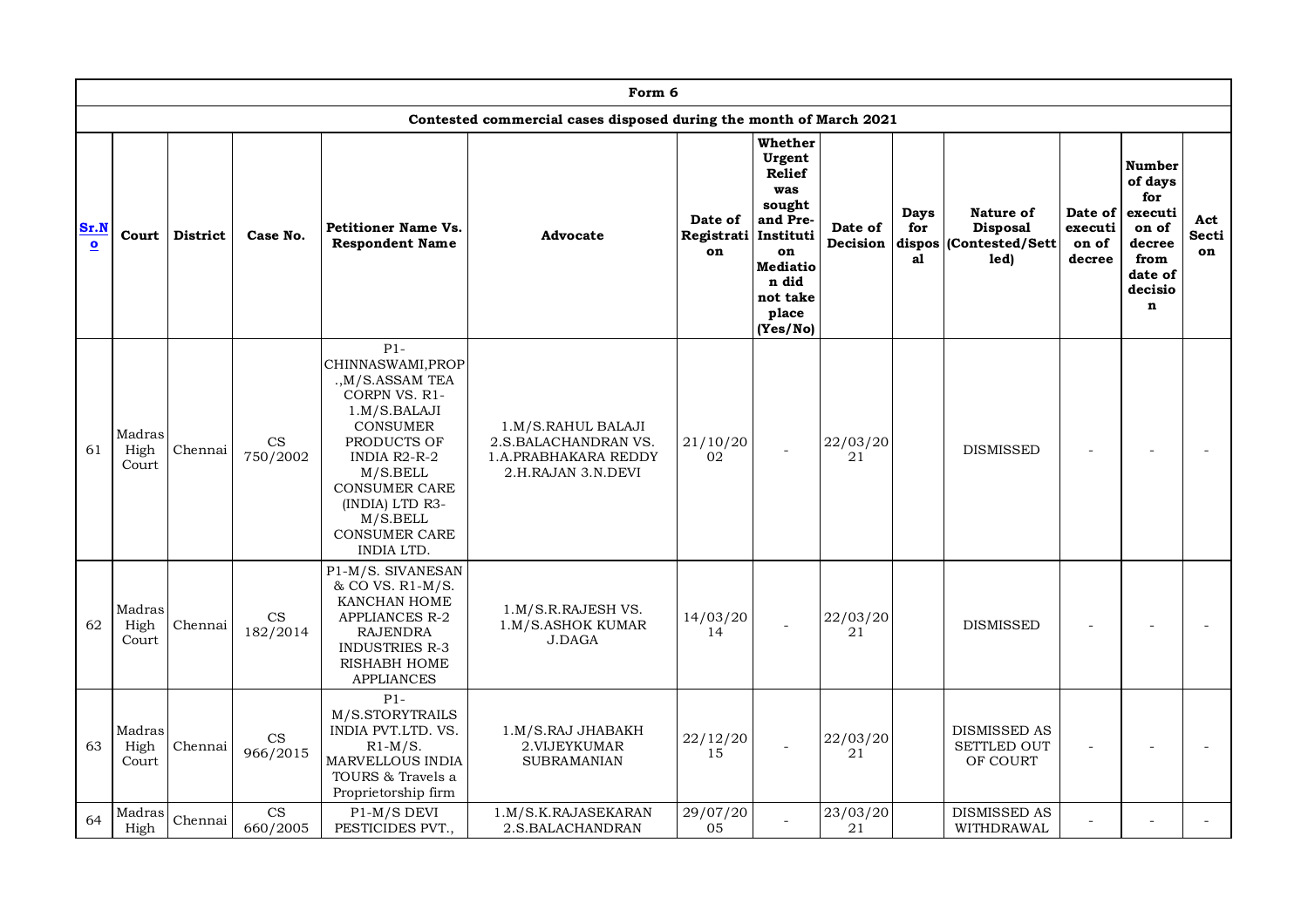|                                 |                         |                 |                                        |                                                                                                                                                              | Form 6                                                                                                                           |                             |                                                                                                                                                 |                     |                                    |                                                         |                                       |                                                                                                     |                           |
|---------------------------------|-------------------------|-----------------|----------------------------------------|--------------------------------------------------------------------------------------------------------------------------------------------------------------|----------------------------------------------------------------------------------------------------------------------------------|-----------------------------|-------------------------------------------------------------------------------------------------------------------------------------------------|---------------------|------------------------------------|---------------------------------------------------------|---------------------------------------|-----------------------------------------------------------------------------------------------------|---------------------------|
|                                 |                         |                 |                                        |                                                                                                                                                              | Contested commercial cases disposed during the month of March 2021                                                               |                             |                                                                                                                                                 |                     |                                    |                                                         |                                       |                                                                                                     |                           |
| Sr.N<br>$\overline{\mathbf{o}}$ | Court                   | <b>District</b> | Case No.                               | <b>Petitioner Name Vs.</b><br><b>Respondent Name</b>                                                                                                         | Advocate                                                                                                                         | Date of<br>Registrati<br>on | Whether<br>Urgent<br><b>Relief</b><br>was<br>sought<br>and Pre-<br>Instituti<br>on<br><b>Mediatio</b><br>n did<br>not take<br>place<br>(Yes/No) | Date of<br>Decision | <b>Days</b><br>for<br>dispos<br>al | Nature of<br><b>Disposal</b><br>(Contested/Sett<br>led) | Date of<br>executi<br>on of<br>decree | Number<br>of days<br>for<br>executi<br>on of<br>decree<br>from<br>date of<br>decisio<br>$\mathbf n$ | Act<br><b>Secti</b><br>on |
|                                 | Court                   |                 |                                        | LTD. VS. $R1-M/S$<br>KRUSHAK UNNATI<br>CHEMICALS AND<br>FERTILIZERS                                                                                          | 3.N.SHANMUGASELVAM<br>4.S. RAJENI RAMADOSS VS.<br>1.M/S.K.HARISHANKAR<br>2. SRINATH SRIDEVAN<br>3.T.K.BHASKAR                    |                             |                                                                                                                                                 |                     |                                    |                                                         |                                       |                                                                                                     |                           |
| 65                              | Madras<br>High<br>Court | Chennai         | $\mathbf{CS}$<br>661/2005              | P1-M/S DEVI<br>PESTICIDES PVT.,<br>LTD. VS. $R1-M/S$<br><b>GUJARAT</b><br>MINERALS,                                                                          | 1.M/S.K.RAJASEKARAN<br>2.S.BALACHANDRAN<br>3.N.SHANMUGASELVAM.                                                                   | 29/07/20<br>05              |                                                                                                                                                 | 23/03/20<br>21      |                                    | <b>DISMISSED AS</b><br>WITHDRAWAL                       |                                       |                                                                                                     |                           |
| 66                              | Madras<br>High<br>Court | Chennai         | $\mathop{\rm CS}\nolimits$<br>263/2016 | <b>P1-HBN NETWORK</b><br>PVT.LTD. VS. R1-RP<br><b>TELEBUY SKYSHOP</b><br>PVT. LTD.                                                                           | 1.M/S.GOVIND<br><b>CHANDRASEKHAR</b><br>2. SHARATH CHANDRAN VS.<br>1.M/S.DASS & VISWA ASSO<br>2.T.AROKIA DASS<br>3.S.VISWANATHAN | 27/04/20<br>16              |                                                                                                                                                 | 23/03/20<br>21      |                                    | <b>DECREED</b>                                          |                                       |                                                                                                     |                           |
| 67                              | Madras<br>High<br>Court | Chennai         | $\mathbf{CS}$<br>948/2003              | P1-M/S PRIME<br>PLAST A PARTNER<br>SHIP VS. R1-M/S<br>PRIME TELE<br>EXTRUSIOUS LTD<br>R2- M/S PANDIYAN<br><b>STEELS</b>                                      | 1.M/S.K.MAHESH,<br>V.JAGANNATHAN VS.<br>1.M/S.K.RAJASEKARAN<br>2.S.BALACHANDRAN<br>3.A.SWAMINATHAN                               | 15/12/20<br>03              |                                                                                                                                                 | 23/03/20<br>21      |                                    | <b>DISMISSED</b><br>FOR NON-<br>PROSECUTION             |                                       |                                                                                                     |                           |
| 68                              | Madras<br>High<br>Court | Chennai         | $\mathop{\rm CS}\nolimits$<br>342/2002 | P1-VIJAYA NAHAR<br>PROP., VS. R1-<br>1.M/S.MEENAKSHI<br>IMPEX R-2 RAJA<br><b>ENTERPRISES R-3</b><br>KANTHILAL JAIN R-<br>4M/S.RAFILL INDO<br>TRADING CO. R5- | 1.M/S.SURANA AND SURANA<br>VS. 1.M/S.A.S.KAILASAM &<br><b>ASSOCIATES</b>                                                         | 21/05/20<br>02              |                                                                                                                                                 | 24/03/20<br>21      |                                    | <b>DISMISSED</b><br>FOR NON-<br>PROSECUTION             |                                       |                                                                                                     |                           |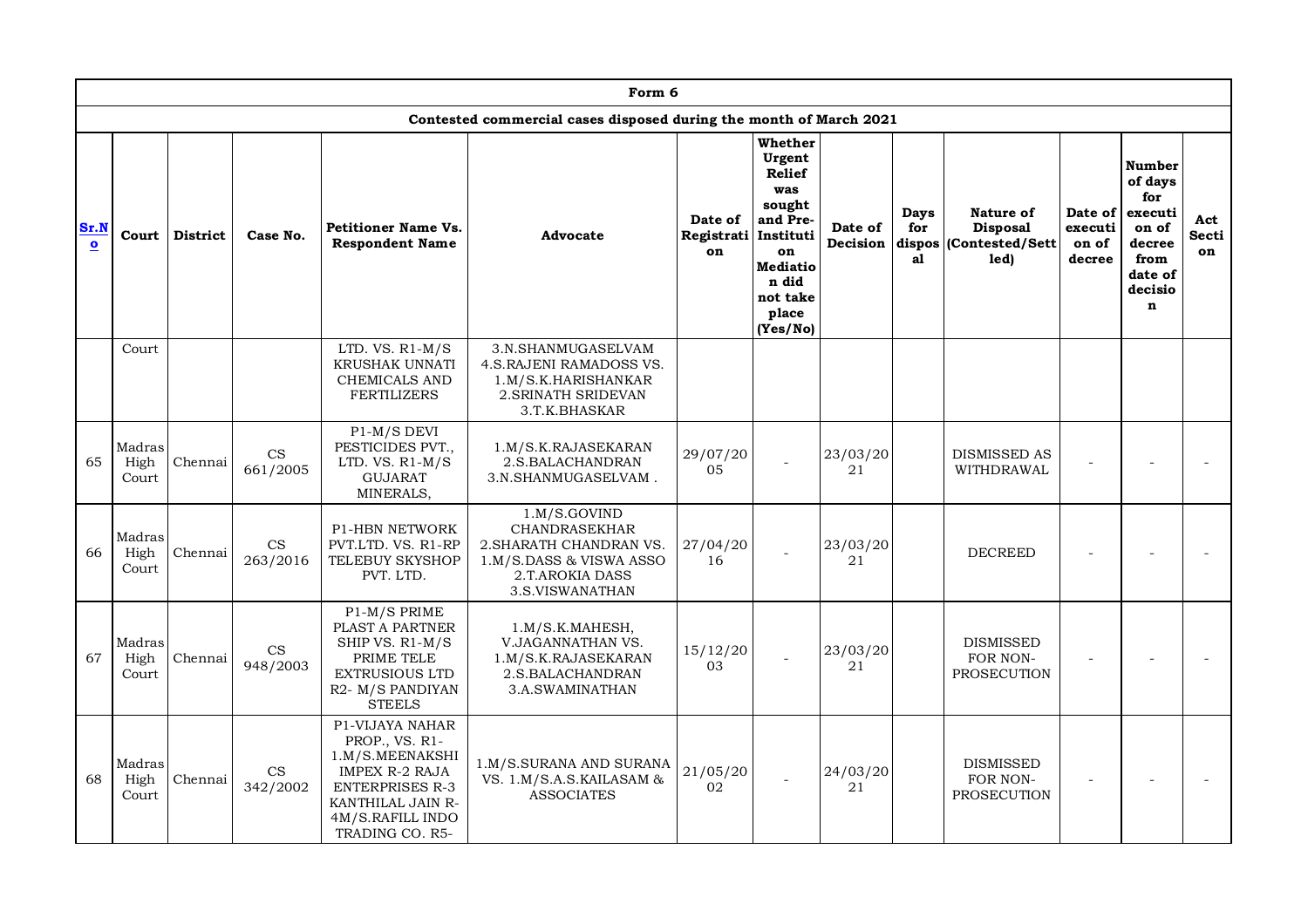|                      |                         |          |                                        |                                                                                                                                                                                 | Form 6                                                                                                                              |                             |                                                                                                                                          |                     |                   |                                                                |                                       |                                                                                                            |                    |
|----------------------|-------------------------|----------|----------------------------------------|---------------------------------------------------------------------------------------------------------------------------------------------------------------------------------|-------------------------------------------------------------------------------------------------------------------------------------|-----------------------------|------------------------------------------------------------------------------------------------------------------------------------------|---------------------|-------------------|----------------------------------------------------------------|---------------------------------------|------------------------------------------------------------------------------------------------------------|--------------------|
|                      |                         |          |                                        |                                                                                                                                                                                 | Contested commercial cases disposed during the month of March 2021                                                                  |                             |                                                                                                                                          |                     |                   |                                                                |                                       |                                                                                                            |                    |
| Sr.N<br>$\mathbf{o}$ | Court                   | District | Case No.                               | <b>Petitioner Name Vs.</b><br><b>Respondent Name</b>                                                                                                                            | <b>Advocate</b>                                                                                                                     | Date of<br>Registrati<br>on | Whether<br>Urgent<br>Relief<br>was<br>sought<br>and Pre-<br>Instituti<br>on<br><b>Mediatio</b><br>n did<br>not take<br>place<br>(Yes/No) | Date of<br>Decision | Days<br>for<br>a1 | Nature of<br><b>Disposal</b><br>dispos (Contested/Sett<br>led) | Date of<br>executi<br>on of<br>decree | <b>Number</b><br>of days<br>for<br>executi<br>on of<br>decree<br>from<br>date of<br>decisio<br>$\mathbf n$ | Act<br>Secti<br>on |
|                      |                         |          |                                        | SHANTILAL R6-<br>.M/S.SHANTILAL<br>AND CO.                                                                                                                                      |                                                                                                                                     |                             |                                                                                                                                          |                     |                   |                                                                |                                       |                                                                                                            |                    |
| 69                   | Madras<br>High<br>Court | Chennai  | $\mathop{\rm CS}\nolimits$<br>937/2003 | P1-M/S MC DOWELL<br>& COMPANY LTD.,<br>VS. R1-SOUTHERN<br><b>AGRIFURANCE</b><br>INDUSTIES LTD.,                                                                                 | 1.M/S SATISH PARASARAN<br>2.R.PARTHASARATHY&RAHUL<br>BALAJI VS. 1.M/S.<br><b>J.VISWANATHAN</b><br>2.K.VENKATESAN                    | $12 - 10 -$<br>2003         |                                                                                                                                          | 24/03/20<br>21      |                   | WITHDRAWN<br><b>DISMISSED</b>                                  |                                       |                                                                                                            |                    |
| 70                   | Madras<br>High<br>Court | Chennai  | CS<br>999/2001                         | P1-ASIANET<br>COMMUNICATIONS<br>LTD., VS. R1-<br>1.SURYA TV., R-2<br>2. NANDANA FILMS<br>$R-3$ 3.M/S.SUPER<br><b>INTERNATIONAL</b>                                              | 1.M/S.PERUMBULAVIL<br><b>RADHAKRISHNAN</b>                                                                                          | 19/12/20<br>01              |                                                                                                                                          | 25/03/20<br>21      |                   | <b>DISMISSED AS</b><br>WITHDRAWAL                              |                                       |                                                                                                            |                    |
| 71                   | Madras<br>High<br>Court | Chennai  | $\rm{CS}$<br>1009/2001                 | P1-APEX<br><b>LABORATORIES</b><br>LTD. VS. R1-<br>M/S.GLEAM<br>PHARMACEUTICALS<br>PVT.LTD.                                                                                      | 1.M/S.R.SATHISH KUMAR                                                                                                               | 24/12/20<br>01              |                                                                                                                                          | 25/03/20<br>21      |                   | <b>DISMISSED</b><br>WITH LIBERTY                               |                                       |                                                                                                            |                    |
| 72                   | Madras<br>High<br>Court | Chennai  | CS<br>213/2005                         | $P1-MR$<br>K.P. RAVICHANDRAN<br>VS. R1-MODERN<br>CINEMA R-2<br>MESSERS GEMINI<br>COLOUR LABORATO<br>R-3 M/S VIJAYA<br><b>COLOUR</b><br><b>LABORATORY R-4</b><br>M/S PRASAD FILM | 1.C.RAMESH<br>2.K.HARISHANKAR 3.M/S.<br><b>U.ANBUMANI VS.</b><br>1.AV.K.EZHILMANI<br>2.M/S.P.L.NARAYANAN<br>3.I.SIVAKAMI 4.P.SURESH | $03-03-$<br>2005            |                                                                                                                                          | 25/03/20<br>21      |                   | <b>DISMISSED</b><br>FOR NON-<br>PROSECUTION                    |                                       |                                                                                                            |                    |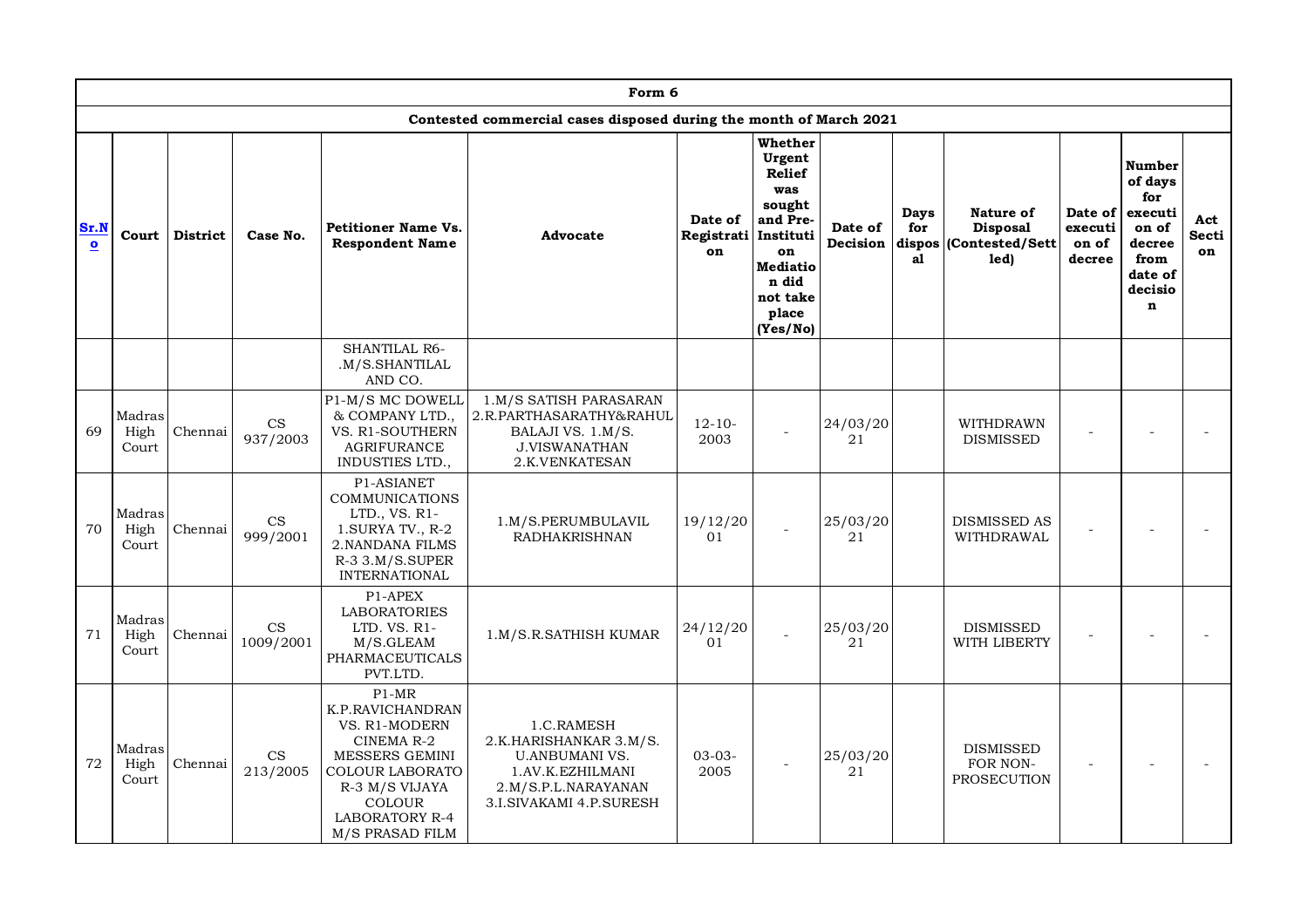|                      |                                                                               |                 |                      |                                                                                                                               | Form 6                                                                                                               |                             |                                                                                                                                      |                     |                   |                                                                     |                                       |                                                                                                            |                    |
|----------------------|-------------------------------------------------------------------------------|-----------------|----------------------|-------------------------------------------------------------------------------------------------------------------------------|----------------------------------------------------------------------------------------------------------------------|-----------------------------|--------------------------------------------------------------------------------------------------------------------------------------|---------------------|-------------------|---------------------------------------------------------------------|---------------------------------------|------------------------------------------------------------------------------------------------------------|--------------------|
|                      | Contested commercial cases disposed during the month of March 2021<br>Whether |                 |                      |                                                                                                                               |                                                                                                                      |                             |                                                                                                                                      |                     |                   |                                                                     |                                       |                                                                                                            |                    |
| Sr.N<br>$\mathbf{o}$ | Court                                                                         | <b>District</b> | Case No.             | <b>Petitioner Name Vs.</b><br><b>Respondent Name</b>                                                                          | Advocate                                                                                                             | Date of<br>Registrati<br>on | Urgent<br><b>Relief</b><br>was<br>sought<br>and Pre-<br>Instituti<br>on<br><b>Mediatio</b><br>n did<br>not take<br>place<br>(Yes/No) | Date of<br>Decision | Days<br>for<br>al | Nature of<br><b>Disposal</b><br>dispos (Contested/Sett)<br>led)     | Date of<br>executi<br>on of<br>decree | <b>Number</b><br>of days<br>for<br>executi<br>on of<br>decree<br>from<br>date of<br>decisio<br>$\mathbf n$ | Act<br>Secti<br>on |
|                      |                                                                               |                 |                      | <b>LABORTORIES R-5</b><br>MR R.V.MANI                                                                                         |                                                                                                                      |                             |                                                                                                                                      |                     |                   |                                                                     |                                       |                                                                                                            |                    |
| 73                   | Madras<br>High<br>Court                                                       | Chennai         | CS<br>341/2020       | $P1-$<br>M/S.KALEESUWARI<br><b>REFINERY PRIVATE</b><br>LIMITED VS. R1-<br>M/S.AADHAV FOOD<br>CORPORATION                      | 1.M/S VIJAYAN<br><b>SUBRAMANIAN</b><br>2.M.V.BHASKAR 3.A.MURALI<br>VS. 1.M/S.S.SIVARAJ<br>2.P.M.VATSALA              | $12 - 01 -$<br>2020         |                                                                                                                                      | 26/03/20<br>21      |                   | <b>DECREE IN</b><br><b>TERMS OF</b><br>MEMO OF<br><b>COMPROMISE</b> |                                       |                                                                                                            |                    |
| 74                   | Madras<br>High<br>Court                                                       | Chennai         | CS<br>901/2001       | P1-1.CASTROL LTD.<br>Vs. R1-MARVEL<br>PETROLEUM,                                                                              | 1.M/S.P.S.RAMAN                                                                                                      | 18/10/20<br>01              |                                                                                                                                      | 29/03/20<br>21      |                   | <b>DISMISSED</b>                                                    |                                       | $\overline{a}$                                                                                             |                    |
| 75                   | Madras<br>High<br>Court                                                       | Chennai         | CS<br>664/2005       | P1-DURAI<br><b>INDUSTRIAL WORKS</b><br>P-2 D.NATARAJ VS.<br>R1-DURAI<br><b>ENGINEERING</b><br>PRODUCTS R-2<br>D.NARAYANASWAMY | 1.MR.V.NATARAJ<br>2.M/S.A.A.MOHAN 3.BRINDA<br>MOHAN VS. 1.M/S.M.SURESH<br>2.S.M.MURALI DHARAN                        | 29/07/20<br>05              |                                                                                                                                      | 30/03/20<br>21      |                   | <b>DISMISSED AS</b><br>WITHDRAWN                                    |                                       |                                                                                                            |                    |
| 76                   | Madras<br>High<br>Court                                                       | Chennai         | CS<br>648/2014       | P1-M/S.LIFESTYLE<br><b>INTERNATIONAL</b><br>PVT.LTD. VS. R1-<br>M/S.KHADIM INDIA<br>LTD.                                      | 1.M/S.ARUN C MOHAN<br>2. VASUNDHARA ARUN<br>3. BRINDA MOHAN VS.<br>1.M/S.S.MANJULA<br>2.M.MOHANKUMAR<br>3.M.POORNIMA | $10-10-$<br>2014            |                                                                                                                                      | 30/03/20<br>21      |                   | <b>DISMISSED AS</b><br>WITHDRAWAL                                   |                                       |                                                                                                            |                    |
| 77                   | Madras<br>High<br>Court                                                       |                 | Chennai $CS 65/2021$ | P1-RIJO STIBY VS.<br>R1-M/S SAREGAMA<br><b>INDIA LTD</b>                                                                      | 1.M/S.M.V.SWAROOP<br>2.H.S.HREDAI<br>3.V.PRASHANTH KIRAN VS.<br>1.M/S.ABISHEK JENASENAN<br>2. APARAJITHA VISHWANATH  | 19/02/20<br>21              |                                                                                                                                      | 30/03/20<br>21      |                   | <b>DISMISSED AS</b><br><b>SETTLED OUT</b><br>OF COURT               |                                       |                                                                                                            |                    |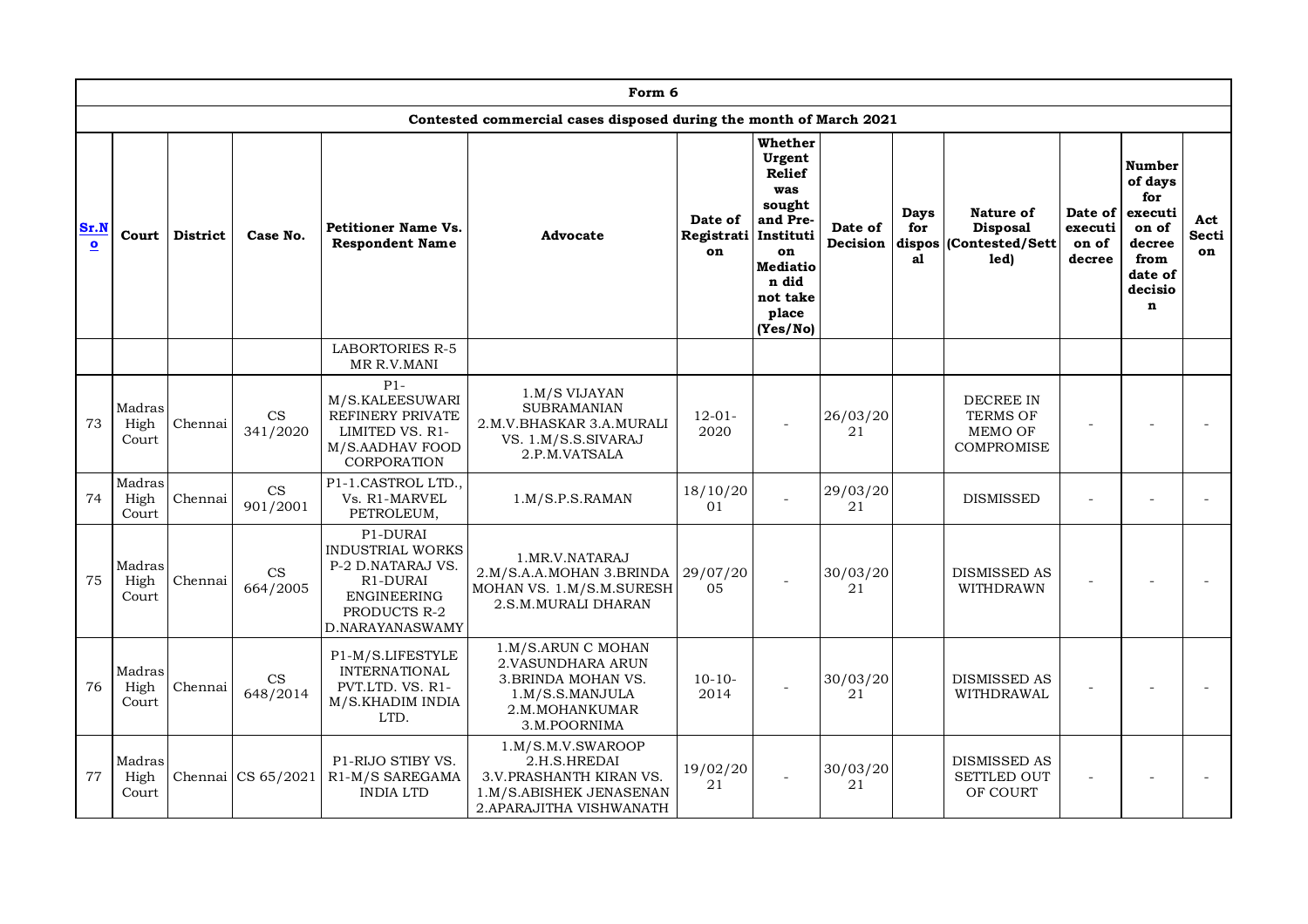|                   |                         |                 |                                        |                                                                                                                                                                                                                                  | Form 6                                                                                                                                                                     |                                       |                                                                                                                                    |                     |                             |                                                                            |                                       |                                                                                                            |                           |
|-------------------|-------------------------|-----------------|----------------------------------------|----------------------------------------------------------------------------------------------------------------------------------------------------------------------------------------------------------------------------------|----------------------------------------------------------------------------------------------------------------------------------------------------------------------------|---------------------------------------|------------------------------------------------------------------------------------------------------------------------------------|---------------------|-----------------------------|----------------------------------------------------------------------------|---------------------------------------|------------------------------------------------------------------------------------------------------------|---------------------------|
|                   |                         |                 |                                        |                                                                                                                                                                                                                                  | Contested commercial cases disposed during the month of March 2021                                                                                                         |                                       |                                                                                                                                    |                     |                             |                                                                            |                                       |                                                                                                            |                           |
| Sr.N<br>$\bullet$ | Court                   | <b>District</b> | Case No.                               | Petitioner Name Vs.<br><b>Respondent Name</b>                                                                                                                                                                                    | Advocate                                                                                                                                                                   | Date of<br>Registrati Instituti<br>on | Whether<br>Urgent<br><b>Relief</b><br>was<br>sought<br>and Pre-<br>on<br><b>Mediatio</b><br>n did<br>not take<br>place<br>(Yes/No) | Date of<br>Decision | Days<br>for<br>dispos<br>al | Nature of<br><b>Disposal</b><br>Contested/Sett<br>led)                     | Date of<br>executi<br>on of<br>decree | <b>Number</b><br>of days<br>for<br>executi<br>on of<br>decree<br>from<br>date of<br>decisio<br>$\mathbf n$ | Act<br><b>Secti</b><br>on |
| 78                | Madras<br>High<br>Court | Chennai         | $\mathop{\rm CS}\nolimits$<br>106/2011 | P1-DR.S.VIJAYA<br>BHARATI (DECD.) P-<br>2 DR.MIRA<br>T.SUNDARA RAJAN<br>VS. R1-<br>MR.T.S.RAMALINGA<br>M R-2 NARMADHA<br>PATHIPAGAM                                                                                              | 1.M/S.M.S.BHARATH<br>2.K.PREMCHANDAR 3.GOWRI<br>TIRUMURTI VS.<br>1.M/S.R.S.RAVEENDHREN                                                                                     | $02 - 10 -$<br>2011                   |                                                                                                                                    | 30/03/20<br>21      |                             | <b>DECREE IN</b><br><b>TERMS OF</b><br>MEMO OF<br><b>COMPROMISE</b>        |                                       |                                                                                                            |                           |
| 79                | Madras<br>High<br>Court | Chennai         | $\mathop{\rm CS}\nolimits$<br>192/2019 | P1-BAHWAN CYBER<br>TEK PVT LTD VS.<br>R1-APTIVAA<br>CONSULTING<br>SOLUTIONS PVT LTD<br><b>R-2 ASYMMETRIX</b><br>SOLUTIONS PVT LTD<br>R-3 DINESH<br><b>CHOUDHARY R-4</b><br><b>VINOY NAMBIAR</b><br>PADMANABHAN R-5<br>AMAN SINHA | 1.M/S. ANIRUDH KRISHNAN<br>2. KEERTHIKIRAN MURALI 3.S.<br>KAUSHIK RAMASWAMY VS.<br>1.M/S.THRIYAMBAK J<br>KANNAN 2.ROHAN CHERIYAN<br>3. ARUSHI NARESH HEGDE                 | $03 - 12 -$<br>2019                   |                                                                                                                                    | 30/03/20<br>21      |                             | DECREE IN<br><b>TERMS OF</b><br><b>MEMO OF</b><br><b>COMPROMISE</b>        |                                       |                                                                                                            |                           |
| 80                | Madras<br>High<br>Court | Chennai         | $\mathop{\rm CS}\nolimits$<br>580/2018 | P1-M/S. BAHWAN<br>CYBER TEK PVT<br>LTD. VS. R1-DINESH<br>CHAUDHARY, R-2<br>MR. VINOY NAMBIAR<br>PADMANABHAN. R-3<br><b>ASYMMETRIX</b><br>SOLUTIONS PVT<br>$LTD.$ , R-4<br>ALPHADELTA RISK<br>SOLUTIONS PVT R-5                   | 1.M/S.ANIRUDH KRISHNAN<br>2.MR. KEERTHIKIRAN MURALI<br>3.MR. S. KAUSHIK<br>RAMASWAMY VS.<br>1.M/S.THRIYAMBAK J<br>KANNAN 2.ROHAN CHERIYAN<br><b>3. ARUSHI NARESH HEGDE</b> | 16/08/20<br>18                        |                                                                                                                                    | 30/03/20<br>21      |                             | <b>DECREE IN</b><br><b>TERMS OF</b><br><b>MEMO OF</b><br><b>COMPROMISE</b> |                                       |                                                                                                            |                           |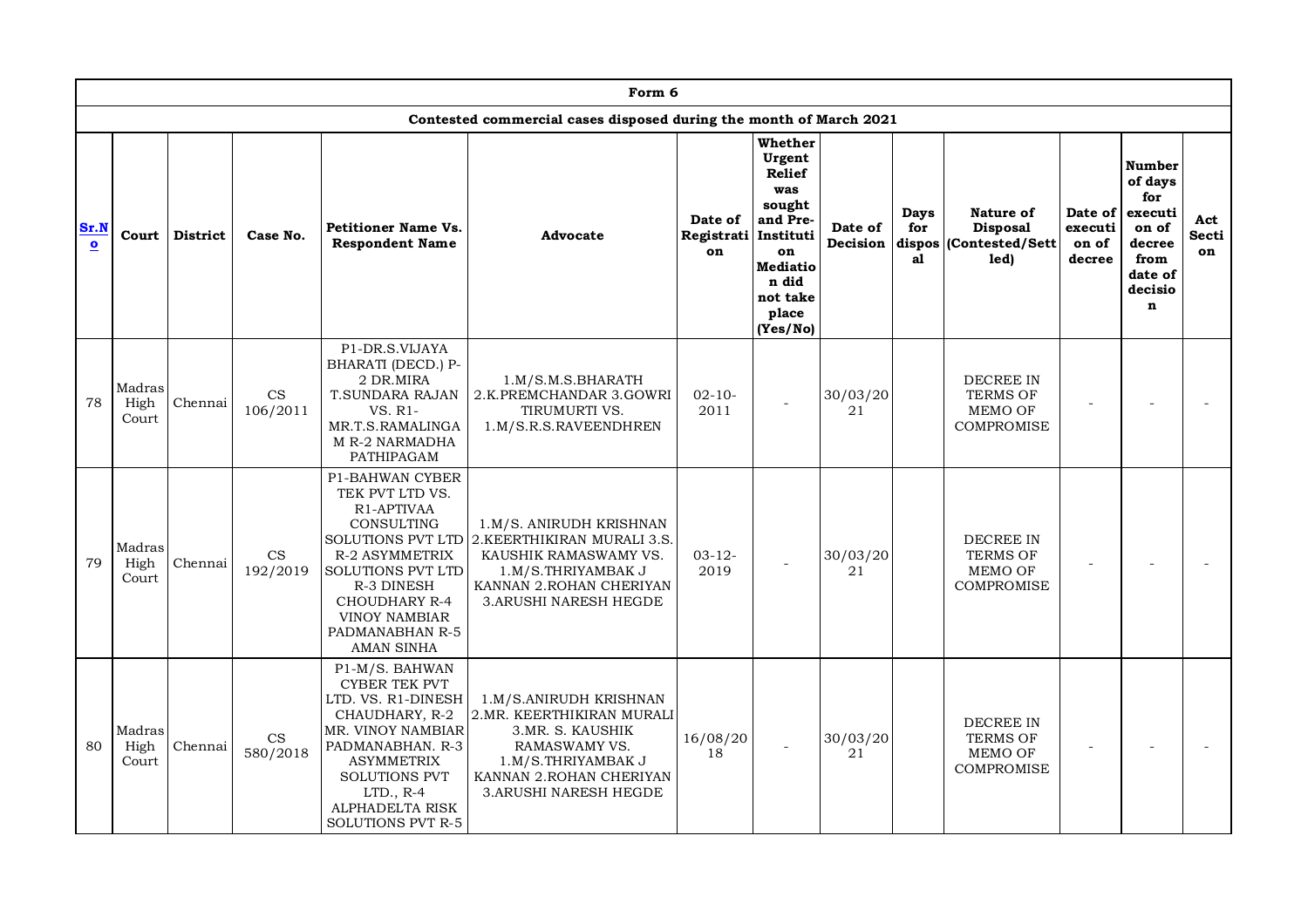|                      |                         |          |                                        |                                                                                                                 | Form 6                                                                                                                     |                                       |                                                                                                                                    |                     |                                    |                                                                            |                                       |                                                                                                            |                    |
|----------------------|-------------------------|----------|----------------------------------------|-----------------------------------------------------------------------------------------------------------------|----------------------------------------------------------------------------------------------------------------------------|---------------------------------------|------------------------------------------------------------------------------------------------------------------------------------|---------------------|------------------------------------|----------------------------------------------------------------------------|---------------------------------------|------------------------------------------------------------------------------------------------------------|--------------------|
|                      |                         |          |                                        |                                                                                                                 | Contested commercial cases disposed during the month of March 2021                                                         |                                       |                                                                                                                                    |                     |                                    |                                                                            |                                       |                                                                                                            |                    |
| Sr.N<br>$\mathbf{o}$ | Court                   | District | Case No.                               | <b>Petitioner Name Vs.</b><br><b>Respondent Name</b>                                                            | Advocate                                                                                                                   | Date of<br>Registrati Instituti<br>on | Whether<br>Urgent<br><b>Relief</b><br>was<br>sought<br>and Pre-<br>on<br><b>Mediatio</b><br>n did<br>not take<br>place<br>(Yes/No) | Date of<br>Decision | <b>Days</b><br>for<br>dispos<br>al | Nature of<br><b>Disposal</b><br>(Contested/Sett<br>led)                    | Date of<br>executi<br>on of<br>decree | <b>Number</b><br>of days<br>for<br>executi<br>on of<br>decree<br>from<br>date of<br>decisio<br>$\mathbf n$ | Act<br>Secti<br>on |
|                      |                         |          |                                        | <b>APTIVAA</b><br><b>CONSULTING</b><br><b>SOLUTIONS Pvt Ltd</b>                                                 |                                                                                                                            |                                       |                                                                                                                                    |                     |                                    |                                                                            |                                       |                                                                                                            |                    |
| 81                   | Madras<br>High<br>Court | Chennai  | $\mathop{\rm CS}\nolimits$<br>248/2020 | $P1-$<br>A.D.PADMASINGH<br><b>ISAAC P-2</b><br>M/S.AACHI MASALA<br>FOODS PVT. LTD.<br>VS. R1-<br>K.R.VENKATESAN | 1.M/S.C.DANIEL 2.GLADYS<br>DANIEL VS. 1.M/S.S.ANANDA<br>KUMAR 2.S.SURESH KUMAR                                             | 28/09/20<br>20                        |                                                                                                                                    | 31/03/20<br>21      |                                    | <b>DECREE IN</b><br><b>TERMS OF</b><br><b>MEMO OF</b><br><b>COMPROMISE</b> |                                       |                                                                                                            |                    |
| 82                   | Madras<br>High<br>Court | Chennai  | CS<br>253/2020                         | P1-M/S SUN TV<br>NETWORK LTD VS.<br>R1-MX MEDIA AND<br><b>ENTERTAINMENT</b><br>PTE LTD.                         | 1.M/S M.SNEHA 2.M.A.VIMAL<br>MOHAN 3.V.DINESH RAJA VS.<br>1.M/S.A.K.RAGHAVULU<br>2.A.R.PRADEEP 3.GOVIND S<br><b>GREWAL</b> | 30/09/20<br>20                        |                                                                                                                                    | 31/03/20<br>21      |                                    | WITHDRAWN<br><b>DISMISSED</b>                                              |                                       |                                                                                                            |                    |
| 83                   | Madras<br>High<br>Court | Chennai  | CS 23/2021                             | P1-HATSUN AGRO<br>PRODUCT LIMITED<br>VS. R1-SREEJA<br><b>FARMS R-2 JK</b><br><b>FOODS</b>                       | 1.M/S.SURANA AND SURANA<br>2.G.KALYAN JHABAKH VS.<br>1.MR.VISWANATH M/S.S.UMA<br><b>MAHESWARI</b>                          | 29/01/20<br>21                        |                                                                                                                                    | 31/03/20<br>21      |                                    | DECREE IN<br><b>TERMS OF</b><br><b>MEMO OF</b><br><b>COMPROMISE</b>        |                                       |                                                                                                            |                    |
| 84                   | Madras<br>High<br>Court | Chennai  | CS 64/2021                             | <b>P1-HATSUN AGRO</b><br>PRODUCT LTD. VS.<br>R1-M/S.SREEJA<br><b>FARM R-2 JK FOODS</b>                          | 1.M/S.SURANA AND SURANA<br>2.G. KALYAN JHABAKH VS.<br>1.M/S.S.C.VISWANTH<br>2.M/S.S.UMA MAHESWARI<br><b>3.V.PREM KUMAR</b> | 18/02/20<br>21                        |                                                                                                                                    | 31/03/20<br>21      |                                    | DECREE IN<br><b>TERMS OF</b><br><b>MEMO OF</b><br><b>COMPROMISE</b>        |                                       |                                                                                                            |                    |
| 85                   | Madras<br>High<br>Court | Chennai  | $\mathbf{CS}$<br>349/2003              | <b>P1- INDIA CEMENTS</b><br>CAPITAL LTD VS. R1-<br>M/S SALEM<br>TEXTILES LTD., R-2<br>R.PRABHAKARAN             | 1.M/S.K.RAJASEKARAN<br>2.A.SWAMINATHAN<br>3.M.R.GOKUL KRISHNAN VS.<br>1.M/S.R.PARTHIBAN<br>2. KARTHIK RAJAN                |                                       |                                                                                                                                    | 31/03/20<br>21      |                                    | <b>DISMISSED</b>                                                           |                                       |                                                                                                            |                    |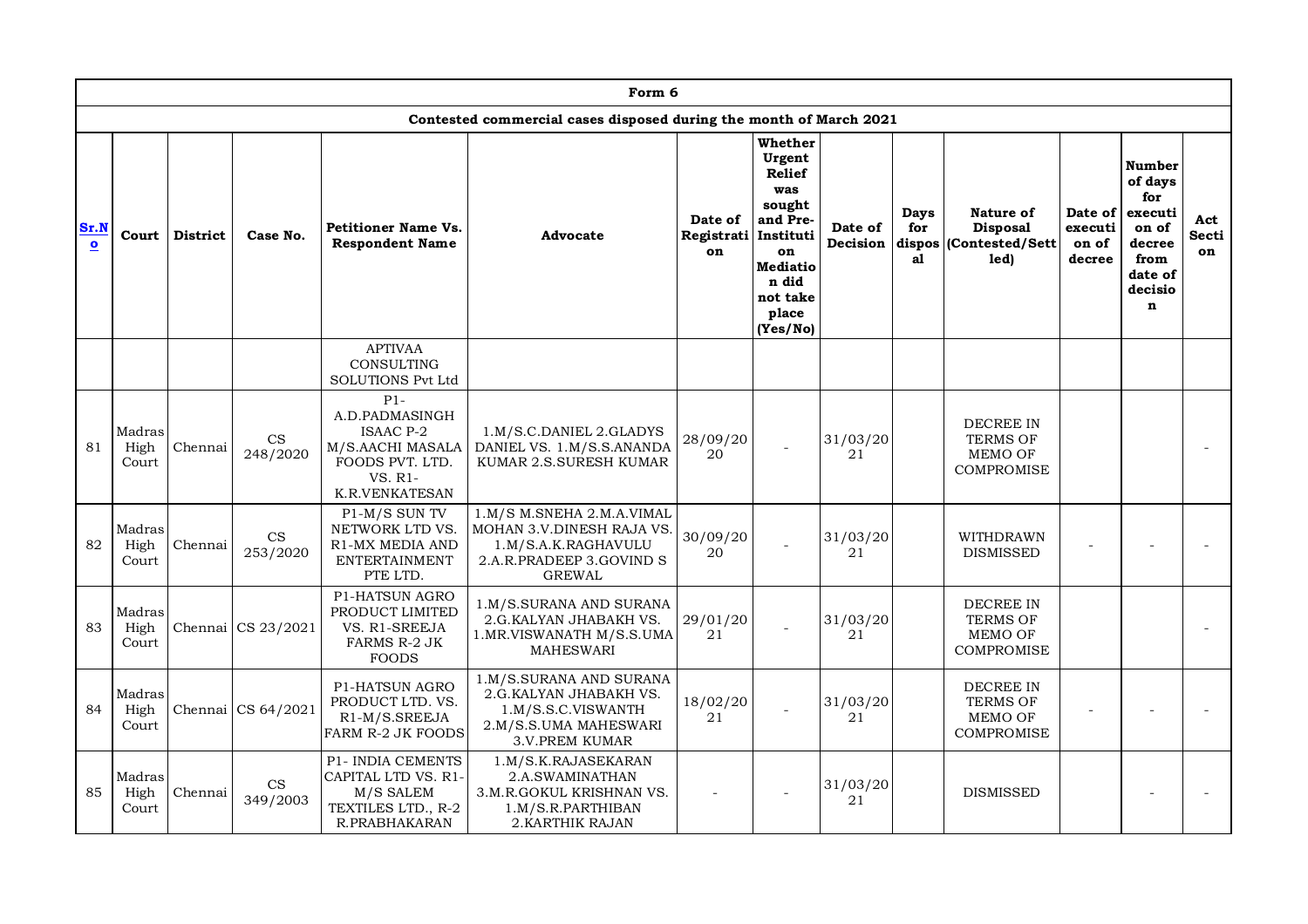|             |                  |          |                                                              | Form 7                                                        |                                                       |                                                             |
|-------------|------------------|----------|--------------------------------------------------------------|---------------------------------------------------------------|-------------------------------------------------------|-------------------------------------------------------------|
|             |                  |          |                                                              | Summary of Commercial Cases during the month of February 2021 |                                                       |                                                             |
| Sr.No Court |                  | District | Total number of cases pending<br>on the 1st day of the month | Total number of cases instituted<br>during the month          | Total number of<br>cases disposed<br>during the month | Total number of cases<br>pending at the end of the<br>month |
|             | Commercial Court | Chennai  | 1167                                                         | 20                                                            | 85                                                    | 1102                                                        |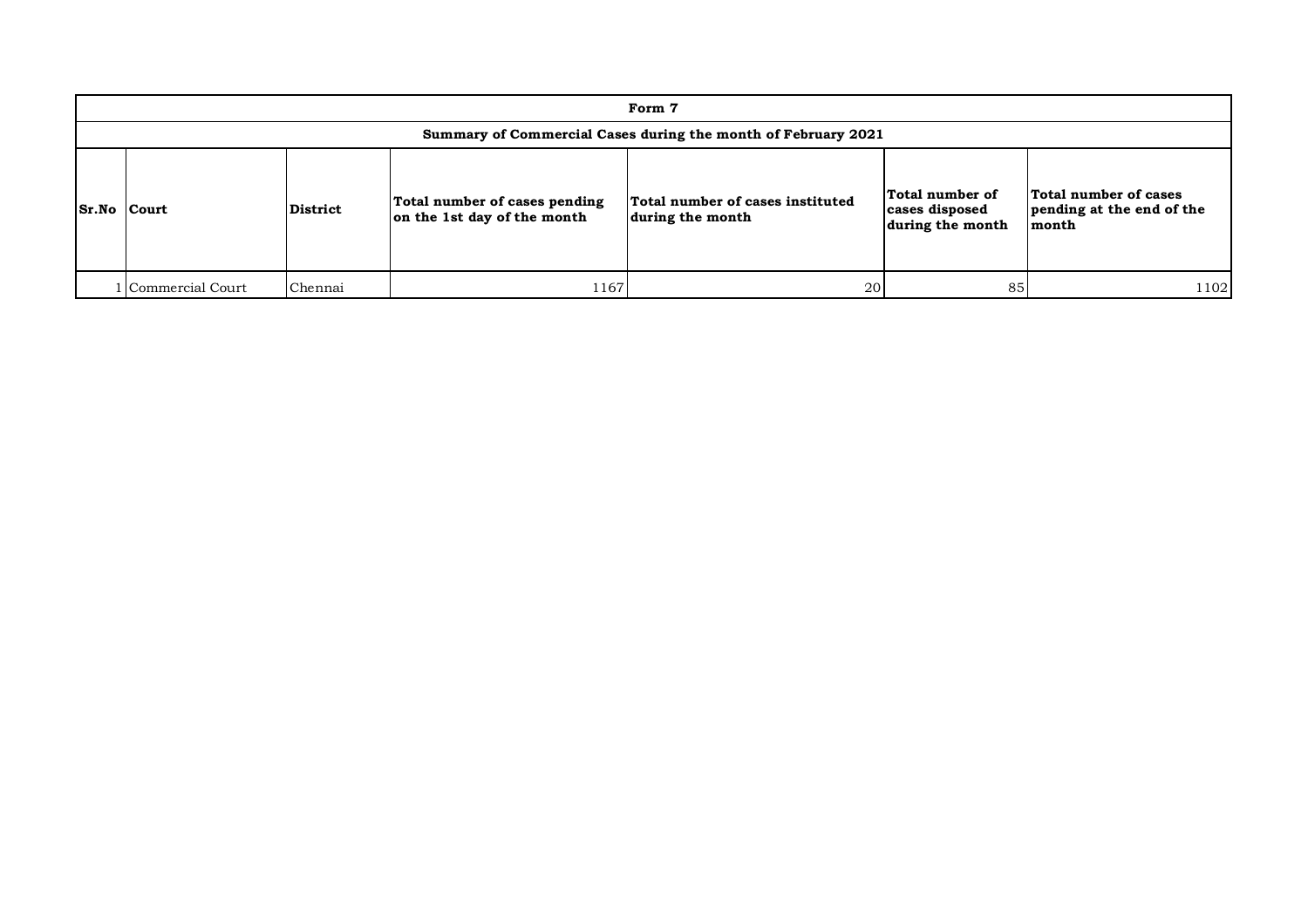### **MARCH 2021 COMMERCIAL APPELLATE DIVISION OF MADRAS HIGH COURT**

| Form 1                                                                                                                                                                                                                             |  |  |  |  |  |  |  |  |  |  |  |
|------------------------------------------------------------------------------------------------------------------------------------------------------------------------------------------------------------------------------------|--|--|--|--|--|--|--|--|--|--|--|
| List of cases e-filed/e-mail during the month of March 2021                                                                                                                                                                        |  |  |  |  |  |  |  |  |  |  |  |
| Advocate Mobile<br>Date of e-<br><b>Petitioner Name Vs.</b><br>Advocate E-<br>Date of<br>Case<br><b>Sr.No Court</b><br>District<br><b>Advocate</b><br>Number<br><b>Respondent Name</b><br>mail Id<br>filing<br>Registration<br>No. |  |  |  |  |  |  |  |  |  |  |  |
| High Court Commercial<br>Chennai<br><b>NIL</b><br>$\overline{\text{NIL}}$<br><b>NIL</b><br><b>NIL</b><br><b>NIL</b><br>NIL<br><b>NIL</b><br>Appellate                                                                              |  |  |  |  |  |  |  |  |  |  |  |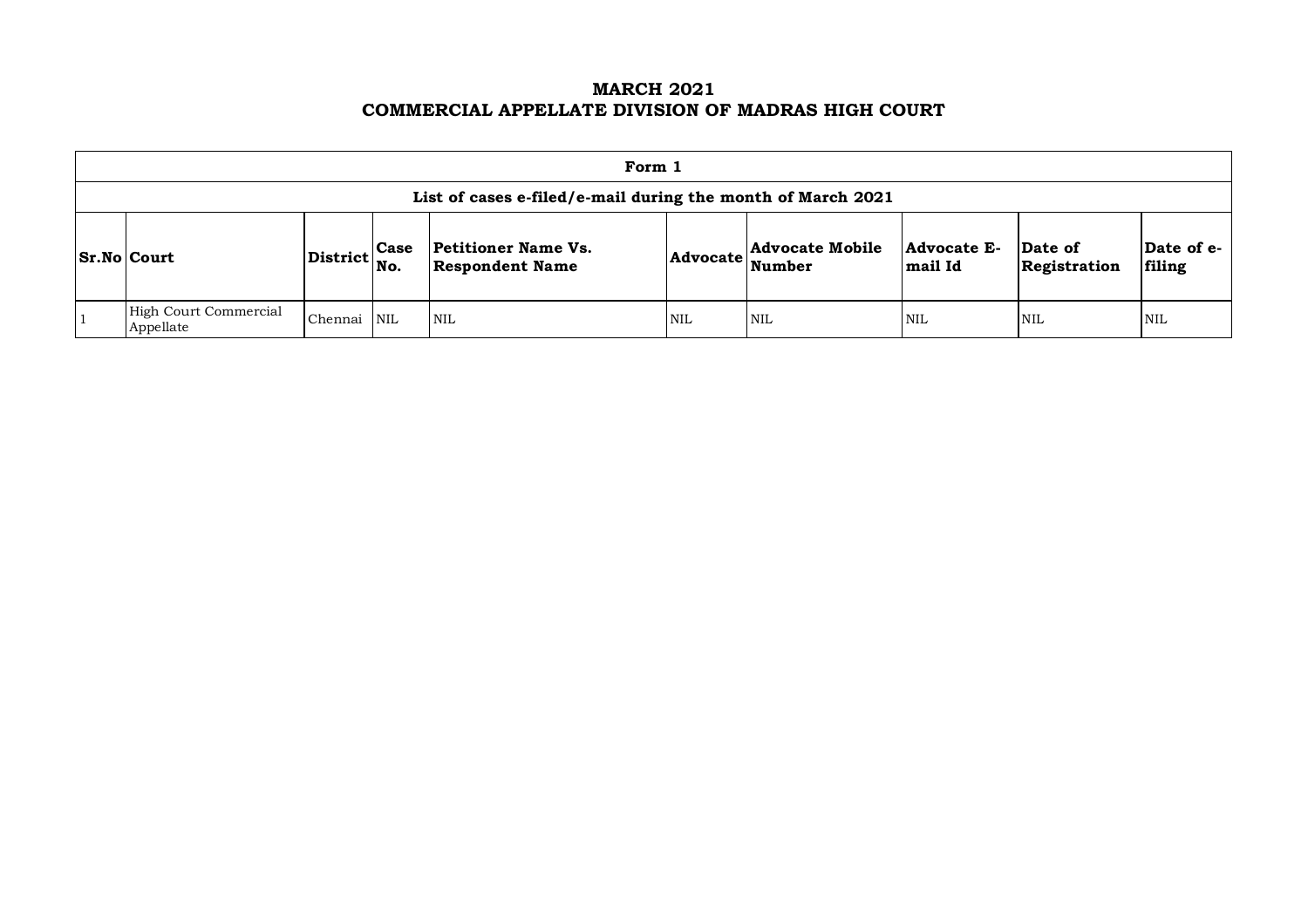|                                                                                                                                                                              |         |            | Form 2                                                                                 |            |            |            |  |  |  |  |
|------------------------------------------------------------------------------------------------------------------------------------------------------------------------------|---------|------------|----------------------------------------------------------------------------------------|------------|------------|------------|--|--|--|--|
|                                                                                                                                                                              |         |            | List of cases in which e-payment of Court fees was made during the month of March 2021 |            |            |            |  |  |  |  |
| <b>Petitioner Name Vs. Respondent</b><br>Date of e-payment of Court<br>Date of<br>Case<br>$ Sr.No $ Court<br>District<br>Advocate Registration<br>No.<br><b>Name</b><br>Fees |         |            |                                                                                        |            |            |            |  |  |  |  |
| High Court Commercial<br>Appellate                                                                                                                                           | Chennai | <b>NIL</b> | <b>NIL</b>                                                                             | <b>NIL</b> | <b>NIL</b> | <b>NIL</b> |  |  |  |  |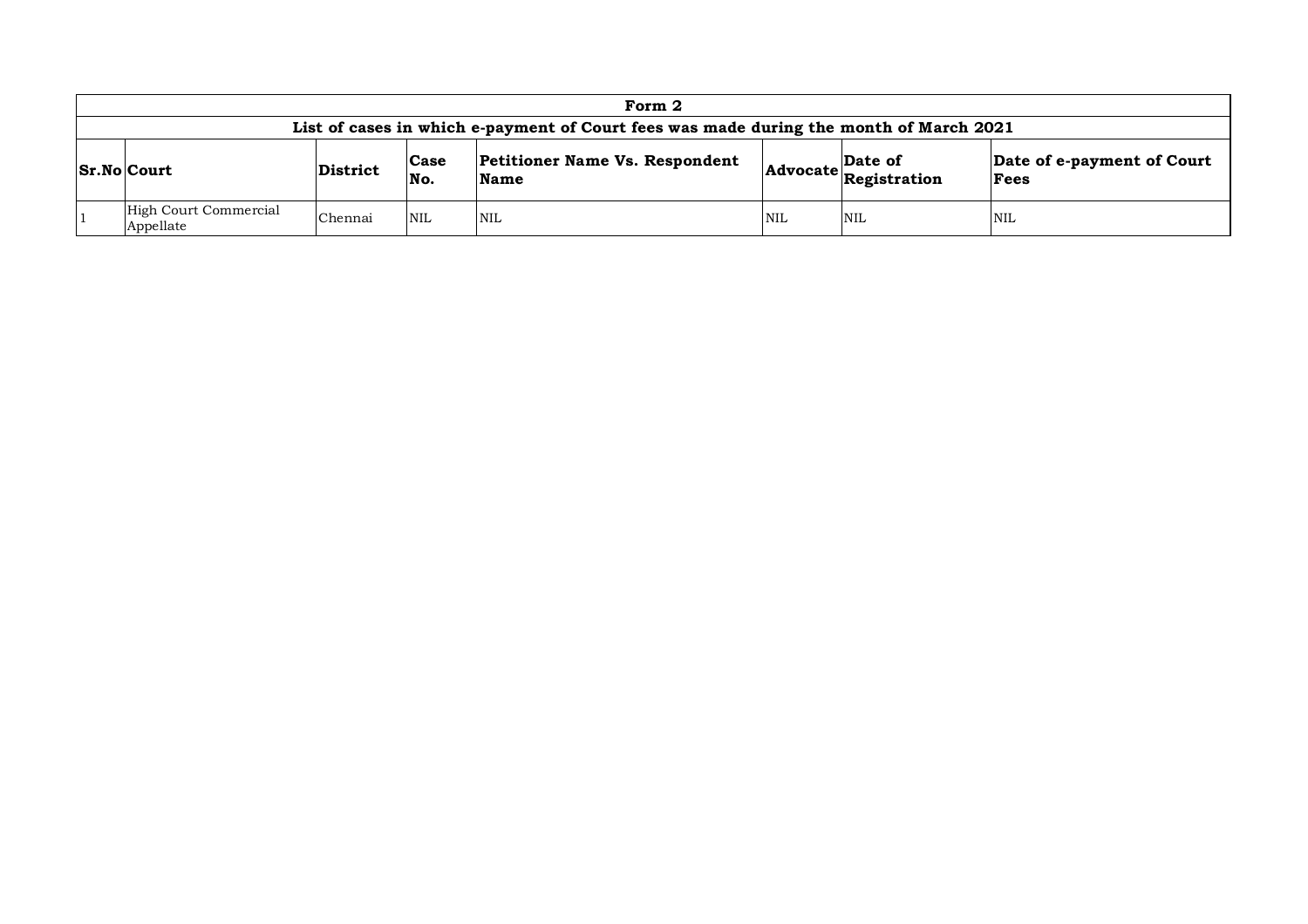| Form 3                                                                                                                                                                                                   |         |            |                                                                                                     |            |     |     |  |  |  |  |
|----------------------------------------------------------------------------------------------------------------------------------------------------------------------------------------------------------|---------|------------|-----------------------------------------------------------------------------------------------------|------------|-----|-----|--|--|--|--|
|                                                                                                                                                                                                          |         |            | List of cases in which Electronic Service of Process has taken place during the month of March 2021 |            |     |     |  |  |  |  |
| Date of Electronic Service of<br>Petitioner Name Vs.<br>Date of<br>$ S_rN_0 $ Court<br>Case No.<br>District<br>$ {\bf Advocate} \overline{\bf Registration}$<br><b>Respondent Name</b><br><b>Process</b> |         |            |                                                                                                     |            |     |     |  |  |  |  |
| High Court Commercial<br>Appellate                                                                                                                                                                       | Chennai | <b>NIL</b> | NIL                                                                                                 | <b>NIL</b> | NIL | NIL |  |  |  |  |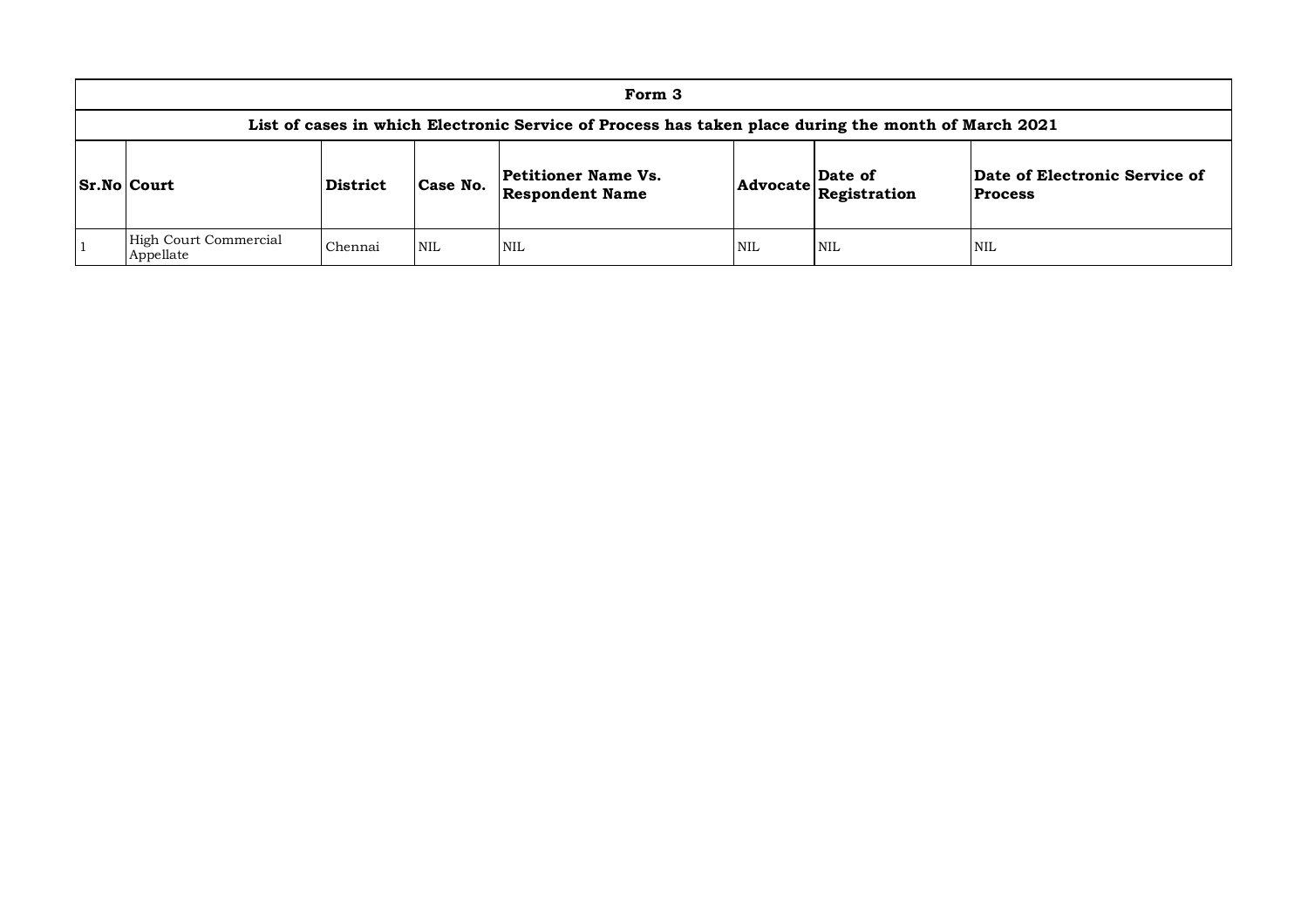|                 |                                 |          |     | Form 4 |            |                                                                              |
|-----------------|---------------------------------|----------|-----|--------|------------|------------------------------------------------------------------------------|
|                 |                                 |          |     |        |            | List of total no. of cases randomly allocated during the month of March 2021 |
| $ Sr.No $ Court |                                 | District |     |        |            | Court Name Court No. Case Type Case Count (No. of cases randomly allocated)  |
|                 | High Court Commercial Appellate | Chennai  | NIL | NIL    | <b>NIL</b> | <b>NIL</b>                                                                   |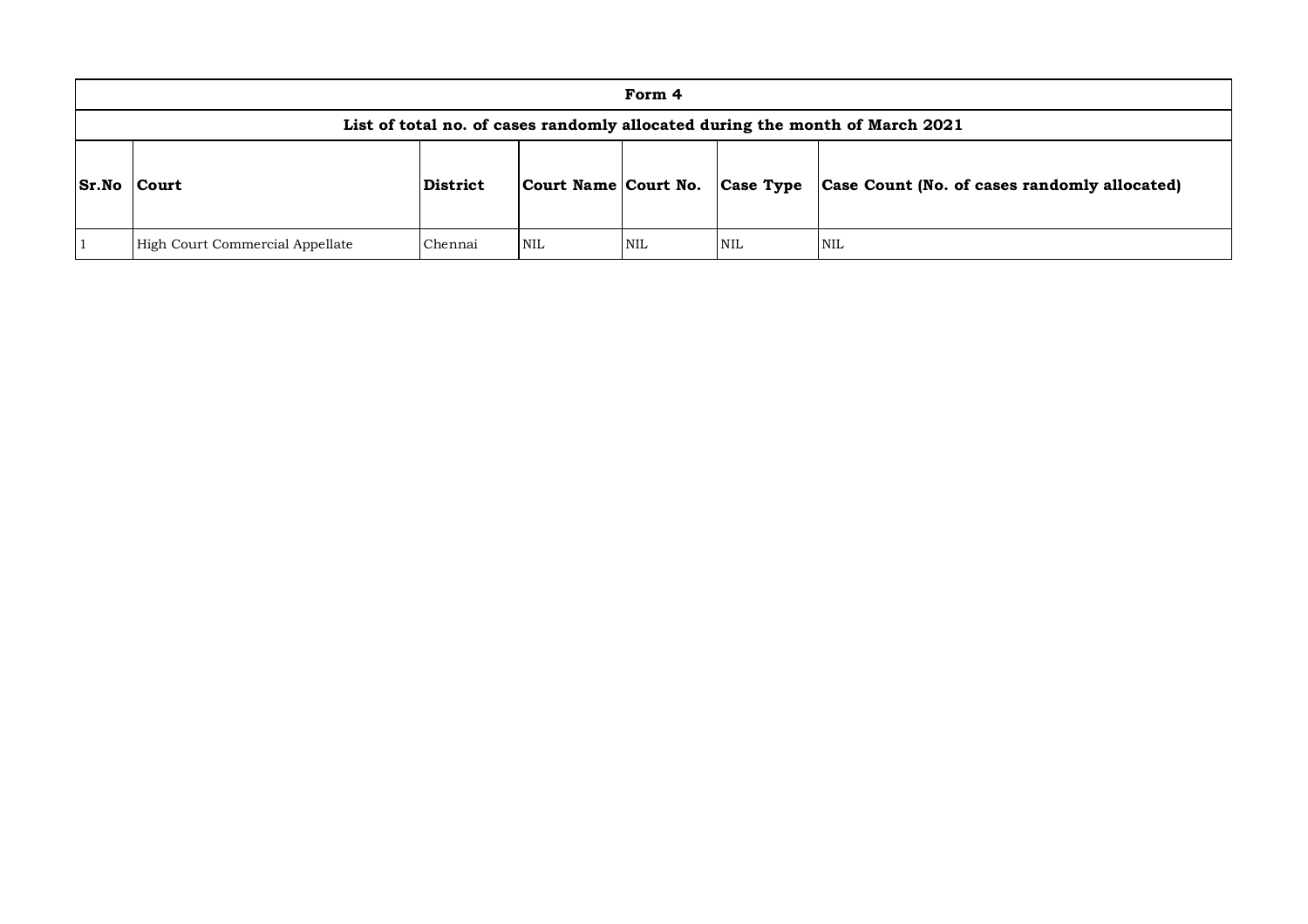| Form 5                                                                                                                                                                                       |         |            |                                                                                        |            |            |            |  |  |  |  |
|----------------------------------------------------------------------------------------------------------------------------------------------------------------------------------------------|---------|------------|----------------------------------------------------------------------------------------|------------|------------|------------|--|--|--|--|
|                                                                                                                                                                                              |         |            | List of cases in which Case Management Hearing was held during the month of March 2021 |            |            |            |  |  |  |  |
| Date of Case Management<br><b>Petitioner Name Vs.</b><br> Date of<br>Case No.<br>Sr.No Court<br>District<br>$ {\bf Advocate} \tilde{\bf Registration} $<br><b>Respondent Name</b><br>Hearing |         |            |                                                                                        |            |            |            |  |  |  |  |
| High Court Commercial<br>Appellate                                                                                                                                                           | Chennai | <b>NIL</b> | <b>NIL</b>                                                                             | <b>NIL</b> | <b>NIL</b> | <b>NIL</b> |  |  |  |  |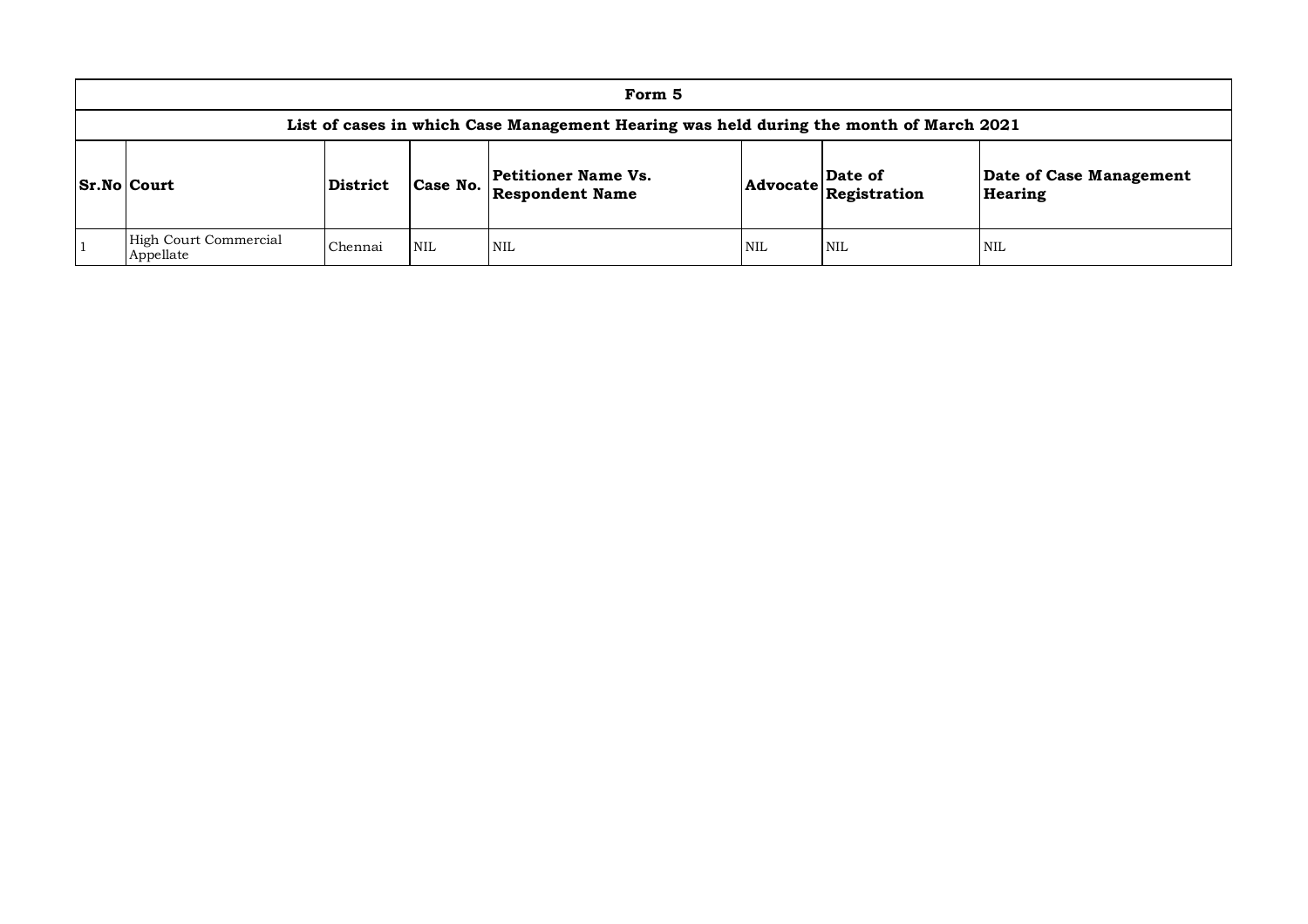|                  | Form 6<br>Contested commercial cases disposed during the month of March 2021 |                               |                  |                                                                                                                                                                                                                                                                                                                                                                                                                                                                                                        |                                                         |                             |                                                                                                                                         |                     |                                       |                                                         |                                          |                                                                                           |                           |  |
|------------------|------------------------------------------------------------------------------|-------------------------------|------------------|--------------------------------------------------------------------------------------------------------------------------------------------------------------------------------------------------------------------------------------------------------------------------------------------------------------------------------------------------------------------------------------------------------------------------------------------------------------------------------------------------------|---------------------------------------------------------|-----------------------------|-----------------------------------------------------------------------------------------------------------------------------------------|---------------------|---------------------------------------|---------------------------------------------------------|------------------------------------------|-------------------------------------------------------------------------------------------|---------------------------|--|
|                  | Whether<br><b>Number</b>                                                     |                               |                  |                                                                                                                                                                                                                                                                                                                                                                                                                                                                                                        |                                                         |                             |                                                                                                                                         |                     |                                       |                                                         |                                          |                                                                                           |                           |  |
| Sr.<br><b>No</b> | Court                                                                        | <b>Distric</b><br>$\mathbf t$ | Case<br>No.      | <b>Petitioner Name Vs.</b><br><b>Respondent Name</b>                                                                                                                                                                                                                                                                                                                                                                                                                                                   | <b>Advocate</b>                                         | Date of<br>Registrati<br>on | Urgent<br><b>Relief</b> was<br>sought<br>and Pre-<br>Institutio<br>$\mathbf n$<br><b>Mediation</b><br>did not<br>take place<br>(Yes/No) |                     | Date of Days for<br>Decision disposal | Nature of<br><b>Disposal</b><br>(Conteste<br>d/Settled) | Date<br>of<br>execut<br>ion of<br>decree | of days<br>for<br>executi<br>on of<br>decree<br>from<br>date of<br>decisio<br>$\mathbf n$ | Act<br><b>Sect</b><br>ion |  |
| $\mathbf{1}$     | High<br>Court<br>Commer<br>cial<br>Appellate                                 | Chennai                       | OSA.<br>157/2020 | REAL VALUE INVESTMENTS LTD<br>A COMPANY INCORPORATED<br>UNDER THE APPROPRIATE<br>LAWS OF THE MAURITIUS<br>HAVING ITS REGISTERED<br>OFFICE AT PORT LOUIS<br>MANAGEMENT SERVICES LTD,<br>3RD FLOOR, HARBOUR FRONT<br>BLDG, PRESIDENT JOHN<br>KENNEDT ST., PORT LOUIS,<br>MAURITIUS.<br><b>VS</b><br>PUEBLO HOLDINGS LTD<br>REP BY ITS AUTHORISED<br>SIGNATORY MR.SIDDHESH<br>SHAM KSHIRSAGAR TRUST CO<br>COMPLEX, AJELTAKE ROAD,<br>AJELTAKE ISLAND, MAJURO,<br>MARSHALL ISLANDS MH 96960<br>& 16 OTHERS | P.GIRIDHARA<br>$\mathbf N$<br>M/S.ESWAR<br><b>KUMAR</b> | 09-07-2020                  |                                                                                                                                         | $24 - 03 -$<br>2021 | 257                                   | <b>DISMISSED</b>                                        |                                          |                                                                                           |                           |  |
| $\boldsymbol{2}$ | High<br>Court<br>Commer<br>cial<br>Appellate                                 | Chennai                       | OSA.<br>161/2020 | ETA PORT OPERATIONS AND<br>RAPID TRANSPORT SYSTEM LTD<br>A COMPANY INCORPORATED<br>UNDER THE COMPANIES ACT<br>1956 HAVING ITS REGISTERED<br>OFFICE AT BUHARI TOWERS,<br>6TH FLOOR, NO.4, MOORES<br>ROAD, CHENNAI-600006 & 10<br><b>OTHERS</b><br>VS<br>PUEBLO HOLDINGS LTD<br>A COMPANY INCORPORATED                                                                                                                                                                                                   | <b>SRINATH</b><br><b>SRIDEVAN</b>                       | 13-07-2020                  |                                                                                                                                         | $24 - 03 -$<br>2021 | 253                                   | <b>DISMISSED</b>                                        |                                          |                                                                                           |                           |  |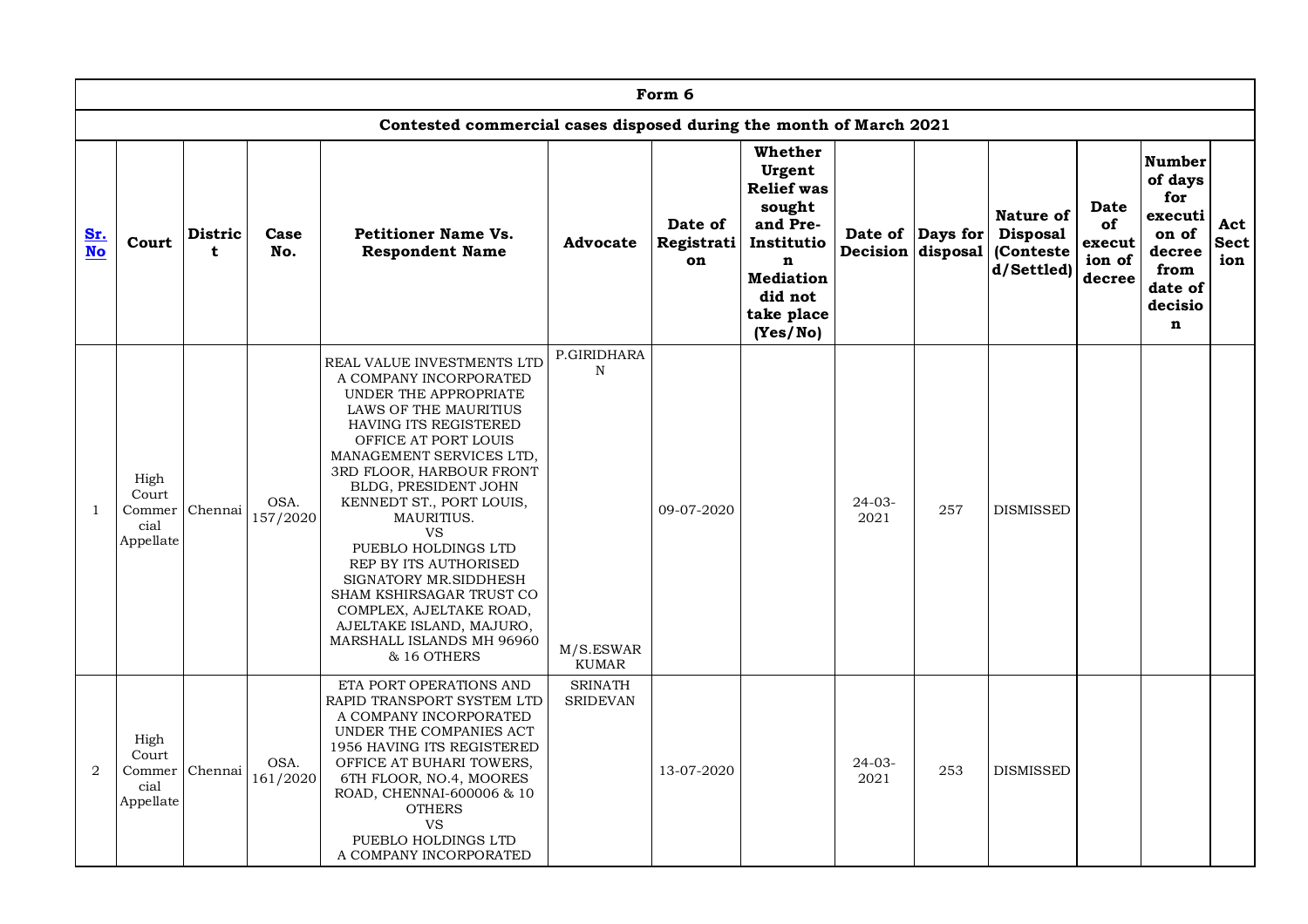|                  | Form 6<br>Contested commercial cases disposed during the month of March 2021 |                               |                  |                                                                                                                                                                                                                                                                                                                                                       |                                                          |                             |                                                                                                                                         |                  |                  |                                                                                  |                                          |                                                                                           |                           |
|------------------|------------------------------------------------------------------------------|-------------------------------|------------------|-------------------------------------------------------------------------------------------------------------------------------------------------------------------------------------------------------------------------------------------------------------------------------------------------------------------------------------------------------|----------------------------------------------------------|-----------------------------|-----------------------------------------------------------------------------------------------------------------------------------------|------------------|------------------|----------------------------------------------------------------------------------|------------------------------------------|-------------------------------------------------------------------------------------------|---------------------------|
|                  | Whether<br><b>Number</b>                                                     |                               |                  |                                                                                                                                                                                                                                                                                                                                                       |                                                          |                             |                                                                                                                                         |                  |                  |                                                                                  |                                          |                                                                                           |                           |
| Sr.<br><b>No</b> | Court                                                                        | <b>Distric</b><br>$\mathbf t$ | Case<br>No.      | <b>Petitioner Name Vs.</b><br><b>Respondent Name</b>                                                                                                                                                                                                                                                                                                  | Advocate                                                 | Date of<br>Registrati<br>on | Urgent<br><b>Relief</b> was<br>sought<br>and Pre-<br>Institutio<br>$\mathbf n$<br><b>Mediation</b><br>did not<br>take place<br>(Yes/No) |                  | Date of Days for | <b>Nature of</b><br><b>Disposal</b><br>Decision disposal (Conteste<br>d/Settled) | Date<br>of<br>execut<br>ion of<br>decree | of days<br>for<br>executi<br>on of<br>decree<br>from<br>date of<br>decisio<br>$\mathbf n$ | Act<br><b>Sect</b><br>ion |
|                  |                                                                              |                               |                  | UNDER THE APPROPRIATE<br>LAWS OF THE MARSHALL<br>ISLANDS HAVING ITS<br>REGISTERED OFFICE AT TRUST<br>COMPANY COMPLEX, AJELTAKE<br>ROAD, AJELTAKE ISLANDS,<br>MAJURO MH 96960, MARSHALL<br>ISLANDS & 6 OTHERS                                                                                                                                          | M/S ESWAR<br><b>KUMAR AND</b><br><b>RAO</b>              |                             |                                                                                                                                         |                  |                  |                                                                                  |                                          |                                                                                           |                           |
| 3                | High<br>Court<br>Commer Chennai<br>cial<br>Appellate                         |                               | OSA.<br>216/2020 | M/S.MJD CONSTRUCTION AND<br><b>ENGG</b><br>M.J.BHAVANKANNUMMAMOOD<br>U PALUKAL POT. 629 170<br>KANYAKUMARI DISTRICT. TAMIL<br>NADU 629 170.<br><b>VS</b><br>P.K.VADUVAMMAL<br>A REGISTERED PARNERSHIP<br>FIRM REP. BY ITS PARTNER MR.<br>P.C. SHYAMSUNDER NEW<br>NO.97, OD NO.143 A, RASAPPA<br>CHERRY ST., PARK TOWN,<br>CHENNAI 600 003. & 4 OTHERS | M/S.P.MEGH<br><b>ANA NAIR</b><br>M/S.S.R.RAG<br>HUNATHAN | 01-09-2020                  |                                                                                                                                         | $25-03-$<br>2021 | 204              | <b>CLOSED</b>                                                                    |                                          |                                                                                           |                           |
| $\overline{4}$   | High<br>Court<br>cial<br>Appellate                                           | Commer Chennai                | OSA.<br>235/2020 | M/S.KAPOOR IMAGING PVT LTD<br>REP.BY ITS MANAGING<br>DIRECTOR MR. SUNILKAPOOR,<br>NO.6, III STREET, BALAJI<br>NAGAR, ROYAPETTAH, CHENNAI<br>14.<br><b>VS</b><br>M/S.KODAK POLYCHROME<br><b>GRAPHICS ASIA EXPORT PVT</b><br><b>LTD</b>                                                                                                                 | M/S.R.PARTH<br><b>ASARATHY</b>                           | 15-10-2020                  |                                                                                                                                         | $15-03-$<br>2021 | 149              | <b>DISMISSED</b>                                                                 |                                          |                                                                                           |                           |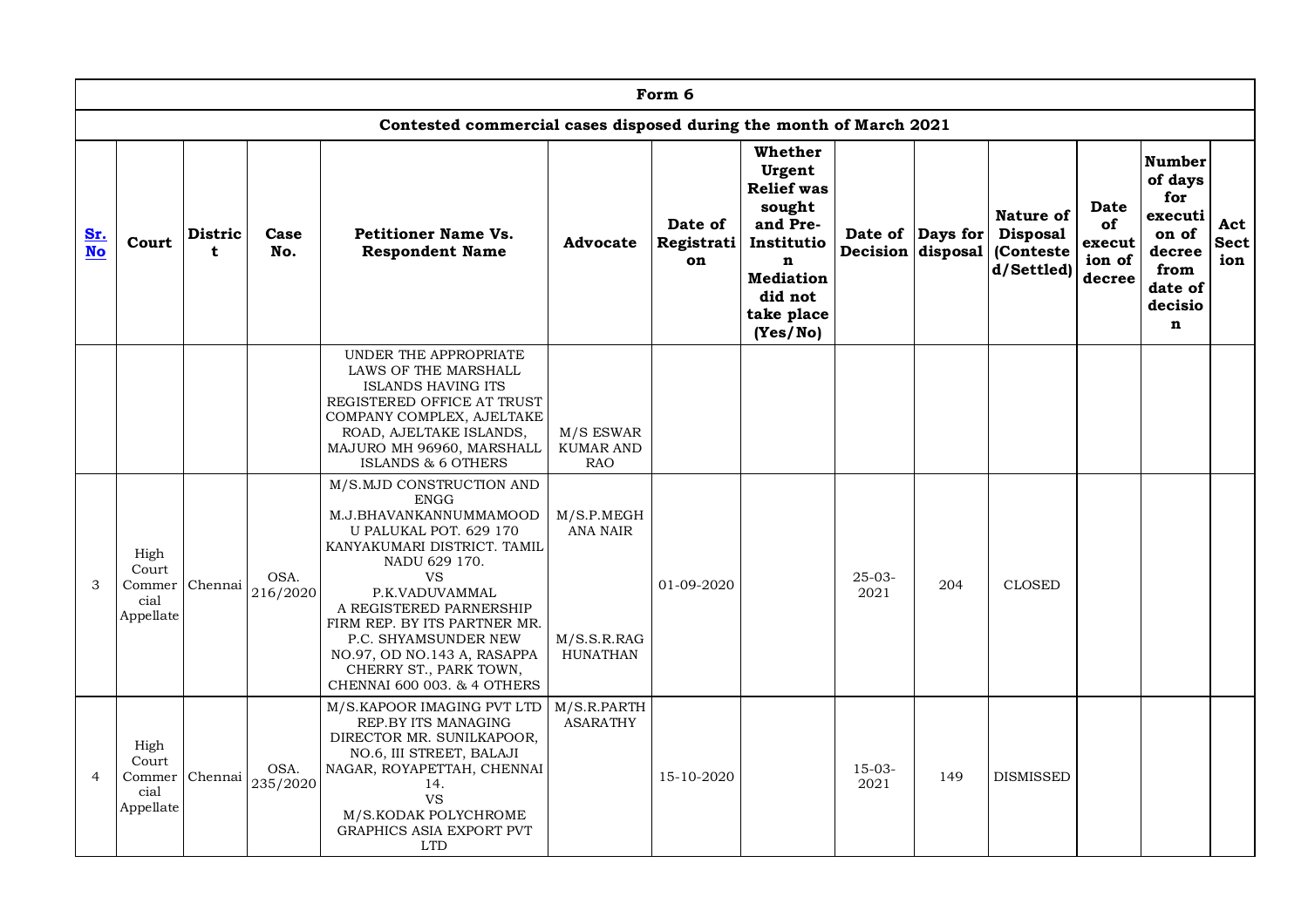|                  | Form 6<br>Contested commercial cases disposed during the month of March 2021 |                               |                  |                                                                                                                                                                                                                                                                                                                                                                     |                                                                |                             |                                                                                                                                         |                  |                  |                                                                           |                                                 |                                                                                           |                           |
|------------------|------------------------------------------------------------------------------|-------------------------------|------------------|---------------------------------------------------------------------------------------------------------------------------------------------------------------------------------------------------------------------------------------------------------------------------------------------------------------------------------------------------------------------|----------------------------------------------------------------|-----------------------------|-----------------------------------------------------------------------------------------------------------------------------------------|------------------|------------------|---------------------------------------------------------------------------|-------------------------------------------------|-------------------------------------------------------------------------------------------|---------------------------|
|                  | Whether<br><b>Number</b>                                                     |                               |                  |                                                                                                                                                                                                                                                                                                                                                                     |                                                                |                             |                                                                                                                                         |                  |                  |                                                                           |                                                 |                                                                                           |                           |
| Sr.<br><b>No</b> | Court                                                                        | <b>Distric</b><br>$\mathbf t$ | Case<br>No.      | <b>Petitioner Name Vs.</b><br><b>Respondent Name</b>                                                                                                                                                                                                                                                                                                                | <b>Advocate</b>                                                | Date of<br>Registrati<br>on | Urgent<br><b>Relief</b> was<br>sought<br>and Pre-<br>Institutio<br>$\mathbf n$<br><b>Mediation</b><br>did not<br>take place<br>(Yes/No) |                  | Date of Days for | Nature of<br><b>Disposal</b><br>Decision disposal (Conteste<br>d/Settled) | <b>Date</b><br>of<br>execut<br>ion of<br>decree | of days<br>for<br>executi<br>on of<br>decree<br>from<br>date of<br>decisio<br>$\mathbf n$ | Act<br><b>Sect</b><br>ion |
|                  |                                                                              |                               |                  | REP.BY ITS DIRECTOR, NO.151,<br>LORONG CHUAN EX.05-01,<br>LOBBY A NEW TECHPARK,<br>SINGAPORE 556 741. & 2<br><b>OTHERS</b>                                                                                                                                                                                                                                          | M/S.S.ARJUN<br><b>SURESH</b>                                   |                             |                                                                                                                                         |                  |                  |                                                                           |                                                 |                                                                                           |                           |
| 5                | High<br>Court<br>Commer<br>cial<br>Appellate                                 | Chennai                       | OSA.<br>239/2020 | M/S. KAPOOR IMAGING PVT LTD<br>REP BY ITS MANAGING<br>DIRECTOR, MR.SUNIL KAPOOR,<br>NO.6, III ST, BALAJI NAGAR,<br>ROYAPETTAH, CHENNAI 600014.<br><b>VS</b><br>M/S.KODAK POLYCHROME<br>GRAPHICS ASIA EXPORT PVT<br><b>LTD</b><br>EXPORT PVT LTD., REP BY ITS<br>DIRECTOR, NO.151, LORONG<br>CHUAN EX.05-01 LOBBY A NEW<br>TECHPARK, SINGAPORE 556741.<br>& 2 OTHERS | M/S.R.PARTH<br><b>ASARATHY</b><br>M/S.S.ARJUN<br><b>SURESH</b> | 16-10-2020                  |                                                                                                                                         | $15-03-$<br>2021 | 148              | <b>DISMISSED</b>                                                          |                                                 |                                                                                           |                           |
| 6                | High<br>Court<br>cial<br>Appellate                                           | Commer Chennai                | OSA.47/2<br>021  | M/S.CHITRAHAR TRADERS<br>A FIRM REP BY ITS PARTNERS, I.<br>R.KRISHNAMURTHY, ii,. p.k.<br>GANESHWAR, iii, V.SIVAKUMAR,<br>7 CATHEDRAL GARDEN ROAD,<br>FLAT NO.D2, 4TH FLOOR, A1,<br>HAFEZ, RESIDENCY,<br>NUNGAMBAKKAM CH-34 & 2<br><b>OTHERS</b><br><b>VS</b><br>M/S.ANISH METALS PVT LTD<br>REP BY ITS MANAGIGN<br>DIRECTOR, PRAVIN SHAH, AT   M/S.R.RAMYA          | M/S.G.ARUL<br><b>MURUGAN</b>                                   | 29-01-2021                  |                                                                                                                                         | $17-03-$<br>2021 | 46               | <b>DISPOSED</b><br>OF                                                     |                                                 |                                                                                           |                           |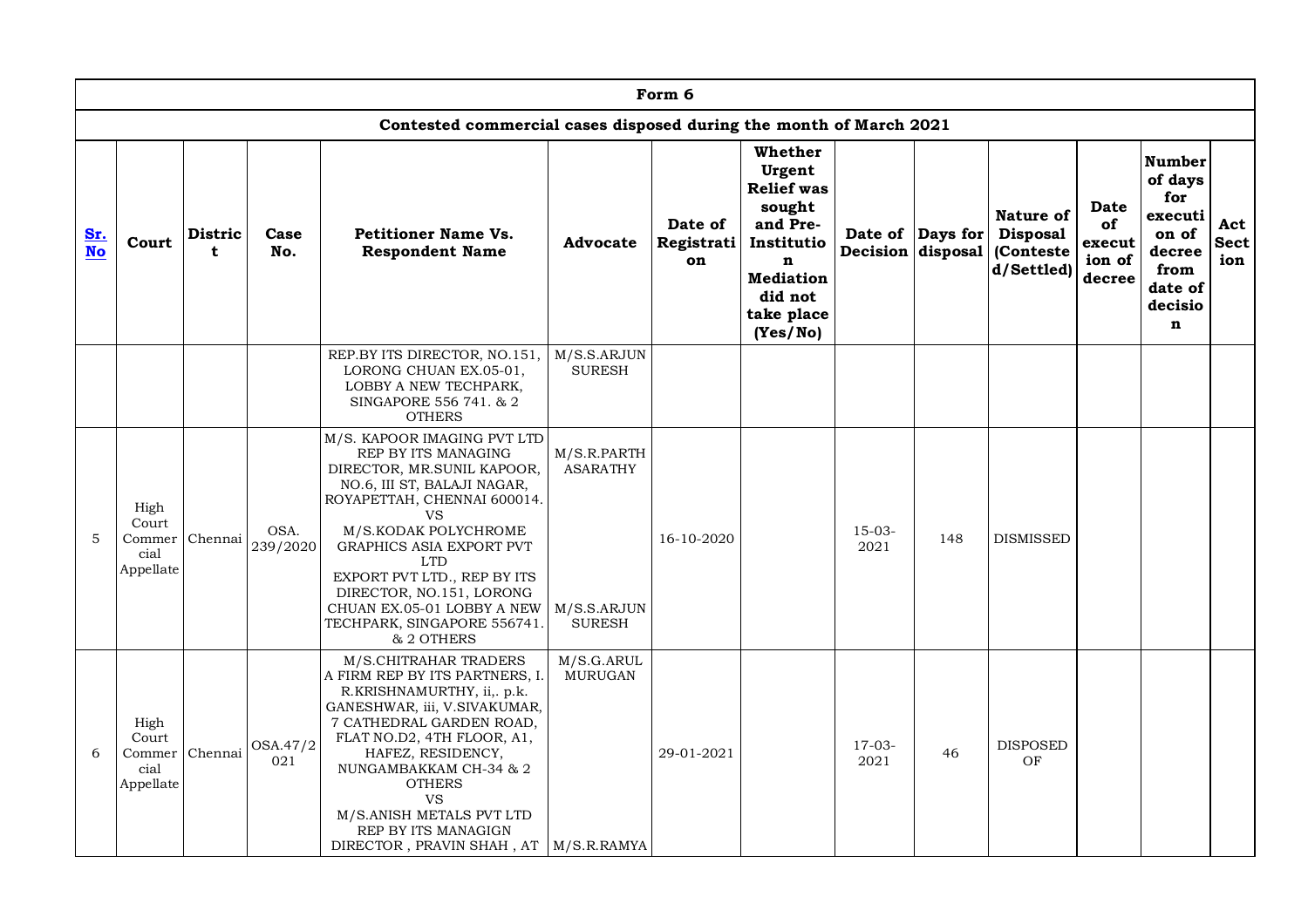|                         | Form 6<br>Contested commercial cases disposed during the month of March 2021 |                     |                 |                                                                                                                                                                                                                                                                                                                                              |                                              |                             |                                                                                                                               |                     |                                       |                                                         |                                         |                                                                                           |                           |
|-------------------------|------------------------------------------------------------------------------|---------------------|-----------------|----------------------------------------------------------------------------------------------------------------------------------------------------------------------------------------------------------------------------------------------------------------------------------------------------------------------------------------------|----------------------------------------------|-----------------------------|-------------------------------------------------------------------------------------------------------------------------------|---------------------|---------------------------------------|---------------------------------------------------------|-----------------------------------------|-------------------------------------------------------------------------------------------|---------------------------|
|                         | Whether<br><b>Number</b>                                                     |                     |                 |                                                                                                                                                                                                                                                                                                                                              |                                              |                             |                                                                                                                               |                     |                                       |                                                         |                                         |                                                                                           |                           |
| <u>Sr.</u><br><b>No</b> | Court                                                                        | <b>Distric</b><br>t | Case<br>No.     | <b>Petitioner Name Vs.</b><br><b>Respondent Name</b>                                                                                                                                                                                                                                                                                         | <b>Advocate</b>                              | Date of<br>Registrati<br>on | Urgent<br><b>Relief</b> was<br>sought<br>and Pre-<br>Institutio<br>n<br><b>Mediation</b><br>did not<br>take place<br>(Yes/No) |                     | Date of Days for<br>Decision disposal | Nature of<br><b>Disposal</b><br>(Conteste<br>d/Settled) | Date<br>of<br>execut<br>ion of<br>decre | of days<br>for<br>executi<br>on of<br>decree<br>from<br>date of<br>decisio<br>$\mathbf n$ | Act<br><b>Sect</b><br>ion |
|                         |                                                                              |                     |                 | 70, KANSARA CHAWL,<br>KALBADEVI ROAD, MUMBAI & 3<br><b>OTHERS</b>                                                                                                                                                                                                                                                                            |                                              |                             |                                                                                                                               |                     |                                       |                                                         |                                         |                                                                                           |                           |
| $\overline{7}$          | High<br>Court<br>Commer<br>cial<br>Appellate                                 | Chennai             | OSA.72/2<br>021 | M/S.TALWAR MOBILES PVT LTD<br>PATNY PLAZA, NO.160, SARDAR<br>PATEL RD, VIMAN NAGAR,<br>BEGUMPET, HYDERABAD,<br>TELANGANA 500003 REP BY ITS<br>AUTHORISED SIGNATORY<br><b>VS</b><br>M/S.HYUNDAI MOTORS INDIA<br><b>LTD</b><br>PLOT NO.H-1, SIPCOT<br><b>INDUSTRIAL PARK,</b><br>IRRUNGATUKOTTAI,<br>SRIPERUMBUDUR TK,<br>KANCHEEPURAM 602117. | <b>S.DEEPIKA</b><br>M/S.SURANA<br>AND SURANA | 16-02-2021                  |                                                                                                                               | $03 - 03 -$<br>2021 | 61                                    | <b>DISPOSED</b><br>OF                                   |                                         |                                                                                           |                           |
| 8                       | High<br>Court<br>Commer<br>cial<br>Appellate                                 | Chennai             | OSA.73/2<br>021 | M/S.TALWAR MOBILES PVT LTD<br>PATNY PLAZA, NO.160, SARDAR<br>PATEL RD, VIMAN NAGAR,<br>BEGUMPET, HYDERABAD,<br>TELANGANA 500003 REP BY ITS<br>AUTHORISED SIGNATORY<br>VS<br>M/S.HYUNDAI MOTORS INDIA<br><b>LTD</b><br>PLOT NO.H-1, SIPCOT<br>INDUSTRIAL PARK,<br>IRRUNGATUKOTTAI,<br>SRIPERUMBUDUR TK,<br>KANCHEEPURAM 602117.               | <b>S.DEEPIKA</b><br>M/S.SURANA<br>AND SURANA | 16-02-2021                  |                                                                                                                               | $03 - 03 -$<br>2021 | 61                                    | <b>DISPOSED</b><br>OF                                   |                                         |                                                                                           |                           |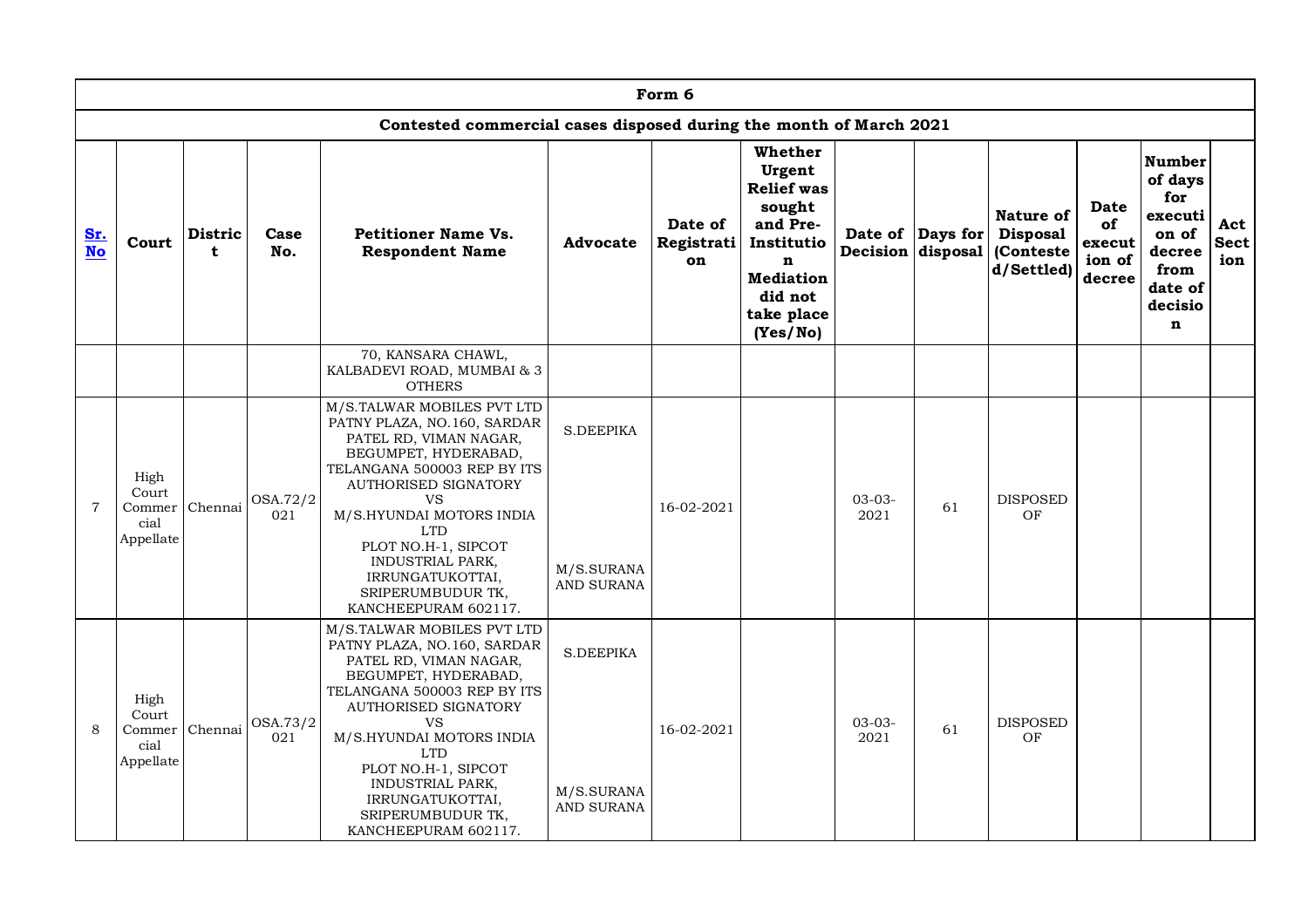|                  | Form 6<br>Contested commercial cases disposed during the month of March 2021 |                     |                  |                                                                                                                                                                                                                                                                                                                                                                              |                                              |                             |                                                                                                                               |                     |                  |                                                                                  |                                                 |                                                                                           |                           |  |
|------------------|------------------------------------------------------------------------------|---------------------|------------------|------------------------------------------------------------------------------------------------------------------------------------------------------------------------------------------------------------------------------------------------------------------------------------------------------------------------------------------------------------------------------|----------------------------------------------|-----------------------------|-------------------------------------------------------------------------------------------------------------------------------|---------------------|------------------|----------------------------------------------------------------------------------|-------------------------------------------------|-------------------------------------------------------------------------------------------|---------------------------|--|
|                  | Whether<br>Number                                                            |                     |                  |                                                                                                                                                                                                                                                                                                                                                                              |                                              |                             |                                                                                                                               |                     |                  |                                                                                  |                                                 |                                                                                           |                           |  |
| Sr.<br><b>No</b> | Court                                                                        | <b>Distric</b><br>t | Case<br>No.      | <b>Petitioner Name Vs.</b><br><b>Respondent Name</b>                                                                                                                                                                                                                                                                                                                         | Advocate                                     | Date of<br>Registrati<br>on | Urgent<br><b>Relief</b> was<br>sought<br>and Pre-<br>Institutio<br>n<br><b>Mediation</b><br>did not<br>take place<br>(Yes/No) |                     | Date of Days for | <b>Nature of</b><br><b>Disposal</b><br>Decision disposal (Conteste<br>d/Settled) | <b>Date</b><br>of<br>execut<br>ion of<br>decree | of days<br>for<br>executi<br>on of<br>decree<br>from<br>date of<br>decisio<br>$\mathbf n$ | Act<br><b>Sect</b><br>ion |  |
| 9                | High<br>Court<br>Commer<br>cial<br>Appellate                                 | Chennai             | OSA.74/2<br>021  | M/S.TALWAR MOBILES PVT LTD<br>PATNY PLAZA, NO.160, SARDAR<br>PATEL RD, VIMAN NAGAR,<br>BEGUMPET, HYDERABAD,<br>TELANGANA 500003 REP BY ITS<br>AUTHORISED SIGNATORY<br>VS<br>M/S.HYUNDAI MOTORS INDIA<br><b>LTD</b><br>PLOT NO.H-1, SIPCOT<br><b>INDUSTRIAL PARK,</b><br>IRRUNGATUKOTTAI,<br>SRIPERUMBUDUR TK,<br>KANCHEEPURAM 602117.                                        | S.DEEPIKA<br>M/S.SURANA<br><b>AND SURANA</b> | 16-02-2021                  |                                                                                                                               | $03 - 03 -$<br>2021 | 61               | <b>DISPOSED</b><br>OF                                                            |                                                 |                                                                                           |                           |  |
| 10               | High<br>Court<br>Commer<br>cial<br>Appellate                                 | Chennai             | OSA.81/2<br>021  | PATRICK FISHER<br>FORMER MANAGER, CREATION<br><b>INVESTMENTS EQUITAS</b><br>HOLDINGS LLC, 2711,<br>CENTREVILLE ROAD, SUIT 400,<br>WILMINGTON, COUNTRY OF<br>NEW CASTLE, DELAWARE<br>19808, UNITED STATES OF<br>AMERICA.<br><b>VS</b><br><b>SMALL INDUSTRIES</b><br>DEVELOPMENT BANK OF INDIA<br>756L, OVERSEAS TOWERS ANNA<br>SALAI, CHENNAI TAMIL NADU &<br><b>4 OTHERS</b> | P.VINOD<br><b>KUMAR</b>                      | 19-02-2021                  |                                                                                                                               | $09-03-$<br>2021    | 17               | <b>DISPOSED</b><br>OF                                                            |                                                 |                                                                                           |                           |  |
| 11               | High<br>Court<br>Commer                                                      | Chennai             | OSA.113/<br>2021 | <b>J.M.IMRAN KHAN</b><br>S/O.J.M.HAROON, NO.7,<br>VIJAYARAGHAVA LANE,                                                                                                                                                                                                                                                                                                        | M/S.P.S.AMAL<br><b>RAJ</b>                   | 15-03-2021                  |                                                                                                                               | $18 - 03 -$<br>2021 | 3                | <b>WITHDRAW</b><br>N<br><b>DISMISSED</b>                                         |                                                 |                                                                                           |                           |  |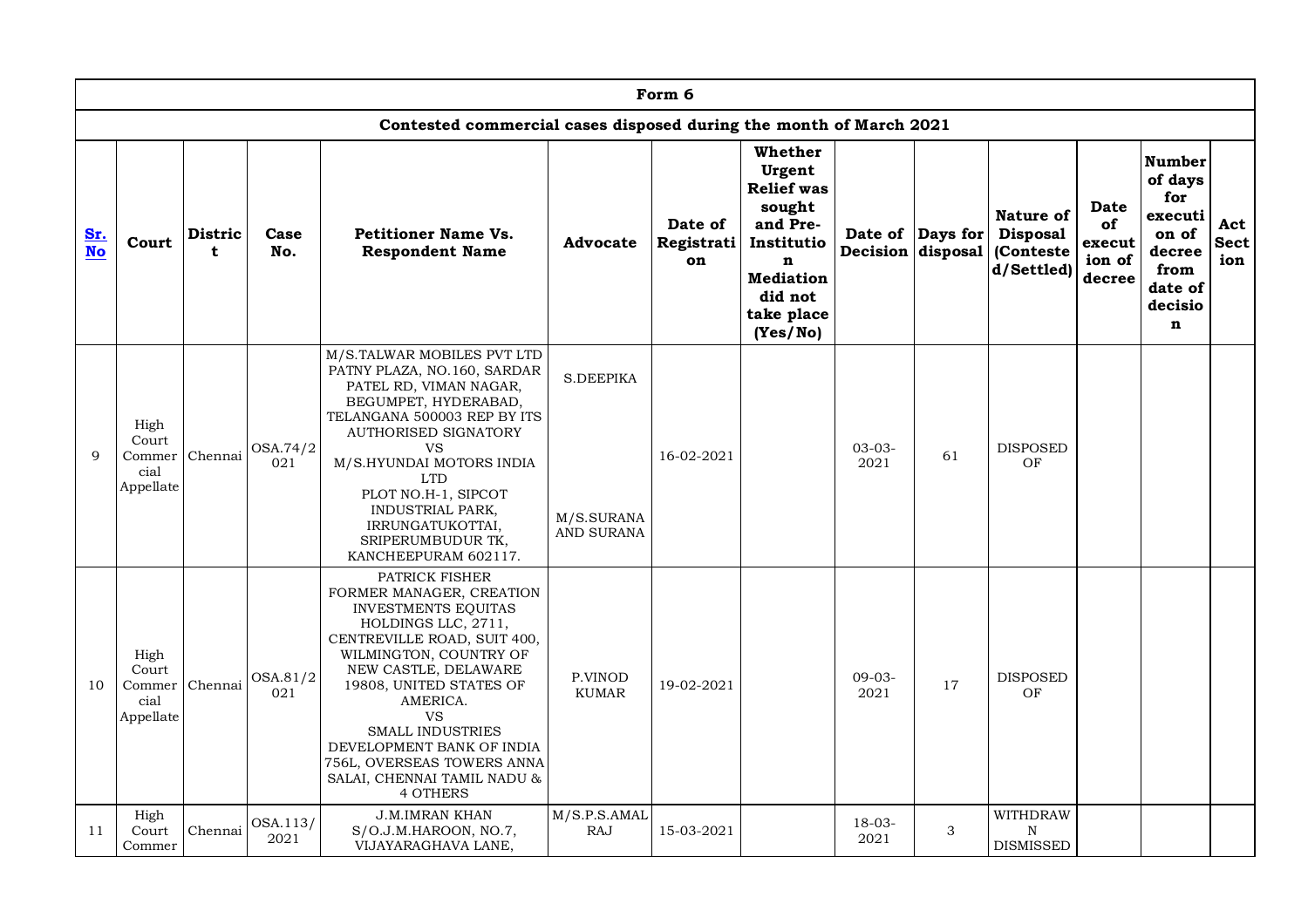|                  | Form 6<br>Contested commercial cases disposed during the month of March 2021 |                     |                  |                                                                                                                                                                                                                                                                                                                                                                                                                                                                                                                                                                                        |                                             |                             |                                                                                                                                          |                  |                  |                                                                           |                                          |                                                                                                            |                           |
|------------------|------------------------------------------------------------------------------|---------------------|------------------|----------------------------------------------------------------------------------------------------------------------------------------------------------------------------------------------------------------------------------------------------------------------------------------------------------------------------------------------------------------------------------------------------------------------------------------------------------------------------------------------------------------------------------------------------------------------------------------|---------------------------------------------|-----------------------------|------------------------------------------------------------------------------------------------------------------------------------------|------------------|------------------|---------------------------------------------------------------------------|------------------------------------------|------------------------------------------------------------------------------------------------------------|---------------------------|
|                  |                                                                              |                     |                  |                                                                                                                                                                                                                                                                                                                                                                                                                                                                                                                                                                                        |                                             |                             |                                                                                                                                          |                  |                  |                                                                           |                                          |                                                                                                            |                           |
| Sr.<br><b>No</b> | Court                                                                        | <b>Distric</b><br>t | Case<br>No.      | <b>Petitioner Name Vs.</b><br><b>Respondent Name</b>                                                                                                                                                                                                                                                                                                                                                                                                                                                                                                                                   | <b>Advocate</b>                             | Date of<br>Registrati<br>on | Whether<br>Urgent<br><b>Relief</b> was<br>sought<br>and Pre-<br>Institutio<br>n<br><b>Mediation</b><br>did not<br>take place<br>(Yes/No) |                  | Date of Days for | Nature of<br><b>Disposal</b><br>Decision disposal (Conteste<br>d/Settled) | Date<br>of<br>execut<br>ion of<br>decree | <b>Number</b><br>of days<br>for<br>executi<br>on of<br>decree<br>from<br>date of<br>decisio<br>$\mathbf n$ | Act<br><b>Sect</b><br>ion |
|                  | cial<br>Appellate                                                            |                     |                  | T.NAGAR, CHENNAI-600 017.<br>VS<br>G.R.APPARAJ<br>PRESIDENT, CHINTHADRIPET<br>FISH AND PERISHABLE,<br>PRODUCTS TRADERS SOCIETY,<br>NO.24, ARUNACHALA NAICKEN<br>STREET, CHINTHADRIPET,<br>CHENNAI-600 002. & 13<br><b>OTHERS</b>                                                                                                                                                                                                                                                                                                                                                       | M/S.R.RAMYA                                 |                             |                                                                                                                                          |                  |                  |                                                                           |                                          |                                                                                                            |                           |
| 12               | High<br>Court<br>Commer Chennai<br>cial<br>Appellate                         |                     | OSA.131/<br>2021 | R. RAVINDERKUMAR<br>S/O.LATE MR.RISHAB CHAND,<br>REP. BY HIS POWER OF<br>ATTORNEY R.NIHHAAL,<br>S/O.R. RAVINDER KUMAR NO.30,<br>GOVINDU STREET, T.NAGAR,<br>CHENNAI-600017<br><b>VS</b><br>M/S. INDOSTAR CAPITAL<br>FINANCE LTD.,<br>HAVING ITS REGISTERED<br>OFFICE ADDRESS AT ONE<br>INDIABULLS CENTRE, 20TH<br>FLOOR, TOWER 2A, JUPITER<br>MILLS COMPOUND, SENAPATI<br>BAPAT MARG, MUMBAI-400013<br>BRANCH OFFICE AT NO.22 AND<br>23, 2ND FLOOR, SAKITHYAN<br>ANNEX BUILDING,<br>VENKATNARAYANA ROAD,<br>T.NAGAR, CHENNAI-17 REP. BY<br>ITS AUTHORISED OFFICER & 3<br><b>OTHERS</b> | M/S.ESWAR<br><b>KUMAR AND</b><br><b>RAO</b> | 15-03-2021                  |                                                                                                                                          | $29-03-$<br>2021 | 14               | <b>DISMISSED</b>                                                          |                                          |                                                                                                            |                           |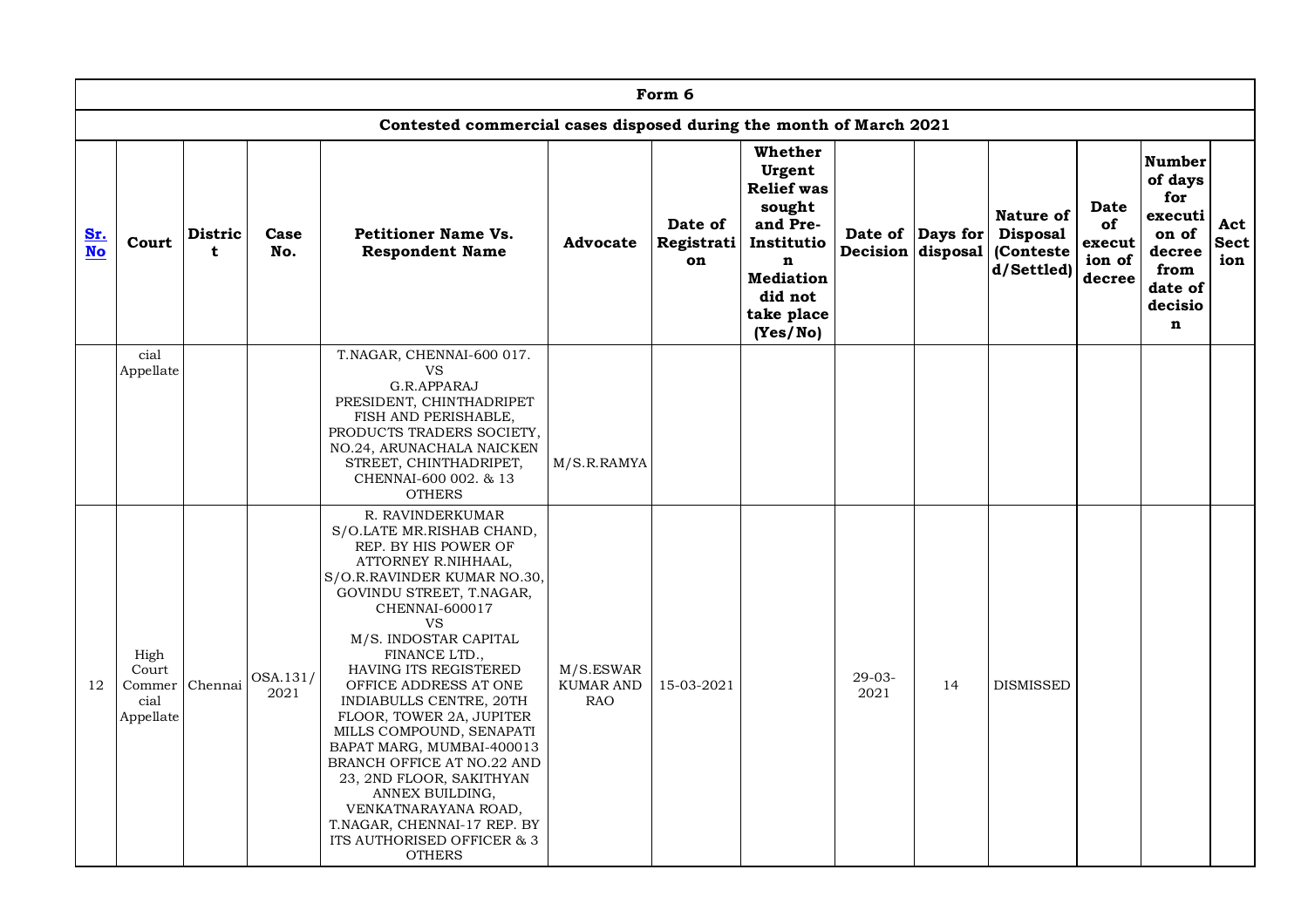| Form 7                                                                                                                                                                                                                                                                         |         |     |    |    |     |  |  |  |  |  |  |
|--------------------------------------------------------------------------------------------------------------------------------------------------------------------------------------------------------------------------------------------------------------------------------|---------|-----|----|----|-----|--|--|--|--|--|--|
| Summary of Commercial Cases during the month of March 2021                                                                                                                                                                                                                     |         |     |    |    |     |  |  |  |  |  |  |
| Total number of cases<br>Total number of cases<br>Total number of cases<br>Total number of<br>pending at the end of<br>cases pending on the instituted during the<br>Sr.No Court<br>disposed during the<br><b>District</b><br>1st day of the month month<br>the month<br>month |         |     |    |    |     |  |  |  |  |  |  |
| High Court Commercial Appellate                                                                                                                                                                                                                                                | Chennai | 102 | 28 | 12 | 118 |  |  |  |  |  |  |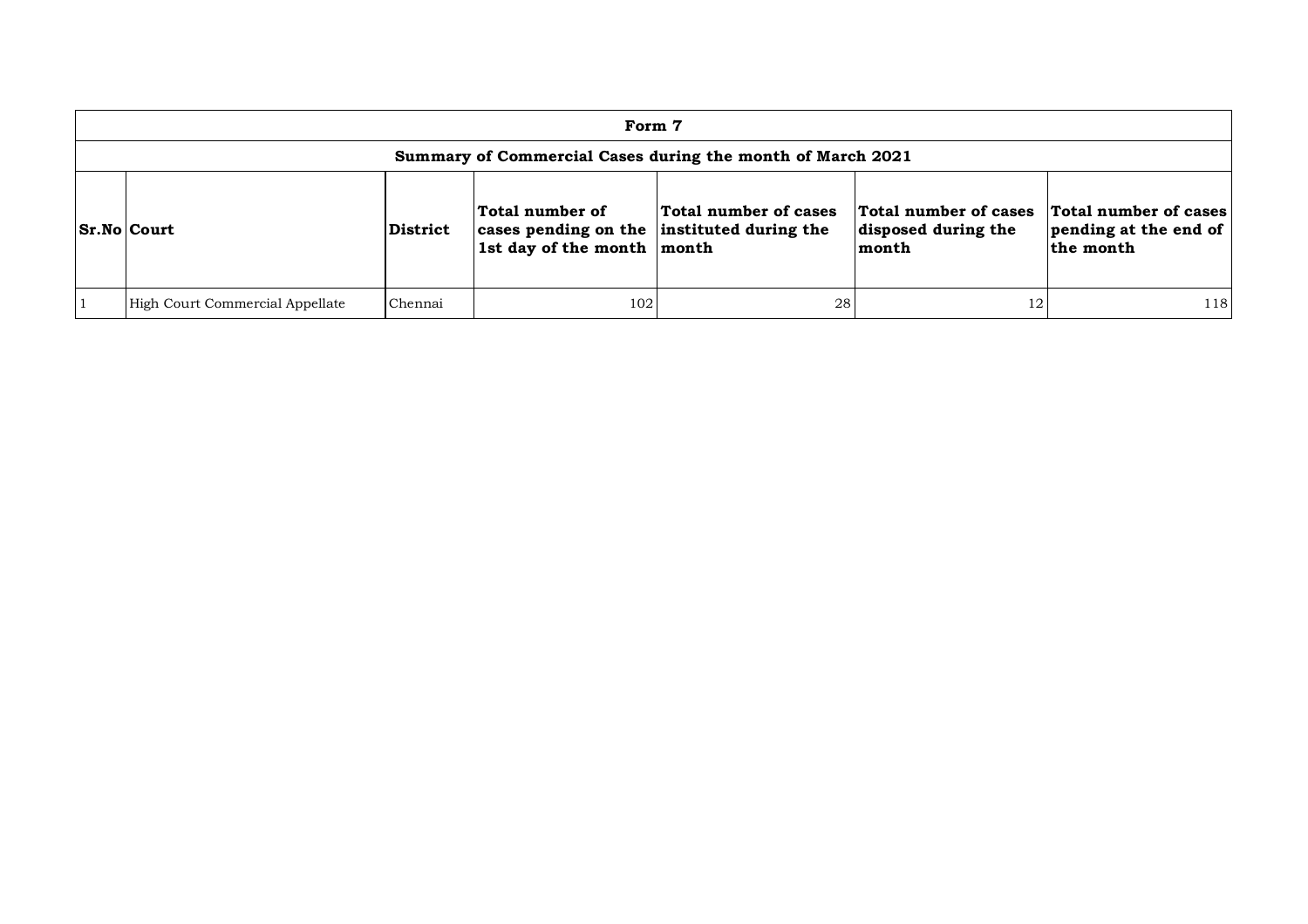### **MARCH 2021 COMMERCIAL APPELLATE DIVISION OF MADURAI BENCH OF MADRAS HIGH COURT**

| Form 1                                                                                                                                                                                                                                                                                                                    |             |  |            |            |            |            |            |            |  |  |  |
|---------------------------------------------------------------------------------------------------------------------------------------------------------------------------------------------------------------------------------------------------------------------------------------------------------------------------|-------------|--|------------|------------|------------|------------|------------|------------|--|--|--|
| List of cases e-filed/e-mail during the month of March 2021                                                                                                                                                                                                                                                               |             |  |            |            |            |            |            |            |  |  |  |
| Date of e-<br>$ {\bf Advocate}\n \begin{array}{ l} \textbf{Advocate Mobile} \\ \textbf{Number} \end{array}$<br>Petitioner Name Vs.<br>Date of<br>Advocate E-<br>$\left  \text{District} \right _{\text{No.}}^{\text{Case}}$<br>$\vert$ Sr.No $\vert$ Court<br>filing<br><b>Respondent Name</b><br>mail Id<br>Registration |             |  |            |            |            |            |            |            |  |  |  |
| Madurai<br>Bench                                                                                                                                                                                                                                                                                                          | Madurai NIL |  | <b>NIL</b> | <b>NIL</b> | <b>NIL</b> | <b>NIL</b> | <b>NIL</b> | <b>NIL</b> |  |  |  |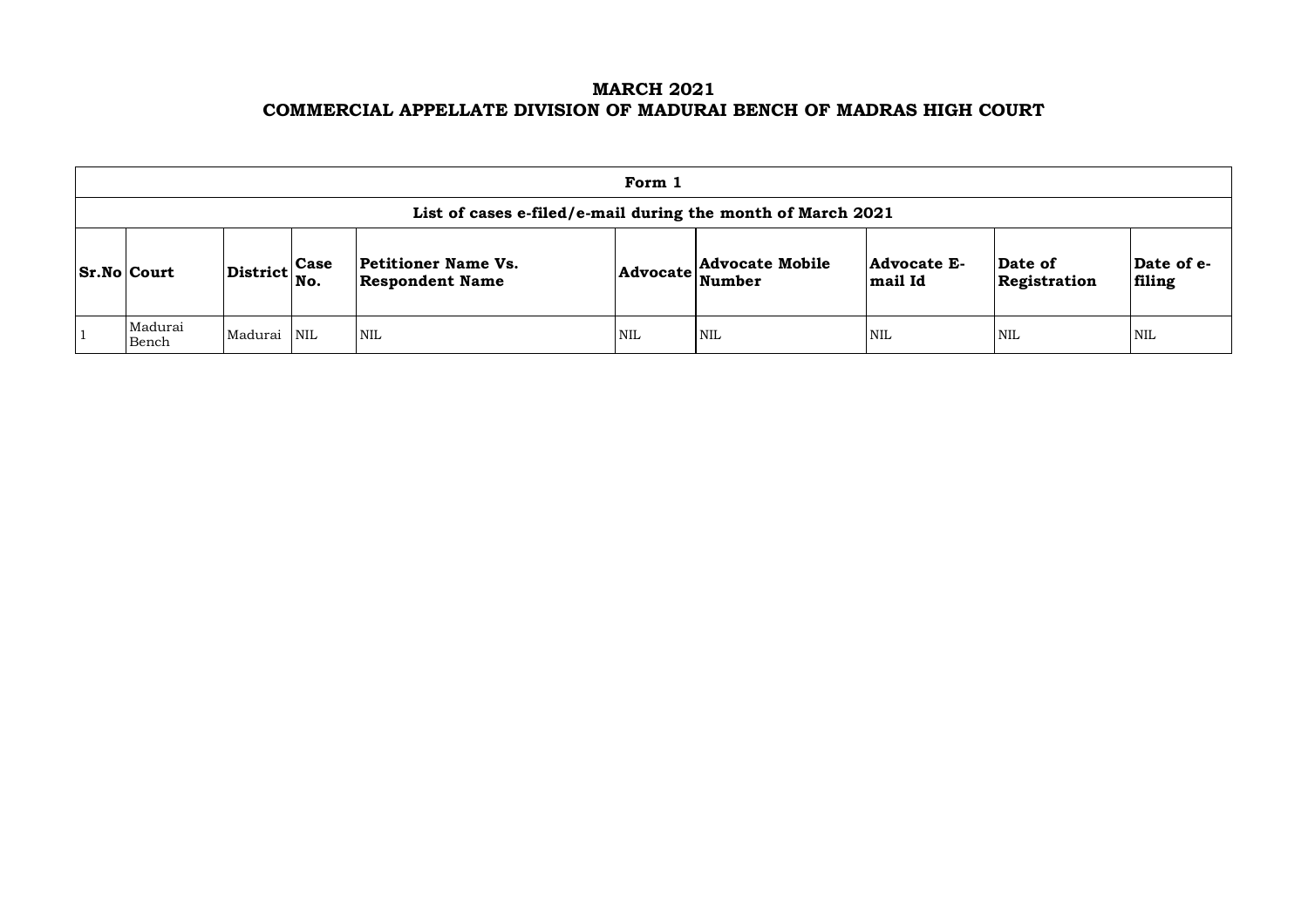|                    |                                                                                        |             |                   | Form 2                                               |            |                                          |                                    |  |  |  |  |
|--------------------|----------------------------------------------------------------------------------------|-------------|-------------------|------------------------------------------------------|------------|------------------------------------------|------------------------------------|--|--|--|--|
|                    | List of cases in which e-payment of Court fees was made during the month of March 2021 |             |                   |                                                      |            |                                          |                                    |  |  |  |  |
| <b>Sr.No Court</b> |                                                                                        |             | District Case No. | <b>Petitioner Name Vs. Respondent</b><br><b>Name</b> |            | Date of<br>$ $ Advocate $ $ Registration | Date of e-payment of Court<br>Fees |  |  |  |  |
|                    | Madurai Bench                                                                          | Madurai NIL |                   | <b>NIL</b>                                           | <b>NIL</b> | NIL                                      | <b>NIL</b>                         |  |  |  |  |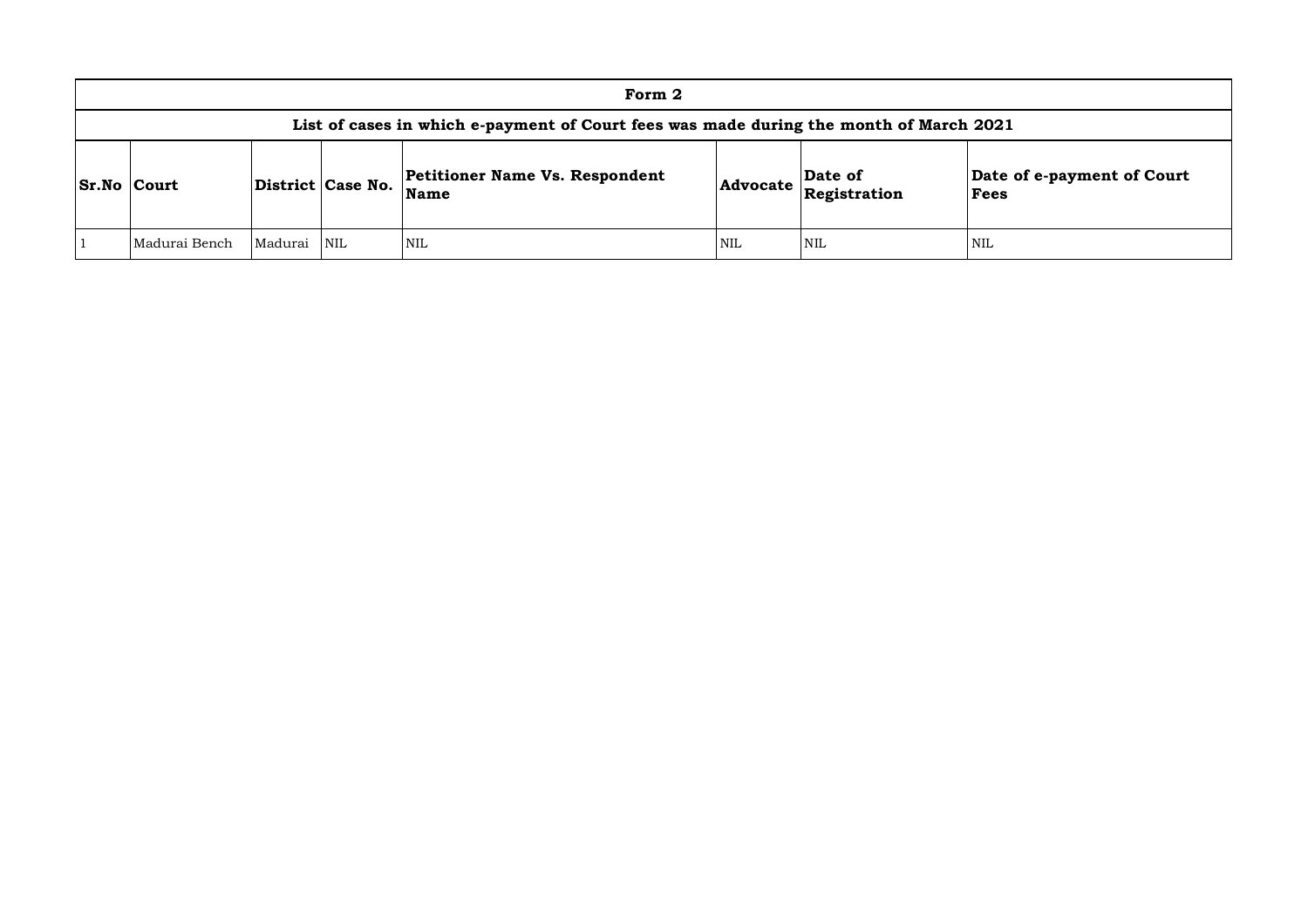|                                                                                                     |         |                         | Form 3                                        |     |                                                                               |                                                 |  |  |  |
|-----------------------------------------------------------------------------------------------------|---------|-------------------------|-----------------------------------------------|-----|-------------------------------------------------------------------------------|-------------------------------------------------|--|--|--|
| List of cases in which Electronic Service of Process has taken place during the month of March 2021 |         |                         |                                               |     |                                                                               |                                                 |  |  |  |
| $ S_rN_0 $ Court                                                                                    |         | District Case No.       | Petitioner Name Vs. Respondent<br><b>Name</b> |     | Date of<br>$ {\bf Advocate}\left \overline{\bf \textbf{Registration}}\right $ | Date of Electronic Service of<br><b>Process</b> |  |  |  |
| Madurai Bench                                                                                       | Madurai | $\overline{\text{NIL}}$ | NIL                                           | NIL | NIL                                                                           | <b>NIL</b>                                      |  |  |  |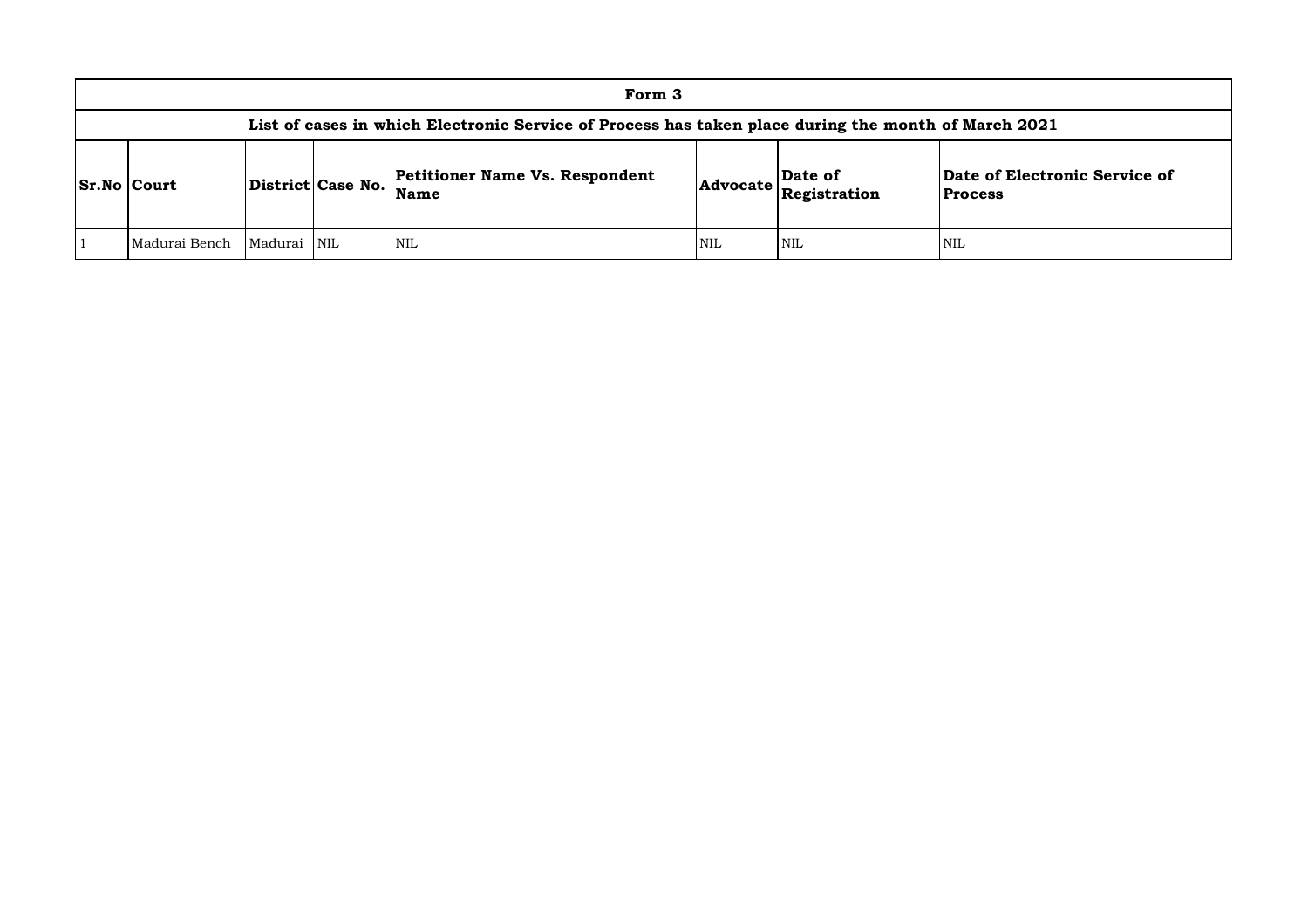|       |                                                                              |          |            |            | Form 4           |                                              |  |  |  |  |  |  |
|-------|------------------------------------------------------------------------------|----------|------------|------------|------------------|----------------------------------------------|--|--|--|--|--|--|
|       | List of total no. of cases randomly allocated during the month of March 2021 |          |            |            |                  |                                              |  |  |  |  |  |  |
| Sr.No | Court                                                                        | District | Court Name | Court No.  | <b>Case Type</b> | Case Count (No. of cases randomly allocated) |  |  |  |  |  |  |
|       | Madurai Bench                                                                | Madurai  | NIL        | <b>NIL</b> | NIL              | <b>NIL</b>                                   |  |  |  |  |  |  |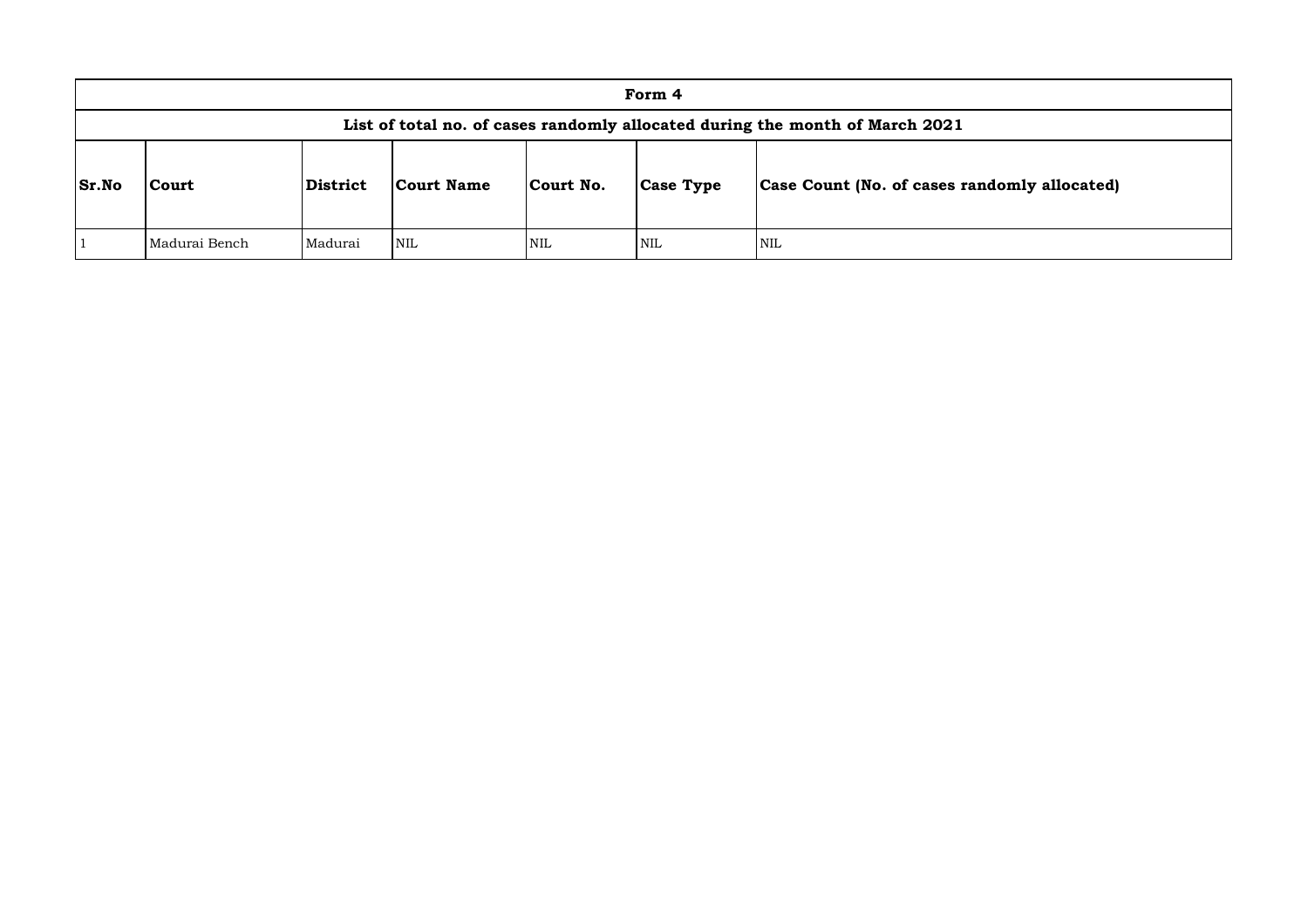|                                                                                        |  |                   | Form 5                                        |  |                                          |                                    |  |  |  |  |
|----------------------------------------------------------------------------------------|--|-------------------|-----------------------------------------------|--|------------------------------------------|------------------------------------|--|--|--|--|
| List of cases in which Case Management Hearing was held during the month of March 2021 |  |                   |                                               |  |                                          |                                    |  |  |  |  |
| <b>Sr.No Court</b>                                                                     |  | District Case No. | Petitioner Name Vs. Respondent<br><b>Name</b> |  | Date of<br>$ $ Advocate $ $ Registration | Date of Case Management<br>Hearing |  |  |  |  |
| <b>NIL</b><br>Madurai NIL<br><b>NIL</b><br>NIL<br><b>NIL</b><br>Madurai Bench          |  |                   |                                               |  |                                          |                                    |  |  |  |  |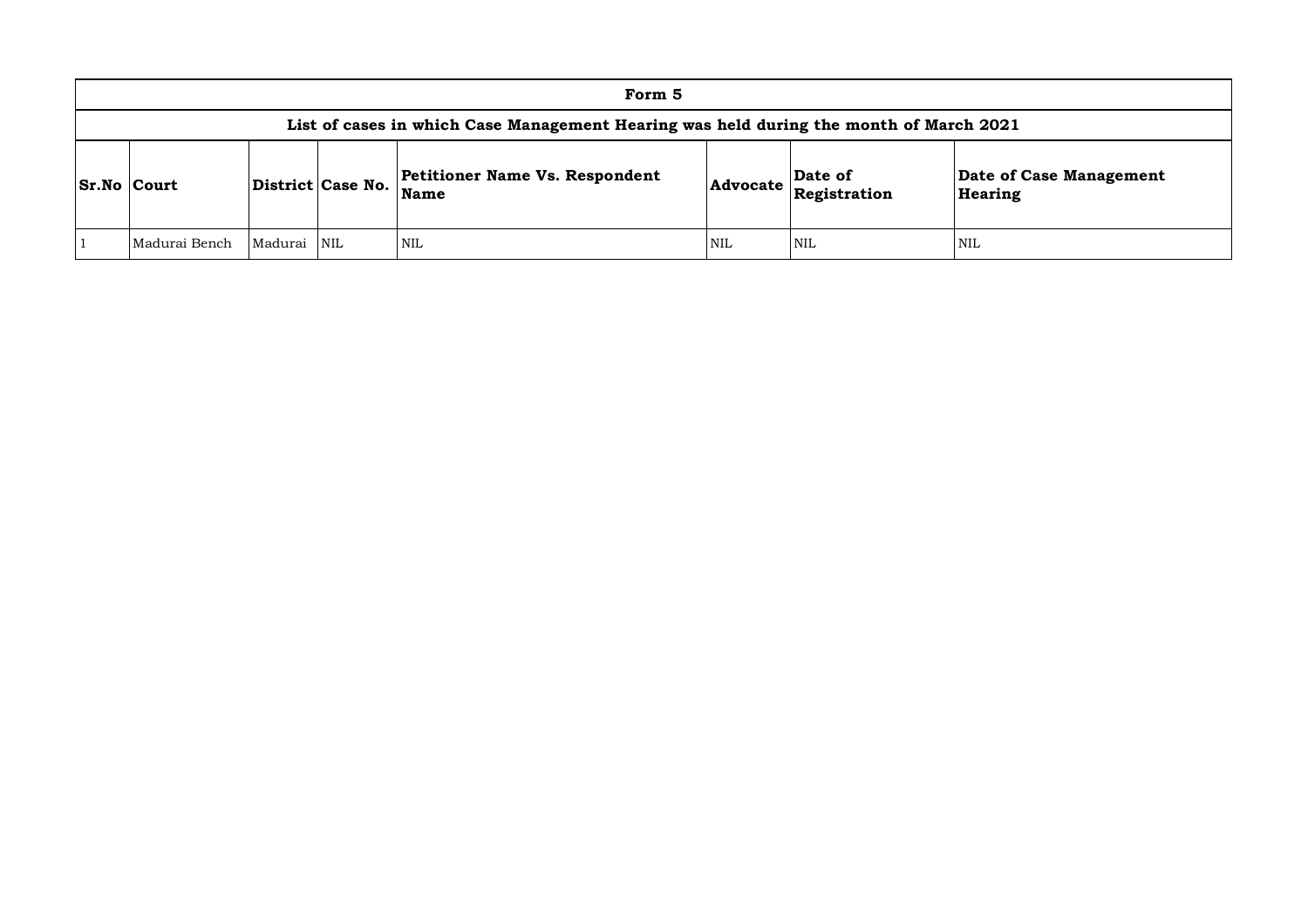| Form 6                                                             |                   |             |                     |                                                 |                |                             |                                                                                                                                   |                                |                               |                                                |                                        |                                                                                        |                           |
|--------------------------------------------------------------------|-------------------|-------------|---------------------|-------------------------------------------------|----------------|-----------------------------|-----------------------------------------------------------------------------------------------------------------------------------|--------------------------------|-------------------------------|------------------------------------------------|----------------------------------------|----------------------------------------------------------------------------------------|---------------------------|
| Contested commercial cases disposed during the month of March 2021 |                   |             |                     |                                                 |                |                             |                                                                                                                                   |                                |                               |                                                |                                        |                                                                                        |                           |
| Sr.N<br>$\bullet$                                                  | Court             | Distric     | $\cosh$<br>e<br>No. | Petitioner<br>Name Vs.<br>Responden e<br>t Name | <b>Advocat</b> | Date of<br>Registratio<br>n | Whether<br>Urgent<br><b>Relief</b> was<br>sought<br>and Pre-<br>Institutio<br>n<br>Mediation<br>did not<br>take place<br>(Yes/No) | Date of<br><b>Decisio</b><br>n | <b>Days</b><br>for<br>disposa | <b>Nature of Disposal</b><br>Contested/Settled | Date of<br>executio<br>n of<br> decree | Number<br>of days<br>for<br>executio<br>n of<br>decree<br>from date<br> of<br>decision | Act<br><b>Sectio</b><br>n |
|                                                                    | Madura<br>i Bench | Madurai NIL |                     | <b>NIL</b>                                      | <b>NIL</b>     | <b>NIL</b>                  | NIL                                                                                                                               | NIL                            | <b>NIL</b>                    | <b>NIL</b>                                     | <b>NIL</b>                             | <b>NIL</b>                                                                             | <b>NIL</b>                |